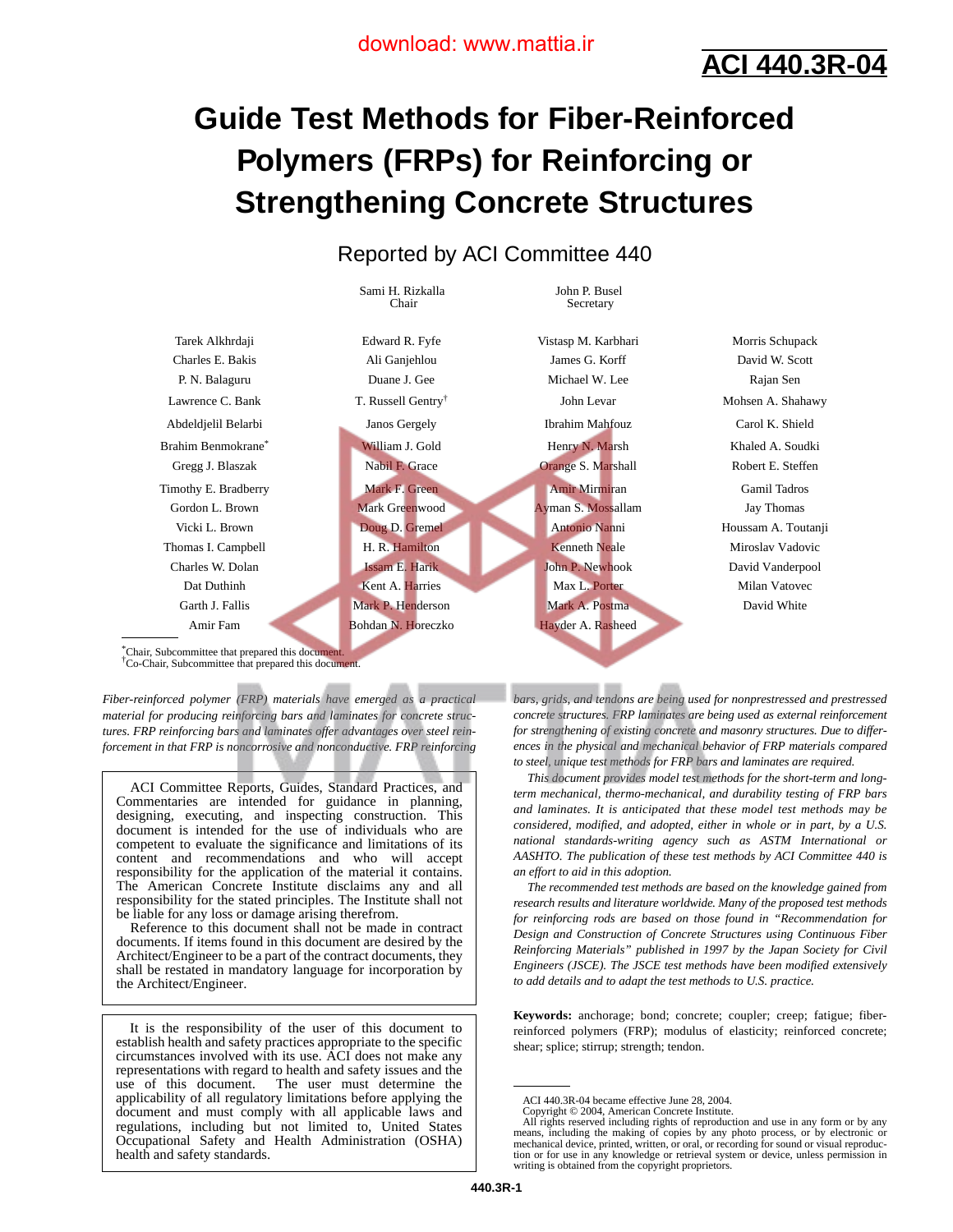# **440.3R-2 ACI COMMITTEE REPORT** download: [www.mattia.ir](http://www.mattia.ir)

# **CONTENTS**

**Part [1—General, p. 440.3R-2](#page-1-0)** 1.1—Introduction

- 1.2—Scope
- 1.3—Existing ASTM test methods
- 1.4—Definitions
- 1.5—Notation

## **Part [2—Test methods for FRP bars for concrete](#page-6-0)  structures, p. 440.3R-7**

B.1—Test method for cross-sectional properties of FRP bars B.2—Test method for longitudinal tensile properties of FRP bars

B.3—Test method for bond strength of FRP bars by pullout testing

B.4—Test method for transverse shear strength of FRP bars B.5—Test method for strength of FRP bent bars and stirrups at bend locations

B.6—Accelerated test method for alkali resistance of FRP bars

B.7—Test method for tensile fatigue of FRP bars

B.8—Test method for creep rupture of FRP bars

B.9—Test method for long-term relaxation of FRP bars

B.10—Test method for performance of anchorages of FRP bars

B.11—Test method for tensile properties of deflected FRP bars

B.12—Test method for determining the effect of corner radius on tensile strength of FRP bars

# **Part [3—Test methods for FRP laminates for](#page-29-0)  concrete and masonry, p. 440.3R-30**

- L.1—Test method for direct tension pull-off test
- L.2—Test method for tension test of flat specimen
- L.3—Test method for overlap splice tension test

# <span id="page-1-0"></span>**[References, p. 440.3R-36](#page-35-0)**

- R.1—Guides and related standards
- R.2—Conference proceedings
- R.3—Individual papers, reports, and theses

# **[Appendix A—Anchor for testing FRP bars under](#page-37-0)  monotonic, sustained, and cyclic tension, p. 440.3R-38**

# **[Appendix B—Methods for calculating tensile](#page-38-0)  properties of flat specimen, p. 440.3R-39**

# **PART 1—GENERAL**

# **1.1—Introduction**

Conventional concrete structures are reinforced with nonprestressed steel, prestressed steel, or both. Recently, composite materials made of fibers embedded in a polymeric resin, also known as fiber-reinforced polymers (FRPs), have become alternatives to steel reinforcement for concrete structures. Because FRP materials are nonmetallic and noncorrosive, the problems of steel corrosion are avoided with FRP reinforcement. Additionally, FRP materials exhibit several properties, such as high tensile strength, that make them suitable for use as structural reinforcement. FRP materials are supplied as bars for reinforced and prestressing applications and in flat sheets or laminates for use as repair materials for concrete structures.

The mechanical behavior of FRP differs from the behavior of steel reinforcement. FRP materials are anisotropic due to the fiber orientation in the bars and laminates and are characterized by high tensile strength only in the direction of the reinforcing fibers. This anisotropic behavior affects the shear strength and dowel action of FRP bars and the bond performance of FRP bars to concrete.

FRPs are available with a wide range of mechanical properties (tensile strengths, bond strengths, and elastic moduli). Generally, FRP concrete reinforcements are not covered by national material standards, as few such standards exist. Instead, manufacturers of FRP provide test data and recommend design values based on these test data. Unfortunately, also due to the lack of material standards, few standard test methods exist for FRP concrete reinforcements. Therefore, it is difficult to compare test results between product manufacturers. In addition, research has considered the durability of FRP concrete reinforcements in environments containing moisture, high and low temperatures, and alkaline environments. Test methods that allow for the comparison of mechanical property retention in a wide range of standard environments are needed so that durable FRPreinforced concrete structures can be ensured.

# **1.2—Scope**

This document provides model test methods for determining the short-term and long-term mechanical properties of FRP reinforcing bars, grids, and tendons for concrete, both prestressed and nonprestressed, and for FRP laminates as external reinforcement for concrete structures. As noted in the individual methods, most of the methods for bars are also suitable for tendons and sections cut from grids. Where necessary, the tests consider the bars and laminates acting in concert with concrete. For the most part, however, these tests are considered to be material tests and not component or structural tests.

These model test methods are intended to be considered, modified, and adopted, either in whole or in part, by a U.S. national standards-writing agency such as ASTM International or AASHTO. The publication of these test methods by ACI Committee 440 is an effort to aid in this adoption.

The document contains only test methods and not material standards. The individual test methods contained in this document do not specify minimum material properties that must be met for the materials to be considered acceptable for use. Guidance on deciding whether a material is acceptable based on test results is made in the material specifications and design provisions that complement these test methods (ACI 440.1R; ACI 440.2R).

The test methods presented in this document are the recommendations of ACI Committee 440, and have not been adopted by ACI as standards. As such, they are, for the most part, written in nonmandatory language, using "should" and "may" rather than "shall" and "must." In keeping with the usual test method format, however, some language is imperative ("Fill a cylinder with water..." rather than "A cylinder should be filled with water..."). Although typically considered to be mandatory language, the use of imperative language in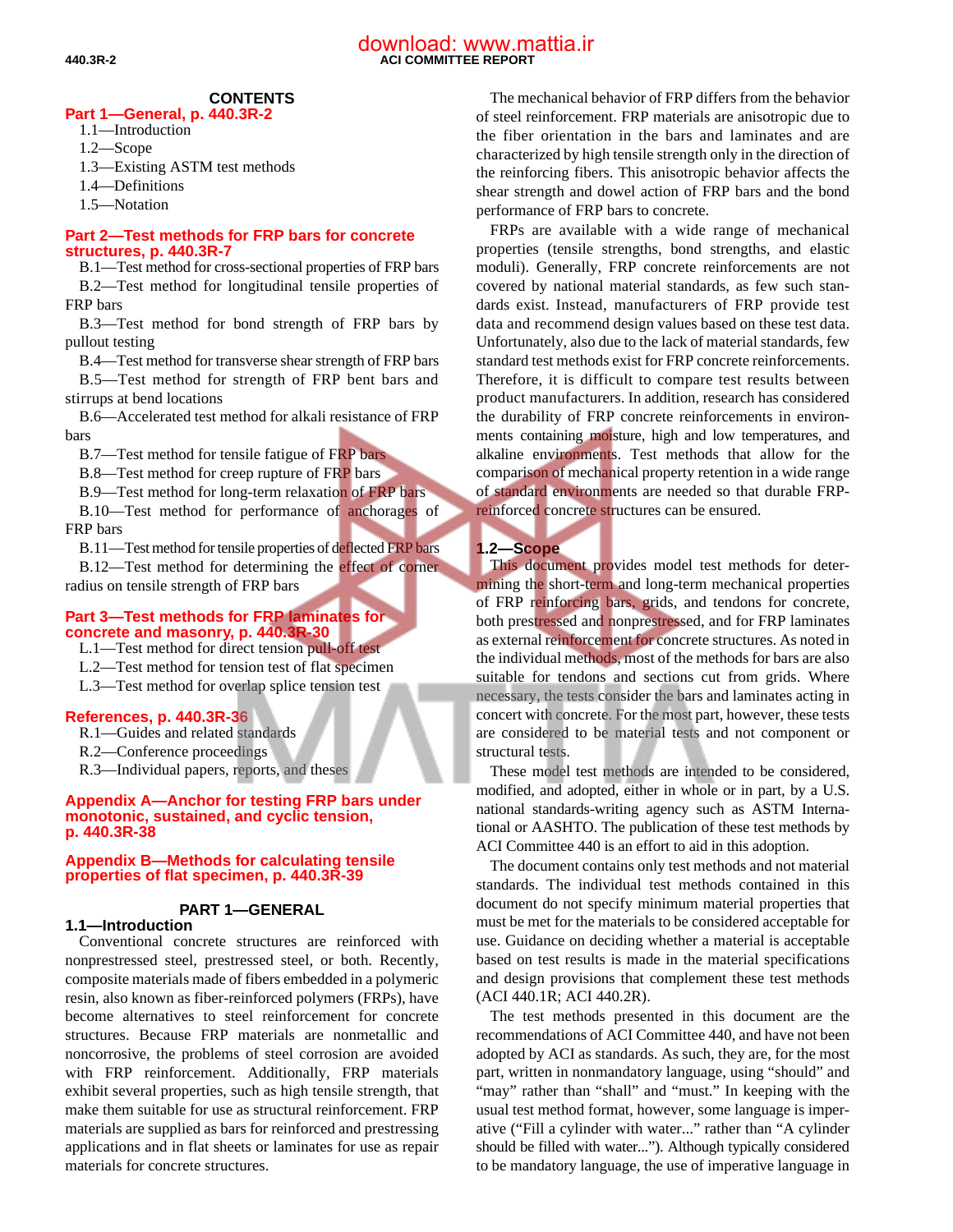these test methods is for readability, and remain as committee recommendations only. If an architect or engineer desires one of the test methods to be part of the contract documents, all of the nonmandatory language would need to be restated into mandatory language.

## **1.3—Existing ASTM test methods**

The recommended test methods provided herein are based on the knowledge obtained from research results and literature worldwide. Relevant ASTM standards are referenced in the individual methods; others are listed in [Table 1.1.](#page-3-0) In many cases, existing ASTM test methods are appropriate to determine material properties for FRP bars and laminates. Where such methods are completely acceptable for FRP reinforcements, no new method has been proposed. The new methods that are provided have been developed for one or more of the following reasons:

1. To provide a test method where no current method exists;

2. To provide more detailed requirements that are specific to FRP concrete reinforcing bars or laminates, such as details on how to grip the reinforcements in the test fixture;

3. To adapt a test method originally developed for steel reinforcing bars to work with FRP bars; or

4. To provide calculated test results that are compatible with other ACI documents.

Table 1.1 lists specific ASTM test methods and complementary ACI 440 methods for various material properties. Where both ASTM and ACI 440 test methods exist, the differences between the methods are summarized. Hundreds of ASTM test methods are applicable to FRP composites and organic polymers. The table only describes key material properties and selected ASTM tests that can be used to determine these properties. For some properties, ASTM provides more than one test procedure. The table does not attempt to discuss the differences between various ASTM test methods.

### **1.4—Definitions**

The following definitions clarify terms that are not commonly used in reinforced concrete practice.

## **-A-**

**AFRP**—aramid fiber-reinforced polymer.

**aging**—the process of exposing materials to an environment for an interval of time.

**alkaline**—having a pH greater than 7 (OH– concentration greater than  $1 \times 10^{-7}$  M).

**anchorage**—a device at the ends of an FRP bar that grips the bar, allowing a minimum of slip and transfers prestressing load from the tendon to the concrete members.

**anchorage reinforcement**—the latticed or spiral reinforcing steel or FRP bars as confining reinforcement connected with the anchorage and arranged behind it.

**anchoring section**—the FRP bar section embedded in the anchorage and anchorage reinforcement, including the surrounding concrete.

**average load (stress)**—the mean value of the maximum and minimum repeated loads (stresses).

**-B-**

**bar, FRP**—a composite material formed into a long, slender, structural shape suitable for the internal reinforcement of concrete and consisting of primarily longitudinal unidirectional fibers bound and shaped by a rigid polymer resin material. The bar may have a cross section of variable shape (commonly circular or rectangular) and may have a deformed or roughened surface to enhance bonding with concrete.

**bending angle**—the angle formed by the straight sections of a specimen on either side of the deflector.

**bending diameter ratio**—the ratio of the external diameter of the deflector surface in contact with the FRP bar to the diameter of the FRP bar.

**bending tensile capacity**—the tensile capacity at failure of a specimen within the deflected section.

**bonded length**—the length of the test bar that is in contact with concrete.

**braiding**—intertwining fibers in an organized fashion.

# **-C-**

**CFRP**—carbon fiber-reinforced polymer.

**characteristic length**—for bars or tendons that have a repeating surface deformation pattern, the characteristic length is the distance (in mm) of this pattern. For a spiral pattern, the characteristic length is the pitch.

**coefficient of thermal expansion (CTE)**—a measure of the relative change in linear dimension in a material based on a unit increase in temperature of that material. Note: Due to the anisotropy of FRPs, the CTE in the longitudinal direction of the rod is likely to be different from that measured in the transverse direction.

**composite**—a combination of one or more materials differing in form or composition on a macroscale. Note: The constituents retain their identities; that is, they do not dissolve or merge completely into one another, although they act in concert. Normally, the components can be physically identified and exhibit an interface between one another.

**creep**—time-dependent deformation (or strain) under sustained load (or stress).

**creep rupture**—material failure due to deformation (accumulated strain) caused by creep.

**creep rupture capacity**—the load at which failure occurs after a specified period of time from initiation of a sustained load.

**creep rupture strength**—the stress causing failure after a specified period of time from initiation of a sustained load.

**creep rupture time**—the lapsed time between the start of a sustained load and failure of the test specimen.

**creep strain**—the differential change in length per unit length occurring in a specimen due to creep.

**cure**—to irreversibly change the properties of a thermosetting resin by chemical reaction such as condensation, ring closure, or addition. Note: Cure can be accomplished by adding curing (cross-linking) agents with or without heat and pressure.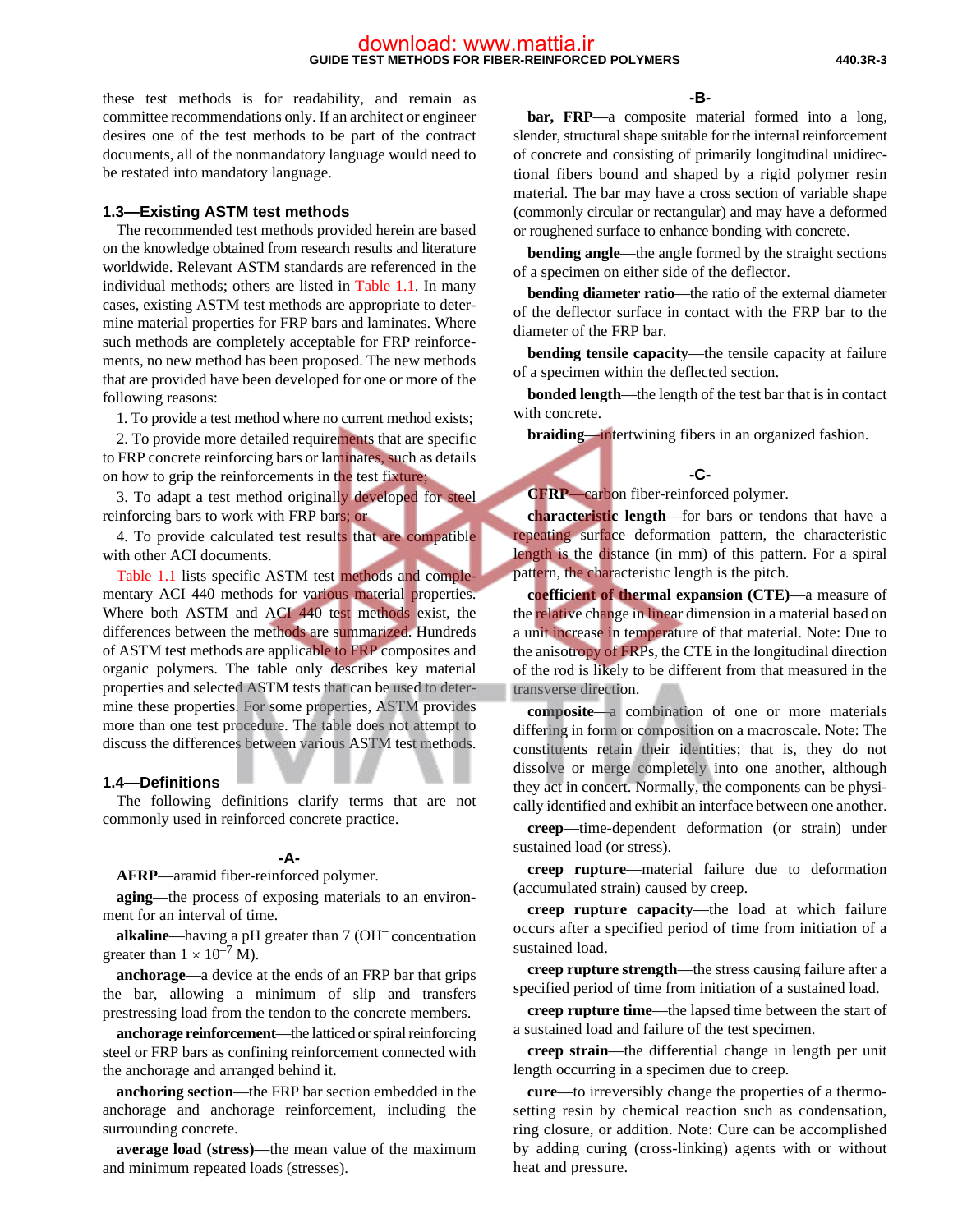## **440.3R-4 ACI COMMITTEE REPORT** download: [www.mattia.ir](http://www.mattia.ir)

# <span id="page-3-0"></span>**Table 1.1—Test methods for bars used for reinforcing or prestressing concrete**

| Property                                                              | <b>ASTM</b> test<br>method(s) | ACI 440 test<br>method | Summary of differences                                                                                                                                                                                                                                                                                                                                                                                                    |  |  |
|-----------------------------------------------------------------------|-------------------------------|------------------------|---------------------------------------------------------------------------------------------------------------------------------------------------------------------------------------------------------------------------------------------------------------------------------------------------------------------------------------------------------------------------------------------------------------------------|--|--|
| Cross-sectional area                                                  |                               | B.1                    | No existing ASTM test method available.                                                                                                                                                                                                                                                                                                                                                                                   |  |  |
| Longitudinal tensile strength<br>and modulus                          | D 3916                        | B.2                    | ACI method provides detailed information on anchoring bars in the test fixture. ACI method also<br>provides procedural requirements for attachment of elongation reading devices on bar with<br>various deformation patterns.                                                                                                                                                                                             |  |  |
| Bond properties                                                       | A 944                         | B.3                    | ASTM Pullout Test C 234 has been withdrawn and, as written, did not provide adequate<br>specimen size to prevent splitting of concrete cylinder when using FRP bars.<br>The only remaining ASTM test method for bond of steel bars to concrete is beam-end test<br>method (A 944), which has not been modified for use with FRP bars. Ongoing work by ACI<br>Committee 440 is expected to produce beam bond test methods. |  |  |
|                                                                       | D 5379                        |                        | The ACI method focuses on dowel action of bars and does not overlap with existing ASTM methods<br>that focus mainly on beam shearing failure modes. Bar shear strength is of specific concern for<br>applications where FRP rods are used to cross construction joints in concrete pavements.                                                                                                                             |  |  |
| Shear strength                                                        | D 3846                        | B.4                    |                                                                                                                                                                                                                                                                                                                                                                                                                           |  |  |
|                                                                       | D 2344                        |                        |                                                                                                                                                                                                                                                                                                                                                                                                                           |  |  |
|                                                                       | D 4475                        |                        |                                                                                                                                                                                                                                                                                                                                                                                                                           |  |  |
| Bent bar capacity                                                     |                               | B.5                    | No existing ASTM test methods available.                                                                                                                                                                                                                                                                                                                                                                                  |  |  |
| Durability properties                                                 |                               | <b>B.6</b>             | No existing ASTM test method available.                                                                                                                                                                                                                                                                                                                                                                                   |  |  |
| Fatigue properties                                                    | D 3479                        | B.7                    |                                                                                                                                                                                                                                                                                                                                                                                                                           |  |  |
| Creep properties                                                      | D 2990                        | B.8                    | ACI methods provide specific information on anchoring bars in the test fixtures and on attaching<br>elongation measuring devices to the bars. The ACI methods also require specific calculations that                                                                                                                                                                                                                     |  |  |
| <b>Relaxation</b> properties                                          | D 2990                        | B.9                    | are not provided in the ASTM methods.                                                                                                                                                                                                                                                                                                                                                                                     |  |  |
|                                                                       | E 328                         |                        |                                                                                                                                                                                                                                                                                                                                                                                                                           |  |  |
| Anchorage properties                                                  |                               | B.10                   | No existing ASTM test methods available.                                                                                                                                                                                                                                                                                                                                                                                  |  |  |
| Tensile properties of<br>deflected bars                               |                               | <b>B.11</b>            | No existing ASTM test methods available.                                                                                                                                                                                                                                                                                                                                                                                  |  |  |
| Effect of corner radius on<br>strength                                |                               | B.12                   | No existing ASTM test method available.                                                                                                                                                                                                                                                                                                                                                                                   |  |  |
|                                                                       | D 790                         |                        | No ACI methods developed.                                                                                                                                                                                                                                                                                                                                                                                                 |  |  |
| Flexural properties                                                   | D 4476                        |                        |                                                                                                                                                                                                                                                                                                                                                                                                                           |  |  |
| Coefficient of thermal                                                | E 831                         |                        | No ACI methods developed.                                                                                                                                                                                                                                                                                                                                                                                                 |  |  |
| expansion                                                             | D 696                         |                        |                                                                                                                                                                                                                                                                                                                                                                                                                           |  |  |
|                                                                       | E 1356                        |                        |                                                                                                                                                                                                                                                                                                                                                                                                                           |  |  |
| Glass transition temperature                                          | E 1640                        |                        | No ACI methods developed.                                                                                                                                                                                                                                                                                                                                                                                                 |  |  |
|                                                                       | D 648                         |                        |                                                                                                                                                                                                                                                                                                                                                                                                                           |  |  |
|                                                                       | E 2092                        |                        |                                                                                                                                                                                                                                                                                                                                                                                                                           |  |  |
| Volume fraction                                                       | D 3171                        |                        | No ACI methods developed.                                                                                                                                                                                                                                                                                                                                                                                                 |  |  |
|                                                                       | D 2584                        |                        |                                                                                                                                                                                                                                                                                                                                                                                                                           |  |  |
| Test methods for laminates used as strengthening and repair materials |                               |                        |                                                                                                                                                                                                                                                                                                                                                                                                                           |  |  |
| Direct tension pulloff                                                | D4551                         | L.1                    | ACI method provides specific requirements for specimen preparation not found in the ASTM test<br>method.                                                                                                                                                                                                                                                                                                                  |  |  |
| Tensile strength and modulus                                          | D 3039                        | L.2                    | ACI method provides for calculating tensile strength and modulus on gross cross-sectional and<br>equivalent, fiber area basis.                                                                                                                                                                                                                                                                                            |  |  |
| Lap shear strength                                                    | D 3165                        | L.3                    | ACI method provides specific requirements for specimen preparation.                                                                                                                                                                                                                                                                                                                                                       |  |  |
|                                                                       | D 3528                        |                        |                                                                                                                                                                                                                                                                                                                                                                                                                           |  |  |
| Bond strength                                                         | D 4551                        |                        | No ACI methods developed.                                                                                                                                                                                                                                                                                                                                                                                                 |  |  |
|                                                                       | C 882                         |                        |                                                                                                                                                                                                                                                                                                                                                                                                                           |  |  |

# **-D-**

**deflected section**—the section of an FRP bar that is bent and maintained at the required bending angle and bending diameter ratio.

**deflector**—a device used to maintain the position, alter the bending angle, or alleviate the stress concentrations in the FRP bar. Such a device may sometimes be installed in the deflected section.

**deformability**—the ratio of energy absorption (area under the moment-curvature curve) at ultimate strength level to the energy absorption at service level.

**degradation**—a decline in the quality of the mechanical properties of a material.

**development length**—length of embedded reinforcement required to develop the tensile capacity.

# **-E-**

**E-glass**—a general-purpose fiber that is used in reinforced polymers; a family of glass with a calcium, alumina, and borosilicate composition and a maximum alkali content of 2%.

**equivalent area**—area determined according to Test Method B.1.

**equivalent circumference**—circumference of an assumed circle with the equivalent area determined according to Test Method B.1.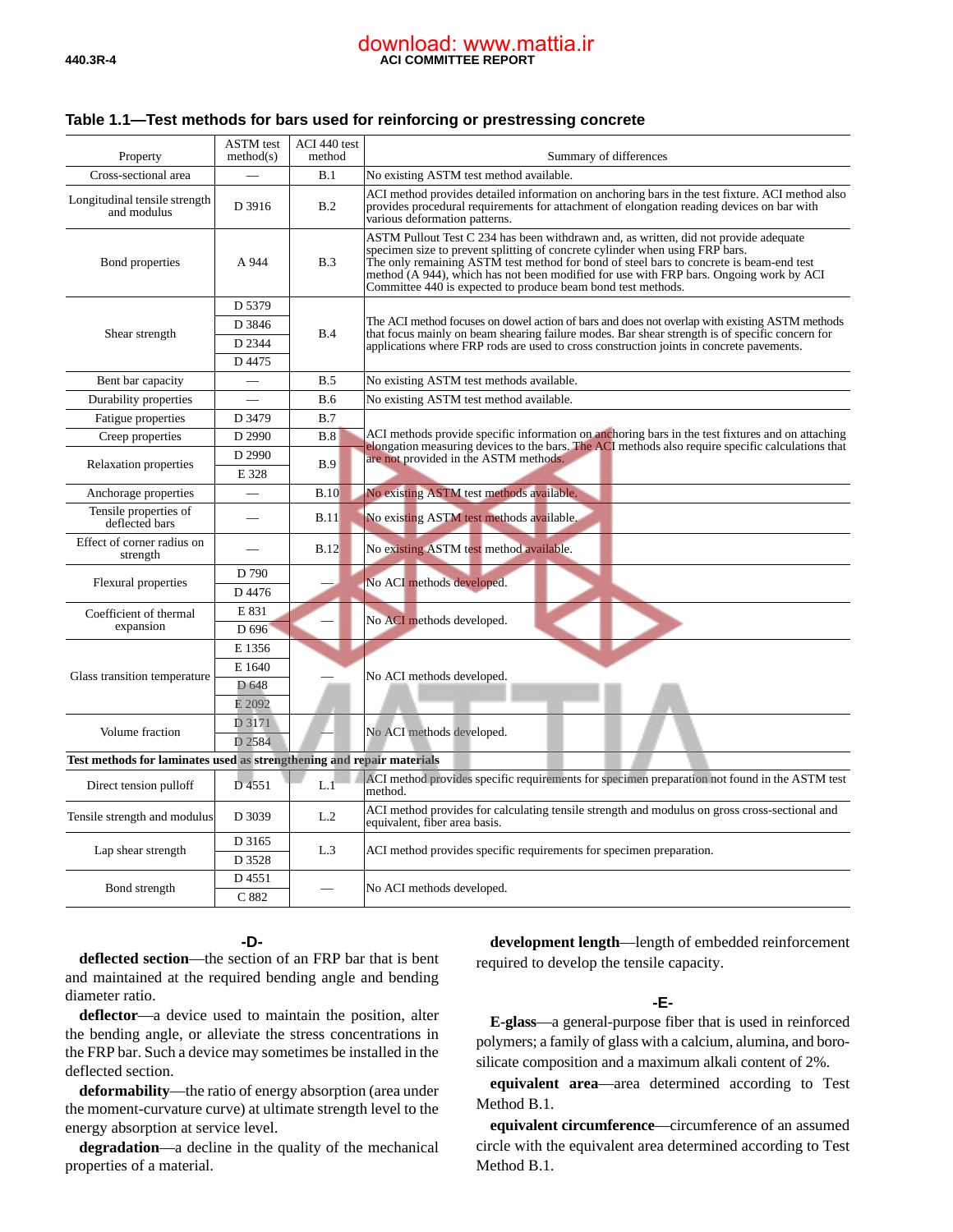**fatigue life**—the number of cycles of deformation or load required to bring about failure of a material, test specimen, or structural member.

**fatigue strength**—the greatest stress that can be sustained for a given number of load cycles without failure.

**fiber**—any fine thread-like natural or synthetic object of mineral or organic origin. Note: This term is generally used for materials whose length is at least 100 times its diameter.

**fiber, aramid**—highly oriented organic fiber derived from polyamide incorporating into an aromatic ring structure.

**fiber, carbon**—fiber produced by heating organic precursor materials containing a substantial amount of carbon, such as rayon, polyacrylonitrile (PAN), or pitch, in an inert environment.

**fiber, glass**—fiber drawn from an inorganic fusion of silica  $(SiO<sub>2</sub>)$  and other compounds that has cooled without crystallization.

fiber content—the amount of fiber present in a composite. Note: This is usually expressed as a percentage volume fraction or weight fraction of the composite. Due to differing constituent densities, weight fractions and volume fractions of fibers are not the same.

**fiber-reinforced polymer (FRP)**—composite material consisting of continuous fibers impregnated with a fiberbinding polymer then molded and hardened in the intended shape.

**fiber-volume fraction**—the ratio of the volume of fibers to the volume of the composite.

**fiber-weight fraction**—the ratio of the weight of fibers to the weight of the composite.

**frequency**—the number of loading (stressing) cycles per second.

**gauge length**—the distance between two gauge points on the test section, over which the percentage of elongation is determined.

**-G-**

**GFRP**—glass fiber-reinforced polymer.

**glass-transition temperature**  $T_g$ **—the midpoint of the** temperature range over which an amorphous material changes from (or to) a brittle, vitreous state to (or from) a plastic state.

**grid**—a two-dimensional (planar) or three-dimensional (spatial) rigid array of interconnected FRP bars that form a contiguous lattice that can be used to reinforce concrete. Note: The lattice can be manufactured with integrally connected bars or made of mechanically connected individual bars.

## **-H-**

**hybrid**—an FRP that is reinforced with a combination of two or more different fibers, such as carbon and glass.

## **-I-**

**impregnate**—in the case of fiber-reinforced polymers, to saturate the fibers with resin.

**laminates, FRP**—two or more layers of fiber reinforcements (such as, glass, carbon, aramid) arranged in one or more orientations (for example, 0, 90, +45, –45 degrees) held together by a polymer matrix. Laminates come in the physical form of dry, prepreg, and precured materials.

**load (stress) amplitude**—one-half of the load (stress) range.

**load (stress) range**—the difference between the maximum and minimum repeated loads (stress).

**load (stress) ratio**—the minimum load (stress) divided by maximum load (stress).

## **-M-**

**matrix**—in the case of FRP, the polymeric materials that serve to bind the fibers together, transfer load to the fibers, and protect them against environmental attack and damage due to handling.

**maximum repeated load (stress)**—the maximum load (stress) during repeated loading (stressing).

microstrain—strain × 10<sup>6</sup>.

**minimum repeated load (stress)**—the minimum load (stress) during repeated loading (stressing).

## **-N-**

**number of cycles**—the number of times the repeated load (stress) is applied to the test specimen.

**-P-**

**PAN**—polyacrylonitrile, a polymeric precursor for the production of carbon fibers. The other precursor for carbon fibers is pitch.

**pitch**—a black residue from the distillation of petroleum. Used as a precursor for the production of carbon fibers. The other precursor for polymer fibers is PAN.

**polymer**—a high-molecular-weight organic compound, natural or synthetic, containing repeating units.

**precured FRP**—a fully cured FRP that is usually made in a factory and brought to the site as a rigid solid. If used as a repair material for concrete, a precured FRP should be bonded to the surface of the concrete with an adhesive.

**precursor**—the rayon, PAN, or pitch fibers from which carbon fibers are derived.

**prepreg FRP**—reinforcement fabrics for FRP laminates that have been preimpregnated with a resin. Usually this resin is cured to an intermediate stage (B-staged) and the resulting prepreg is stored at cold temperatures. The cure restarts once the prepreg is brought to room temperature.

**pultrusion**—a continuous process for manufacturing composites that have a uniform cross-sectional shape. Note: The process consists of continuously pulling impregnated, formable fiber-reinforcing material through a shaping die where the material is heated and subsequently cured or hardened.

## **-R-**

**relaxation**—the reduction of stress (or load) in a material under a constant state of strain (or deformation).

**relaxation rate**—the absolute value of the slope of the relaxation curve at a given time. In particular, the relaxation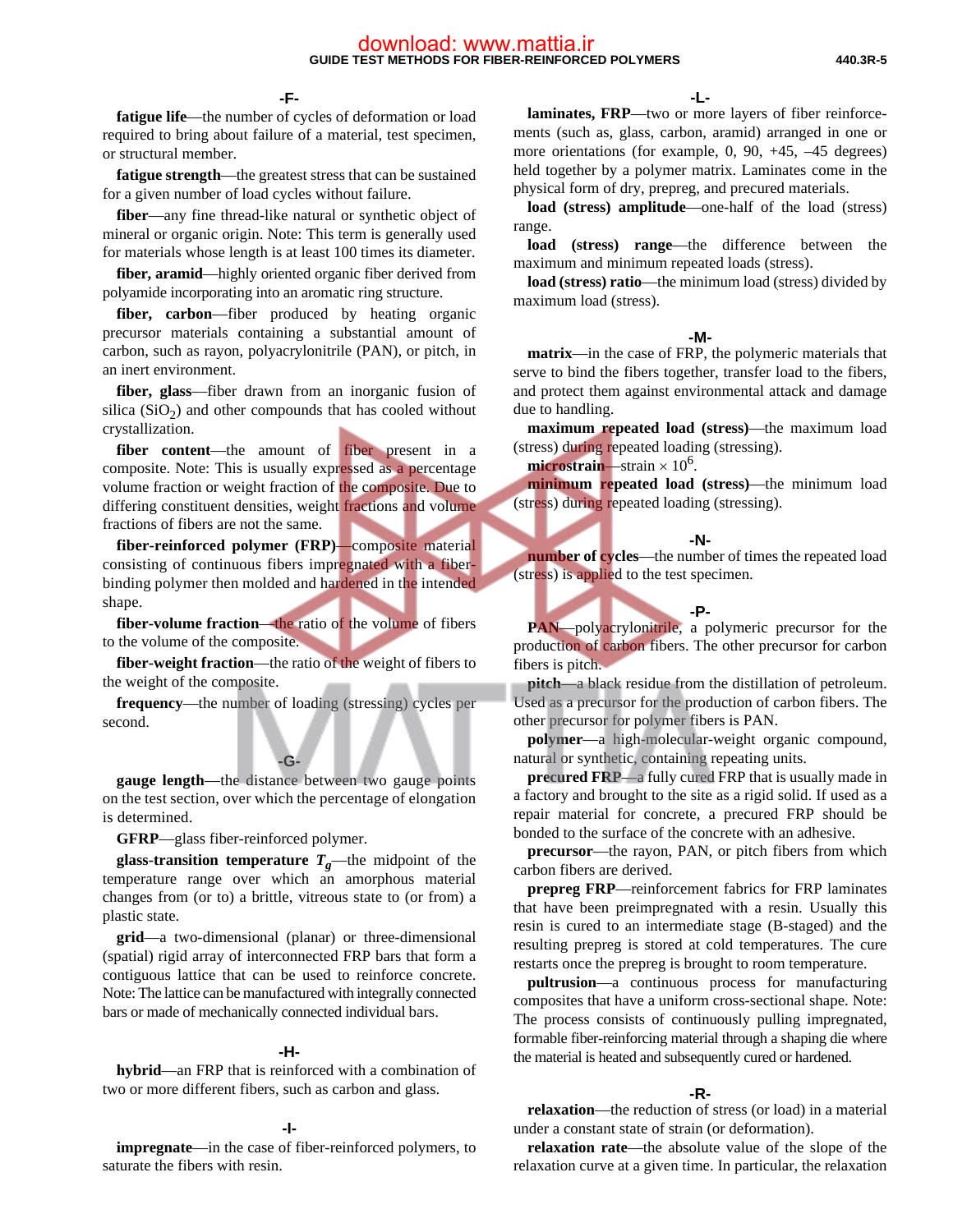*f*

value after 1 million hours is referred to as the million-hour relaxation rate.

**repeated load (stress)**—load (stress) alternating cyclically between fixed maximum and minimum values.

**resin**—polymeric material that is rigid or semirigid at room temperature, usually with a melting point or glasstransition temperature above room temperature.

**rod, FRP**—resin-bound construction mostly made of continuous fibers in the shape of a bar or tendon used to reinforce concrete uniaxially.

**-S-**

*S***-***N* **curve**—the graphical plot of the repeated load (stress) along a vertical axis versus the number of cycles to fatigue failure on the horizontal axis.

**stress**—Load divided by the cross-sectional area. Refer to Test Method B.1 for the calculation of cross-sectional area.

**stress concentration**—the magnification of stress in a region due to the presence of a bend, notch, void, hole, or inclusion. Stress concentrations (nonuniform stresses) occur in regions where St. Venant's principle does not apply.

# **-T-**

**tendon, FRP**—an FRP element, such as a bar, rod, or strand, or a bundle of such elements primarily used in tension to impart compressive stress to concrete.

**tensile capacity**—the maximum tensile load carried by test specimen before failure.

**test section**—the portion of a specimen between the anchoring sections of the test specimen.

**thermoplastic**—resin that is not cross-linked; it generally can be repeatedly remelted and reshaped by the application of heat.

**thermoset**—resin that is formed by cross-linking polymer chains. Note: A thermoset cannot be melted and reshaped because the polymer chains form a three-dimensional network.

## **-U-**

**ultimate strain**—the change in length per unit length corresponding to the tensile capacity.

## **-V-**

**vinyl esters**—a class of thermosetting resins containing ester of acrylic, methacrylic acids, or both, many of which have been made from epoxy resin.

# **-W-**

**wet lay-up FRP**—a method of forming an FRP laminate, often on a substrate such as concrete, using dry FRP fabrics that are saturated with resin in-place. Once cured, the resin system acts as the matrix of the FRP laminate and acts to adhere the laminate to the substrate.

# **1.5—Notation**

- $A = \csc$  = cross-sectional area of FRP bar, mm<sup>2</sup>
- $A_1$  = empirical constant
- $A_a$  = adhesion fixture contact area, mm<sup>2</sup>
- $B =$  width of specimen, mm
- $B_1$  = empirical constant
- $C_b$  = equivalent circumference of FRP bar, mm<br> $D$  = external diameter at deflector surface positi
	- = external diameter at deflector surface position, mm
- $d_b$  = equivalent diameter of reinforcing bar, mm<br> $E_f$  = modulus of elasticity of FRP laminate ba
	- $=$  modulus of elasticity of FRP laminate based on specimen area, MPa
- *Ef* = modulus of elasticity of FRP laminate based on fiber area, MPa
- $E_I$  = axial (longitudinal) modulus of elasticity of FRP bar, MPa
- $F =$  tensile load, N
- $F_1$  = tensile load at approximately 50% of the ultimate load capacity or of guaranteed tensile capacity of FRP bar, N
- $F<sub>2</sub>$  = tensile load at approximately 20% of the ultimate load capacity or of guaranteed tensile capacity of FRP bar, N
- $F_{max}$  = maximum tensile load, N<br> $F_n$  = pull-off force, N
	-
- $F_p$  = pull-off force, N<br> $F_r$  = million-hour cree  $\vec{F}_r$  = million-hour creep rupture capacity of FRP, N<br> $F_u$  = tensile capacity of FRP bar, N
	-
- $F_u$  = tensile capacity of FRP bar, N<br> $F_{u1}$  = tensile capacity before immers  $F_{u1}$  = tensile capacity before immersion, N<br> $F_{u2}$  = tensile capacity after immersion, N
	- *Furnalle capacity after immersion, N*<br> *Furnalle load capacity according times*
- $F_{ub}$  = ultimate load capacity according to bend test of FRP bars, N
- tensile strength of FRP based on specimen area, MPa *ffu*′ = tensile strength of FRP based on fiber area, MPa
	- $f =$  million hour creep rupture strength of FRP bar, MPa
- $f_u$  = ultimate tensile strength parallel to the fibers, MPa
- $f_{ub}$  = bend capacity of the FRP stirrup, MPa<br> $L$  = specimen length, mm
	- *L* = specimen length, mm
- $L =$  bonded or embedded or overlap length, mm
	-
- $L_a$  = length of anchor cylinder, mm<br> $L_c$  = length from the top of the ember length from the top of the embedded bar to the point of the attachment of the measuring device, mm
- $L_g$  = gauge length of measuring instrument, mm<br> $L_t$  = tail length of bend bar, mm
- $L_t^{\checkmark}$  = tail length of bend bar, mm<br> $P$  = tensile failure load of special
	- $=$  tensile failure load of specimen, N
- $P_S$  = maximum failure load, N<br> $P_u$  = maximum tensile load, N
- $P_u$  = maximum tensile load, N<br> $R$  = stress ratio
	- stress ratio
- $R_{et}$  = tensile capacity retention rate, %
- $r_t$  = radius of bend in FRP reinforcement, mm<br> $S$  = reduced tensile strength of specimen corres
	- = reduced tensile strength of specimen corresponding to a specific corner radius, MPa
- $S_c$  = elastic elongation, mm<br> $T$  = specimen thickness, mm
- $T =$  specimen thickness, mm<br> $T =$  time, h
- $T = \text{time, h}$ <br> $T' = \text{equival}$ 
	-
- $T'$  = equivalent fiber thickness, mm<br>  $T_g$  = glass-transition temperature, °C<br>  $V_0$  = volume of water or ethanol in = glass-transition temperature, °C<br>= volume of water or ethanol in t
	- volume of water or ethanol in the cylinder before immersion of the specimen, mL
- $V_1$  = volume of water or ethanol after the specimen is immersed, mL
- $v_{su}$  = average tensile shear strength, MPa<br> $W_0$  = initial mass of the specimen before
- $W_0$  = initial mass of the specimen before immersion, g<br> $W_1$  = mass of the specimen after immersion for a perio
	- = mass of the specimen after immersion for a period of time 1, g
- *Yc* = creep load ratio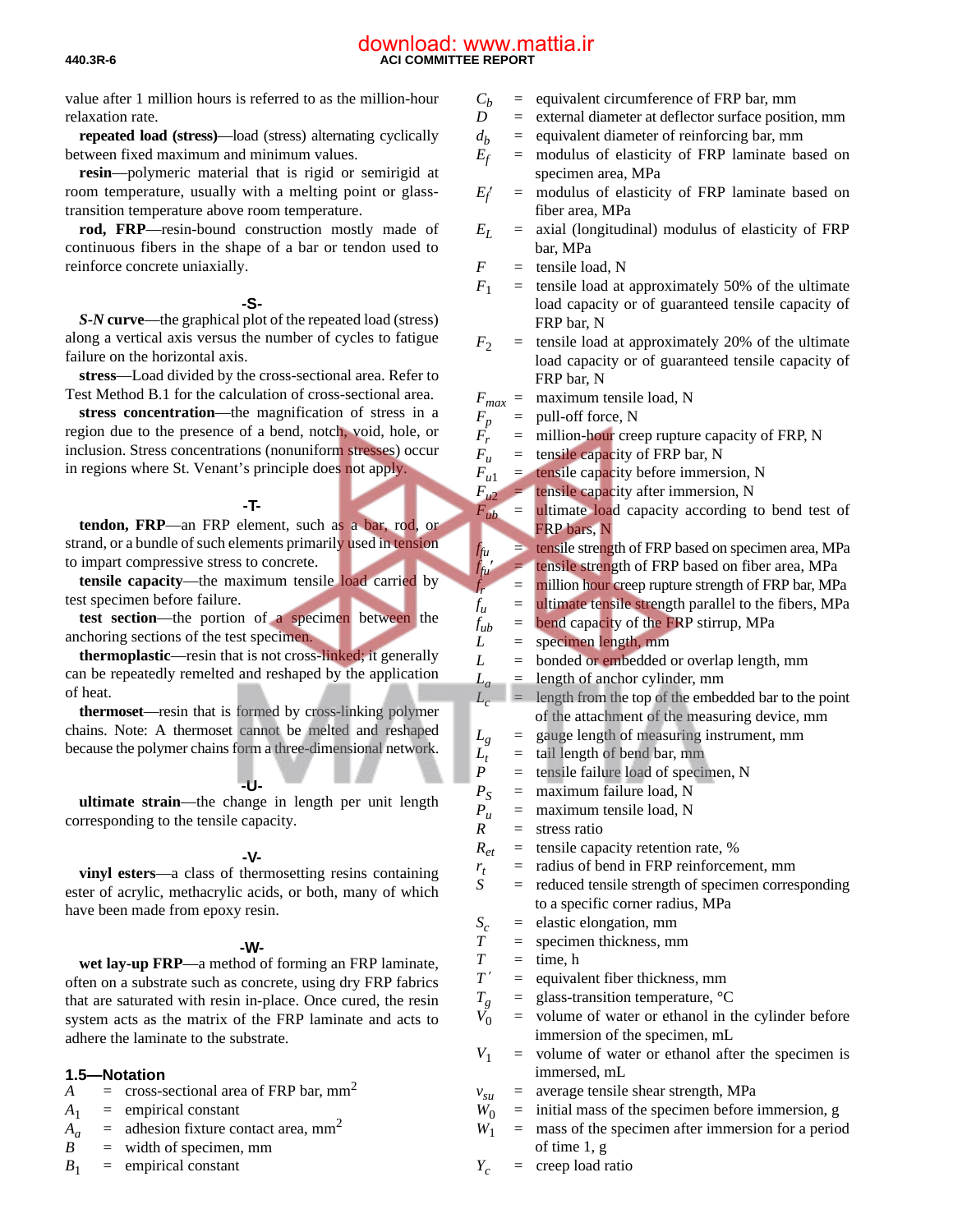# **GUIDE TEST METHODS FOR FIBER-REINFORCED POLYMERS 440.3R-7** download: [www.mattia.ir](http://www.mattia.ir)

- $Y_r$  = relaxation rate, %
- $\alpha$  = bending angle, degrees
- $\varepsilon_1$  = tensile strain at approximately 60% of the ultimate load capacity or guaranteed tensile capacity of FRP bars
- $\varepsilon_2$  = tensile strain at approximately 20% of the ultimate load capacity or guaranteed tensile capacity of FRP bars
- $\varepsilon_f$  = strain in FRP reinforcement due to load
- $\varepsilon_{\text{f}u}$  = design rupture strain of FRP reinforcement
- $\varepsilon_{fu}^*$  = rupture strain of FRP reinforcement as reported by the manufacturer
- $\varepsilon_u$  = ultimate strain of FRP bar
- $\chi$  = strength-reduction factor due to bend effect
- $\tau$  = bond or shear stress, MPa
- $\tau_{max}$  = bond strength, MPa
- τ*su* = tensile shear strength, MPa
- τ*<sup>u</sup>* = shear strength, MPa
- $\sigma_p$  = pull-off bond strength, MPa<br>  $\Delta P$  = tensile load increment. N
- ∆*P* = tensile load increment, N
- $\Delta V$  = the increase in the cylinder volume reading when specimen is immersed in the water or ethanol, mL

 $Δε = strain increment$ 

*dP*/*dl* = slope of the chord between 1000 and 3000 microstrain of the load-deformation curve

## <span id="page-6-0"></span>**PART 2—TEST METHODS FOR FRP BARS FOR CONCRETE STRUCTURES B.1—Test method for cross-sectional properties**

# **of FRP bars**

**1** *Scope*

**1.1**—This test method is used to determine the crosssectional area, equivalent diameter, and equivalent circumference of an FRP bar.

**1.2**—For a grid, the method is used to determine the cross-sectional area of a single segment of the grid.

**2** *Referenced documents*

**2.1***—ASTM standards*

D 618 Standard Practice for Conditioning Plastics for Testing

**3** *Significance and use*

**3.1**—FRP bars are made in varying forms, including deformed, sand coated, and ribbed, and multistrand cables and braided shapes. A methodology is required to determine the cross-sectional area, equivalent diameter, and equivalent circumference of the various shapes.

**3.2**—This test method is intended to determine the actual average cross-sectional area, equivalent diameter, and equivalent circumference of an FRP bar for material specifications, quality control, and structural design and analysis.

**3.3**—Cross-sectional properties of FRP bar are important factors to be considered in the design of FRP bars as concrete reinforcement. The cross-sectional properties are measured according to the method given herein, in keeping with the intended purposes.

**3.4**—This test method is not appropriate for bar geometries that will trap air when submerged in the graduated cylinder.

**4** *Terminology*

**4.1**—No new terminology introduced.

# **5** *Test equipment and requirements*

**5.1**—A graduated measuring cylinder with a maximum gradient of 10 mL and of sufficient height and diameter to contain the specimen is used to measure the volume of the specimen.

**5.2**—Water or ethanol is used if air bubbles are present on the surface of the specimen.

**5.3**—Calipers with precision of 0.025 mm are used to measure the dimensions of the specimens.

## **6** *Specimen preparation*

**6.1**—Specimens should be representative of the lot or batch being tested. Test specimens, as a rule, should not be subjected to any processing.

**6.2**—During the sampling and preparation of test specimens, all deformation, heating, outdoor exposure to ultraviolet light, and other environmental conditions causing changes to the material properties of the specimen should be avoided.

**6.3**—Five bar specimens, approximately 200 mm long, should be used. If the bars have a repeating surface deformation pattern, then at least on characteristic length should occur over the length of the sample. For FRP grids, the specimen length will be the space of the grid. When cutting the specimens, care should be taken to ensure the perpendicularity of the cutting face to the longitudinal direction of the specimen. Burrs on the cut face should be removed.

**6.4**—The cut surface of the specimen may be coated with a thin layer of paraffin wax if moisture uptake into the solid FRP material is considered to be an issue.

## **7** *Conditioning*

**7.1** *Standard conditioning procedure*—Condition specimens in accordance with Procedure A of ASTM D 618, store and test at the standard laboratory atmosphere  $(23 \pm 3 \degree C)$ and  $50 \pm 10\%$  relative humidity).

## **8** *Test method*

**8.1**—The specimens should be kept in the test environment for at least 24 h before testing.

**8.2**—Fill a dried graduated cylinder with water or ethanol to an appropriate height such that the fluid will not overflow upon insertion of the specimen into the cylinder.

**8.3**—Measure the length of each specimen three times, rotating the specimens by 120 degrees for each measurement. The average of the three measurements, rounded to the nearest 0.1 mm, is used as the specimen length.

**8.4**—Measure the volume of water or ethanol in the cylinder before immersing the specimen. Immerse the specimen in the water or ethanol in the graduated cylinder with no part protruding above the brim. Care should be taken to avoid entrapping air along the specimen when it is immersed. Determine the volume increase.

## **9** *Calculations*

**9.1**—When the volume and length of each of the five specimens have been determined, the cross-sectional area *A* is determined and rounded to the nearest  $1 \text{ mm}^2$  as the volume of the specimen is divided by the length *L*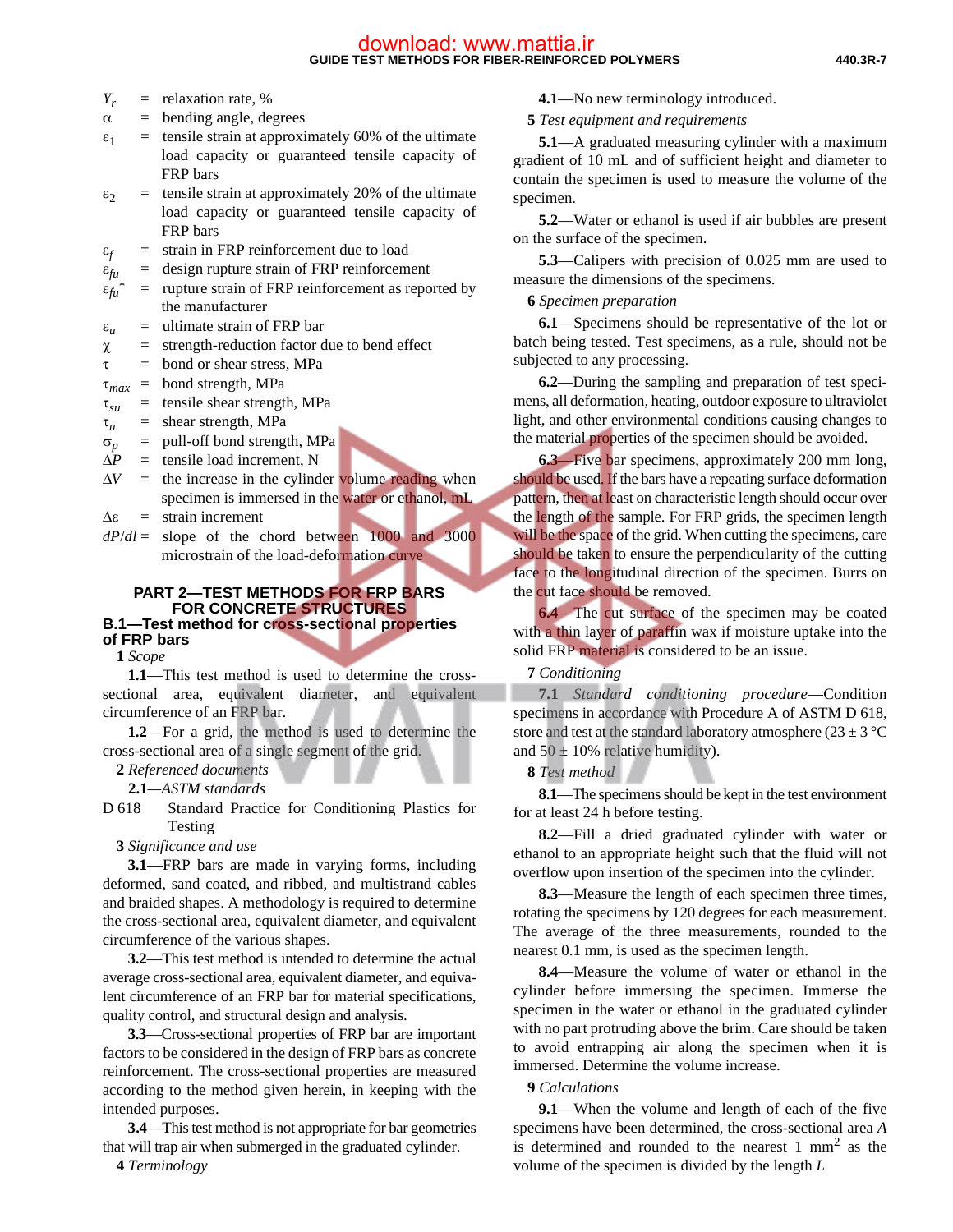## **440.3R-8 ACI COMMITTEE REPORT** download: [www.mattia.ir](http://www.mattia.ir)

$$
A = \frac{\Delta V}{L} \times 1000 = \frac{V_1 - V_0}{L} \times 1000
$$
 (1)

where

- $\Delta V$  = the increase in the cylinder volume reading when specimen is immersed in the water or ethanol, mL;
- $V_0$  = volume of water or ethanol in the cylinder before immersing the specimen, mL;
- $V_1$  = volume of water or ethanol when the specimen is immersed in the water or ethanol, mL; and
- $L =$  length of the specimen, mm.

**9.2**—The equivalent diameter  $d<sub>b</sub>$  of each specimen should be calculated by assuming the cross section to be a circle

$$
d_b = 2\sqrt{\frac{A}{\pi}} \text{ (mm)} \tag{2}
$$

**9.3**—The equivalent circumference  $C_b$  should be calculated as

$$
C_b = 2\sqrt{\pi \cdot A} \text{ (mm)} \tag{3}
$$

**10** *Report*

The test report should include the following items: 10.1—The trade name, shape, and date of manufacture, if available, and lot number of product tested.

**10.2**—Type of fiber and fiber binding material as reported by the manufacturer and fiber volume fraction.

**10.3**—Numbers or identification marks of test specimens.

**10.4**—Designation and surface modification of FRP bar.

**10.5**—Type of liquid used for the test (water or ethanol).

**10.6**—Date of test and test temperature and relative humidity.

**10.7**—Length, volume, and average cross-sectional area, equivalent diameter, and equivalent circumference for each specimen.

**10.8**—Mean and standard deviation of cross-sectional area, equivalent diameter, and equivalent circumference for each set of test specimens.

**10.9**—Details of specimen conditioning before test.

#### **B.2—Test method for longitudinal tensile properties of FRP bars**

**1** *Scope*

**1.1**—This test method specifies the test requirements for tensile strength, modulus of elasticity, and ultimate elongation of FRP bars used as reinforcing bars or prestressing tendons in concrete.

**2** *Referenced documents*

**2.1** *ASTM standards—*

- D 618 Standard Practice for Conditioning Plastics for Testing
- D 3916 Standard Test Method for Tensile Properties of Pultruded Glass-Fiber Reinforced Plastic Rod
- E 4 Standard Practices for Force Verification of Testing Machines

**3** *Significance and use*

**3.1**—This test method for obtaining the tensile strength, modulus of elasticity, and ultimate strain is intended for use in laboratory tests in which the principal variable is the size or type of FRP bar.

**3.2**—This test method focuses on the FRP bar itself, excluding the performance of the anchorage. Therefore, failure or pullout at an anchoring section should be disregarded, and the test findings should be based solely on test specimens that fail in the test section.

**4** *Terminology*

**4.1** *Test section*—The portion of a specimen between the anchoring sections of the test specimen.

**4.2** *Anchoring section*—The end parts of the specimen where an anchorage is fitted to transmit the loads from the testing machine to the test section.

**4.3** *Gauge length*—The distance between two gauge points on the test section, over which the percentage of elongation is determined.

**4.4** *Anchorage*—Device fitted to the anchoring section of a specimen to transmit loads from the testing machine to the test specimen. Refer t[o Appendix A.](#page-37-0)

**4.5** *Tensile capacity*—The maximum tensile load carried by test specimen before failure.

**4.6** *Guaranteed tensile capacity*—The average maximum tensile load minus three standard deviations. The tensile capacity which an FRP manufacturer guarantees it will meet.

**4.7** *Ultimate strain*—The change in length per unit length corresponding to the tensile capacity.

**5** *Test equipment and requirements*

**5.1** *Test machine*—Use a testing machine with a loading capacity in excess of the tensile capacity of the test specimen and calibrated according to ASTM Practices E 4. A testing machine with either loading rate or displacement rate control is preferred.

**5.2** *Strain measuring devices*—Extensometers or LVDTs used should be capable of recording specimen elongation during testing with an accuracy of not less than 0.002% of the gauge length.

**5.3** *Gauge section length*—To determine the modulus of elasticity and ultimate strain of the test specimen, the extensometer or LVDT should be mounted in the center of the test section at a distance from the anchorage of at least eight times the diameter of the FRP bar. The extensometer or LVDT should be properly aligned with the direction of tension. The gauge length should not be less than eight times the diameter of the FRP bar, nor less than the characteristic length.

**5.4** *Data acquisition system*—The system should be capable of continuously reading load, strain, and displacement at a minimum rate of two readings per second. The minimum resolutions should be 100 N for load,  $10^{-5}$  for strain, and 0.001 mm for displacement.

**6** *Specimen preparation*

**6.1**—Specimens should be representative of the lot or batch being tested. For grid-type FRP specimens, linear test specimens may be prepared by cutting away extraneous material in such a way as not to affect the performance of the part to be used. Leaving a 2 mm projection of the cross bars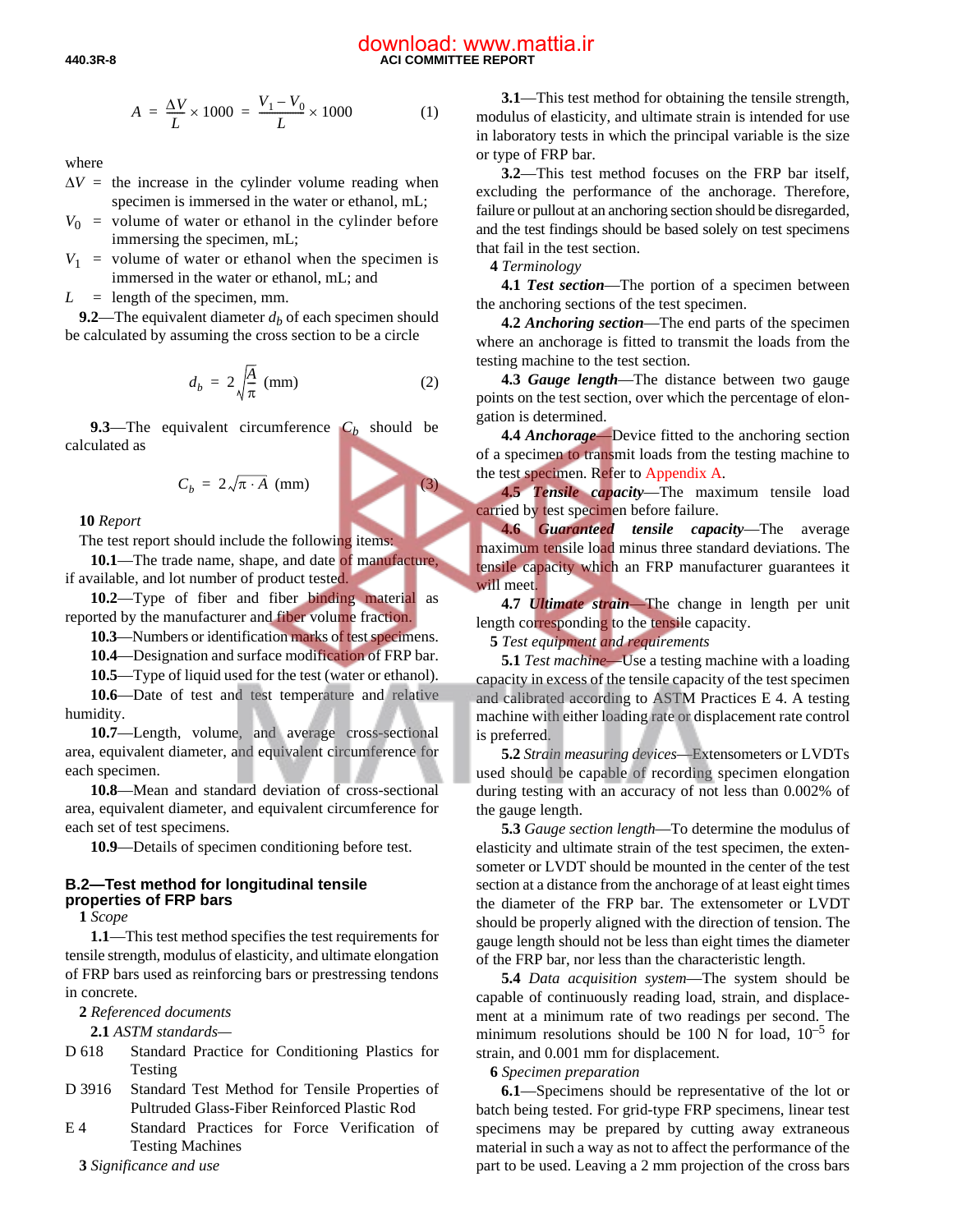is recommended. In the gauge length of the specimen, no postproduction machining, abrading, or other such processing is permitted. Such processing may be used in the anchoring sections to promote bond of the rod to the anchoring device.

**6.2**—During the sampling and preparation of test specimens, all deformation, heating, outdoor exposure to ultraviolet light, and other factors possibly causing changes to the material properties of the specimen should be avoided.

**6.3**—The length of the specimen should be the sum of the length of the test section and the lengths of the anchoring sections. The length of the test section should not be less than 100 mm, nor should it be less than 40 times the diameter of the FRP bar. For FRP bars in twisted strand form, the length should also be greater than two times the strand pitch.

**6.4**—The number of test specimens should not be less than five. If the specimen fails at or slips out of an anchoring section, an additional test should be performed on a separate specimen taken from the same lot as the failed specimen.

## **7** *Conditioning*

**7.1** *Standard conditioning procedure*—Conditioning according to Procedure A of ASTM D 618 is recommended. Store and test specimens at the standard laboratory atmosphere  $(23 \pm 3 \degree C \text{ and } 50 \pm 10\% \text{ relative humidity}).$ 

#### **8** *Test method*

**8.1**—When mounting the specimen on the testing machine, care should be taken to ensure that the longitudinal axis of the specimen coincides with the line joining the two anchorages fitted to the testing machine.

**8.2**—The data acquisition system should be started a few seconds before starting the loading. The rate of loading (displacement rate or load rate) should be constant during a test, and should be such that the specimen fails in 1 to 10 min.

**8.3**—The load should be increased until tensile failure occurs. Strain measurements should be recorded until the load reaches at least 50% of the tensile capacity or the guaranteed tensile capacity, whichever is higher.

**9** *Calculations*

**9.1**—A load (stress)-strain curve should be generated from the load (stress) and strain measurements recorded from the extensometer or strain gauge readings.

**9.2**—The tensile strength should be calculated according to Eq. (1), with a precision to three significant digits.

$$
f_u = F_u / A \tag{1}
$$

where

 $f_u$  = tensile strength, MPa;

 $F_u$  = tensile capacity, N; and

 $\hat{A}$  = cross-sectional area of specimen, mm<sup>2</sup>.

Note: The cross-sectional area *A* is as defined in Test Method B.1. For use in design guides, the load from the test may be divided by the area of standard reinforcing steel of the same nominal diameter. The test report should indicate whether the actual area or standard area is used.

**9.3**—The tensile modulus of elasticity should be taken as a linear regression of the data points from 20 to 50% of the tensile strength of the bar. It may be calculated from the difference between the load (stress)-strain curve values at 20 and 50% of the tensile capacity, according to Eq. (2), with a precision to three significant digits, provided that the load (stress) strain curve is linear during this load range. For FRP bars where a guaranteed tensile capacity is given, the values at 20 and 50% of the guaranteed tensile capacity may be used.

$$
E_L = \frac{F_1 - F_2}{(\varepsilon_1 - \varepsilon_2)A} \tag{2}
$$

where

- $E_L$  = axial (longitudinal) modulus of elasticity, MPa;<br>  $A$  = cross-sectional area. mm<sup>2</sup>:  $=$  cross-sectional area, mm<sup>2</sup>;
- $F_1$  and  $\varepsilon_1$  = load and corresponding strain, respectively, at approximately 50% of the ultimate tensile capacity or guaranteed tensile capacity, N and
- dimensionless, respectively; and  $F_2$  and  $\varepsilon_2$  = load and corresponding strain, respectively, at approximately 20% of the ultimate tensile capacity or guaranteed tensile capacity, N and dimensionless, respectively.

**9.5**—Ultimate strain should be the strain corresponding to the ultimate tensile capacity when the strain-gauge measurements of the specimen are available up to failure. If extensometer or strain-gauge measurements are not available up to failure, the ultimate strain should be calculated from the ultimate tensile capacity and modulus of elasticity according to Eq. (3), with a precision to three significant digits.

$$
L_{\iota} = \frac{F_u}{E_L A} \tag{3}
$$

where  $\varepsilon_u$  = ultimate strain of FRP bar, dimensionless. **10** *Report*

ε*u*

The test report should include the following items:

**10.1**—The trade name, shape, and date of manufacture, if available, and lot number of product tested.

**10.2**—Type of fiber and fiber binding material as reported by the manufacturer, and volume ratio of fiber.

**10.3**—Numbers or identification marks of test specimens date of test, test temperature, and loading rate.

**10.4**—Designation, equivalent diameter, and crosssectional area as determined according to Test Method B.1.

**10.5**—A brief description of the anchorage device, drawings or photographs of the anchorage device describing dimensions, and materials used.

**10.6**—Details of specimen conditioning including: environment, temperature, humidity, and duration.

**10.7**—Ultimate tensile capacity for each test specimen, means and standard deviations for ultimate tensile capacity, and tensile strength.

**10.8**—Tensile modulus of elasticity for each test specimen, and means and standard deviations.

**10.9**—Ultimate strain for each test specimen, means, and standard deviations, if measured.

**10.10**—Stress (load)-strain curve for each test specimen.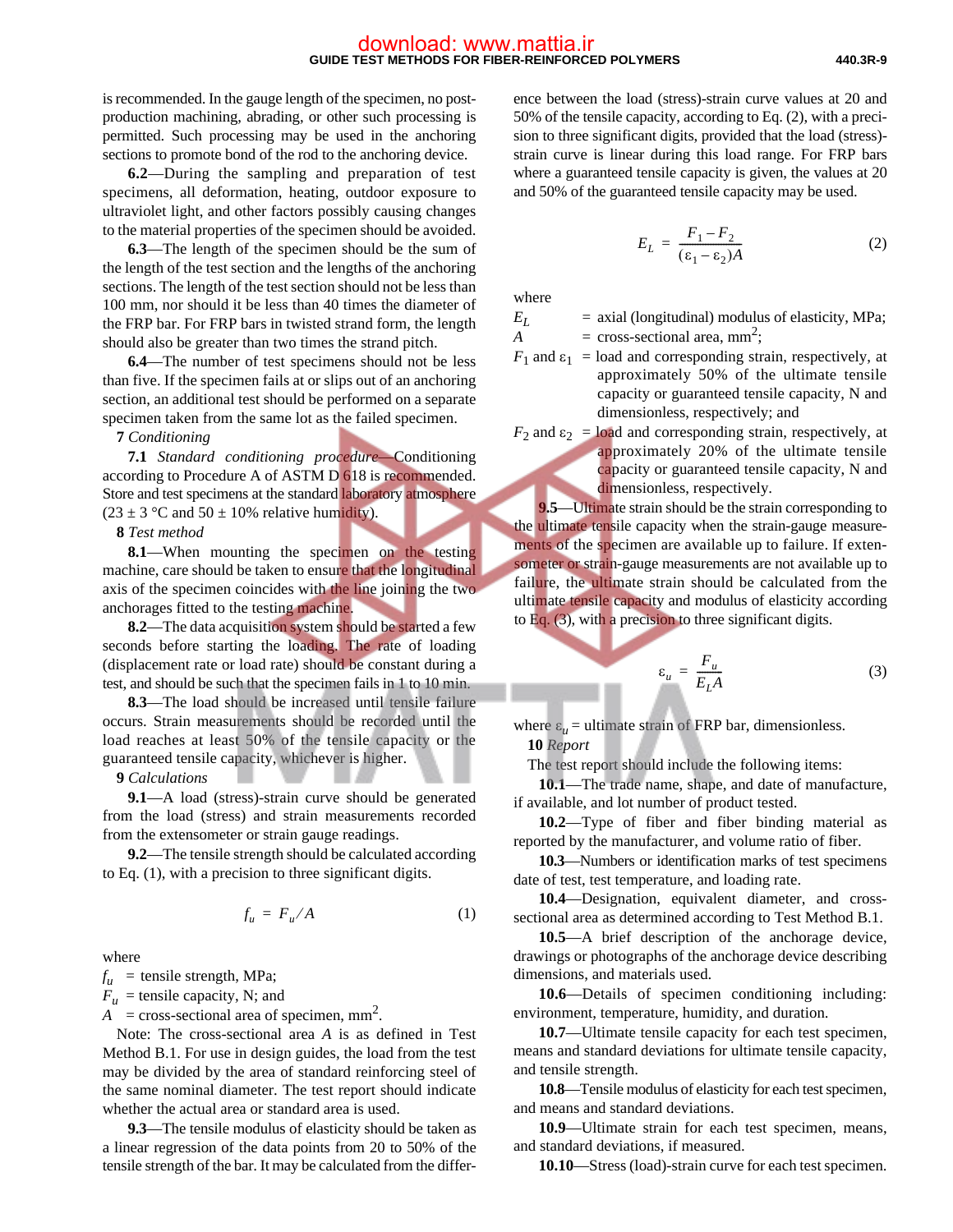# **440.3R-10 ACI COMMITTEE REPORT** download: [www.mattia.ir](http://www.mattia.ir)

<span id="page-9-1"></span>

*Fig. B.3.1—Types of test methods for different bond values of FRP reinforcement in concrete: (a) pullout specimen; (b) beam-end specimen; (c) simple beam specimen; (d) hinged beam-end specimen; (e) splice specimen; (f) cantilever beam specimen (without dogbones); and (g) cantilever beam specimen (with dogbones).*

<span id="page-9-0"></span>

*Fig. B.3.2—Vertical bond test specimen.*

**10.11**—A brief description, with photographs and sketches if necessary, of the post-failure appearance of each specimen. Report anomalous failure modes observed during testing or anomalous post-failure appearances of any specimens.

# **B.3—Test method for bond strength of FRP bars by pullout testing**

**1** *Scope*

**1.1**—This test method specifies the test requirements for determining the bond strength of FRP bars used as reinforcing bars or prestressing tendons in concrete by pullout testing.

**1.2**—Various types of test methods are available for the determination of different bond values of FRP reinforcement in concrete structures, as shown schematically in Fig. B.3.1.



*Fig. B.3.3—Horizontal bond test.*

This test method describes the pullout test specimen to determine the bond strength.

**1.3**—Two methods for casting test specimens are provided. The first method aligns the bar with the concrete casting direction, similar to that of a longitudinal bar in a reinforced concrete column (Fig. B.3.2). The second method aligns the bars transverse to the concrete casting direction, similar to that of the longitudinal bar in a reinforced concrete beam or slab (Fig. B.3.3).

# **2** *Referenced documents* **2.1** *ASTM standards*—

- A 944 Standard Test Method for Comparing Bond
- Strength of Steel Reinforcing Bars to Concrete Using Beam-End Specimens C 39 Standard Test Method for Compressive Strength
- of Cylindrical Concrete Specimens
- C 143 Standard Test Method for Slump of Hydraulic Cement Concrete
- C 192 Standard Practice for Making and Curing Concrete Test Specimens in the Laboratory
- C 293 Standard Test Method for Flexural Strength of Concrete (Using Simple Beam with Center-Point Loading)
- C 511 Standard Specification for Moist Cabinets, Moist Rooms, and Water Storage Tanks Used in the Testing of Hydraulic Cements and Concrete
- C 617 Standard Practice for Capping Cylindrical Concrete Specimens
- D 618 Standard Practice for Conditioning Plastics for Testing
- E 4 Standard Practices for Force Verification of Testing Machines.

# **3** *Significance and use*

**3.1**—This test method for measuring bond strength by pullout testing is intended for use in laboratory tests in which the principal variable is the size or type of FRP bars. The test method should not be used to establish design bond values and development lengths for FRP bars embedded in concrete.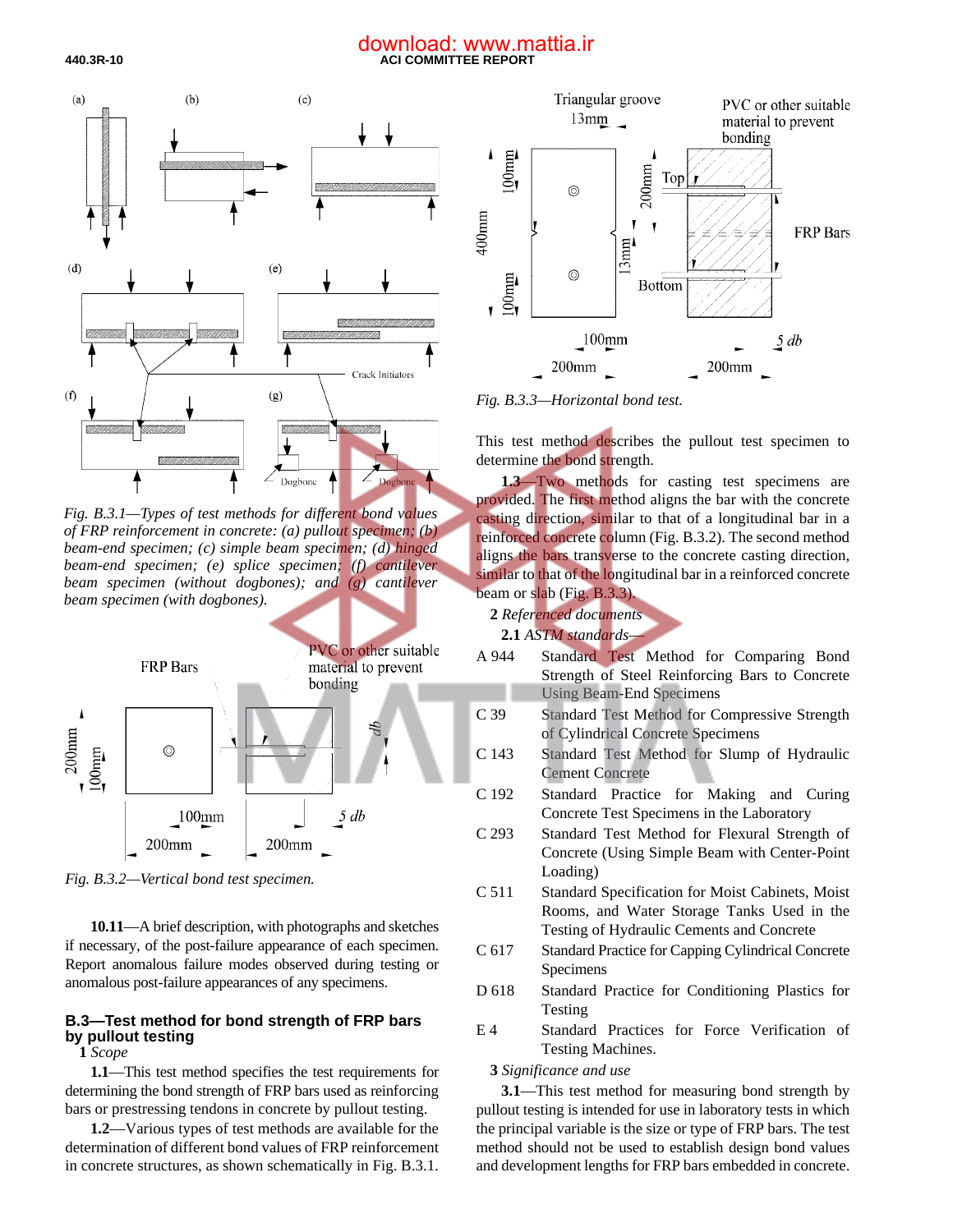## **GUIDE TEST METHODS FOR FIBER-REINFORCED POLYMERS 440.3R-11** download: [www.mattia.ir](http://www.mattia.ir)

<span id="page-10-1"></span>**3.2**—This test method is intended to determine the bond behavior for material specifications, research and development, and quality assurance. The bond behavior will be specimen configuration dependent, which may affect both analysis and design. The primary test result is the bond strength of the specimen to normalweight concrete, which is an important factor to be considered in the use of FRP bars as reinforcing bars or tendons.

**3.3**—This test method may also be used to determine the conformance of a product or a treatment to a requirement relating to its effect on the bond developed between FRP bar and concrete. The result obtained from this test method should be used only for comparative purposes to compare parameters or variables of bond strength. The method may be used to establish long-term environmental effects on bond to concrete, including environmental reduction factors for FRP bars embedded in concrete.

## **4** *Terminology*

<span id="page-10-0"></span>**4.1** *Bonded length*—The length of the test rod that is in contact with concrete.

## **5** *Test equipment and requirements*

**5.1**—Use a testing machine with a loading capacity in excess of the tensile capacity of the test specimen and calibrated according to ASTM Practices E 4. A testing machine with either loading-rate or displacement-rate control is preferred. The load should be applied to the reinforcement bar at a rate not greater than 20 kN/min or at the no-load speed of the testing machine head of not greater than 1.3 mm/min, depending on the type of testing machine used and the means provided for ascertaining or controlling testing speed.

**5.2**—The loading plate (Fig. B.3.4) should be a machined steel plate at least 200 mm square and 20 mm thick, and have a hole drilled through its center of sufficient diameter to accommodate the FRP bar.

**5.3**—The loading end of the FRP bar should be fitted with an anchor capable of transmitting loads until the rod is pulled out of the concrete by a bond failure. The load transmission device should only transmit axial loads to the FRP bars, without applying either torsion or bending.

**5.4**—The displacement measuring devices fitted to both the free end and loaded end of the FRP bars should be displacement measuring devices (LVDTs) or similar apparatuses, reading accurately to 0.01 mm. Three LVDTs at 120-degree intervals at the loaded end and either one concentric gauge or two gauges at 180-degree intervals at the free end of the bar are recommended (Fig. B.3.5).

**5.5**—Two types of molds for bond test specimens will be required: for 200 mm concrete cubes, each containing a vertically embedded bar, and for 200 x 200 x 400 mm prisms, each containing two horizontally embedded bars. Preferably, the molds should be made of metal no less than 6 mm thick. The molds should be watertight and constructed for easy removal without disturbing the embedded bars.

#### **6** *Specimen preparation*

**6.1**—FRP bar specimens should be representative of the lot or batch being tested. Each specimen should be cut into 1200 mm-long sections and assembled with an anchor (refer t[o Appendix A\) a](#page-37-0)t one end. The test specimens should contain







*Fig. B.3.5—Positions of LVDTs at surface of concrete cube: (a) plan view of three LVDTs at loaded end; and (b) one LVDT at free end.*

either one FRP bar embedded perpendicularly to the direction of casting of the concrete [\(Fig. B.3.2\),](#page-9-0) or two FRP bars embedded parallel to the casting of the concrete [\(Fig. B.3.3\).](#page-9-1) Five specimens of each type should constitute a set of test specimens. If a specimen has failed or slipped at the anchoring section, or split the concrete cover, an additional test should be performed on a separate specimen taken from the same lot as the failed specimen.

**6.1.1** *Specimens for perpendicularly embedded bar [\(Fig. B.3.2\)](#page-9-0)*—These specimens should consist of concrete cubes, 200 mm on each edge, with a single FRP bar embedded vertically along the central axis in each specimen. The bar should project upward from the top face a sufficient length to extend through the bearing blocks and the support of the testing machine, and provide an adequate length to be gripped for application of load. If splitting failure of concrete occurs, a 300 mm cube is required and new tests should be performed.

**6.1.2** *Specimens for parallel embedded bar[\(Fig. B.3.3\)](#page-9-1)*— These specimens should consist of concrete prisms 200 x 200 x 400 mm, with the longer axes in the vertical direction. Two bars should be embedded in each specimen, perpendicular to the longer axis and parallel to and equidistant from the sides of the prism. In the vertical direction, one bar should be located with its axis 100 mm from the bottom of the prism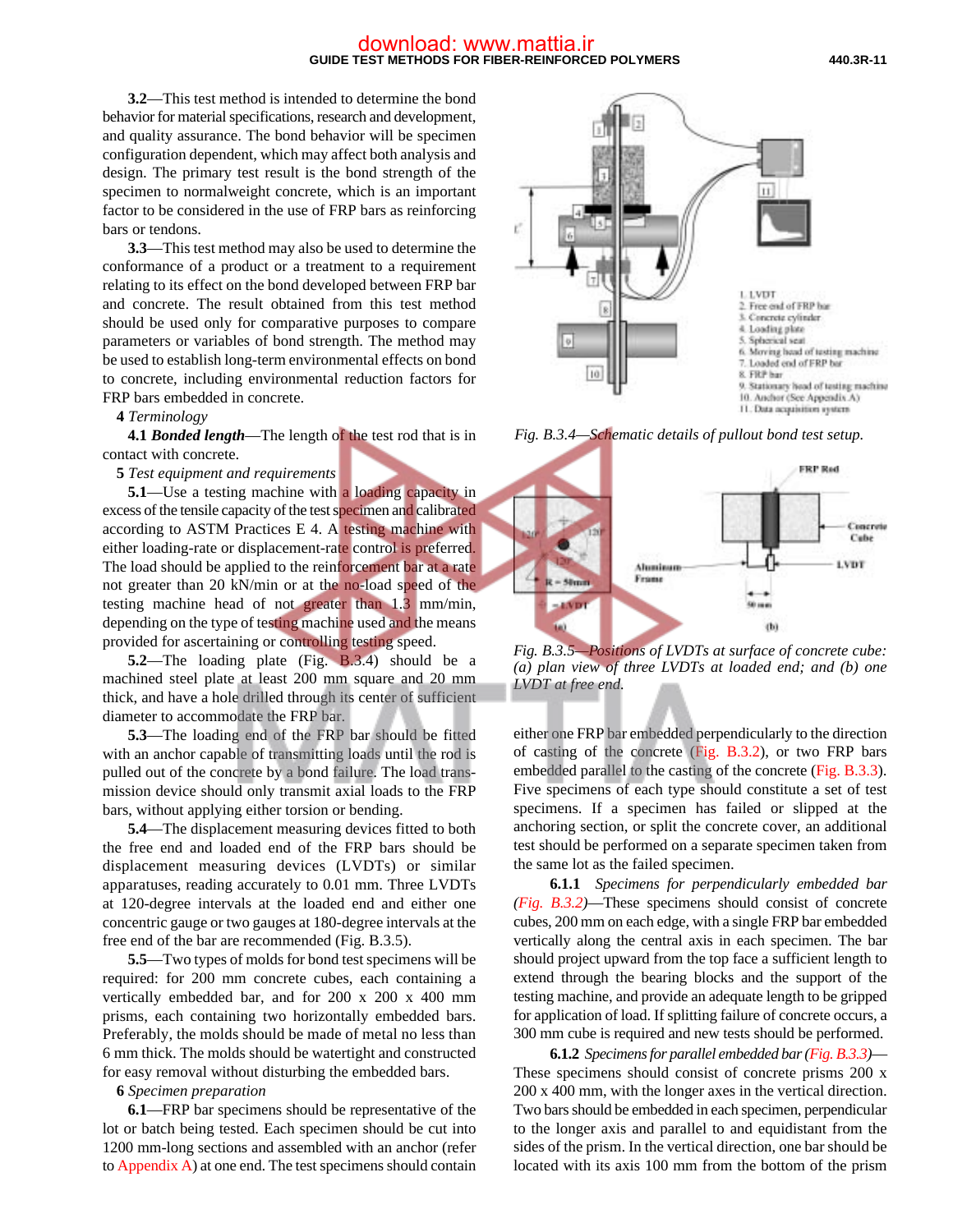and the other with its axis 300 mm from the bottom. The bar should project from the concrete face a sufficient length to extend through the bearing blocks and the support of the testing machine, and provide an adequate length to be gripped for application of load. A triangular groove should be formed on each of the two opposite sides of the prism parallel to the bars and at the midheight of the prism. These grooves should be at least 13 mm deep, measured perpendicular to the surface of the concrete. The grooves should facilitate breaking of the prism into two test specimens at the weakened plane before performing the bond tests.

The bonded length of the FRP bar should be five times the diameter of the FRP bar. If the bonded length, as defined previously, does not represent the bonding characteristics of the FRP bar, the bonded length may be extended as appropriate. Outside of the bonded section, the embedded bar should be sheathed with polyvinyl chloride (PVC) or other suitable material to prevent bonding. At the free end, bars should protrude from the concrete slightly so that the end of the LVDT(s) will bear on the bar (Fig.  $B.3.5$ ).

**6.2**—The bars shall be placed into the molds as follows:

**6.2.1**—The opening in the form through which the FRP bar is inserted should be sealed using oil, putty, or similar materials to prevent ingress of water and other substances.

**6.2.2**—The orientation of the specimen should not be changed until the form is removed.

**6.3**—Before casting the test specimens, coat the inside surface of the molds with a thin film of mineral oil, petroleum jelly, or stearic acid paste. The following procedures are recommended for placement of concrete in the molds unless another well-established method is used:

**6.3.1**—For 200 x 200 x 400 mm prisms, place the concrete in four layers of approximately equal thickness and rod each layer 25 times with a 16 mm-diameter tamping rod.

**6.3.2**—For 200 mm cubes, place the concrete in four layers of approximately equal thickness and rod each layer 25 times with a 16 mm-diameter tamping bar.

**6.3.3**—After the top layer has been consolidated, strike off the surface with a trowel and protect against moisture evaporation by one of the acceptable methods described in Paragraph 7.1 of ASTM C 192. Care should be taken that evaporation does not take place in the area adjacent to the protruding FRP bar for vertically cast specimens.

**6.4**—The concrete should be a standard mixture, with coarse aggregates having a maximum dimension of 20 to 25 mm. It should be batched and mixed in accordance with the applicable portions of ASTM C 192. The concrete should have slump of  $100 \pm 20$  mm in accordance with ASTM C 143, and the compressive strength at 28 days should be  $30 \pm 3 \text{ MPa}$ in accordance with ASTM C 39. A minimum of five standard 150 x 300 mm or 100 x 200 mm control cylinders should be made for determining compressive strength from each batch of concrete.

**6.5**—Molds should not be removed from the specimens earlier than 20 h after casting. Extreme care should be taken to prevent striking or otherwise disturbing the FRP bars. Immediately after removing the molds, specimens should be cured in accordance with ASTM C 192 until the time of testing. Specimens should be tested at an age of 28 days.

**6.6**—When the specimens are between 7 and 14 days old, the 200 x 200 x 400 mm prisms should be broken in half in flexure to form two 200 mm cubes. Specimens should be broken as simple beams with center-point loading in accordance with ASTM C 293. The two triangular grooves in the upper and lower faces of the prisms should be located at midspan. The load should be applied to a 19 mm-diameter bar laid in the upper groove until fracture occurs. Care should be taken not to strike or otherwise disturb the FRP bars during the operation.

**6.7**—The surface of the 200 mm cube containing the vertically embedded bar should be capped so as to utilize it as the bearing surface in the pullout test. The applicable portions of ASTM C 617, relative to capping materials and procedures, should be followed.

## **7** *Conditioning*

**7.1**—Unless a different testing environment is specified, the pullout tests should be conducted at the standard laboratory atmosphere (23  $\pm$  3 °C and 50  $\pm$  10% relative humidity).

**7.2**—Preconditioning of FRP bar specimens before casting in concrete, such as post-production machining, abrading, or other such processing, is permitted but should be reported.

**8** *Test method*

**8.1**—The specimen should be mounted in the testing machine in one of the following two test setups:

**8.1.1**—The capped or bearing surface of the cube from which the long end of the bar projects should be in contact with the bearing block (or plaster pad) assembly. The spherically seated bearing block should rest on a support that transfers the reaction from this block to the load cell of the testing machine. The projecting FRP bar should extend through the bearing block assembly and the support, and the anchor should be gripped for tension by the jaws of the testing machin[e \(Fig. B.3.4\)](#page-10-1). The free end of the bar may also be potted in an anchor as described in Appendix A.

**8.1.2**—The concrete cube should be fixed on the stationary head of the testing machine. LVDTs at the loaded end and free end are attached to measure the slips of the FRP bar, as shown i[n Fig. B.3.5. T](#page-10-0)he anchor is then threaded or gripped by the moving head of the testing machine.

**8.2**—Assemble the testing apparatus on the specimen. Carefully measure and record, to the nearest 0.5 mm, the distance between the top surface of the bonded length and the point of attachment of the measuring device on the FRP bar. The elongation of the FRP bar over this distance may be calculated and subtracted from the measured slip plus elongation to obtain the loaded-end slip. Moreover, free-end slip shall be measured to the nearest 0.5 mm.

**8.3**—Apply load to the FRP bar at a load rate no greater than 20 kN/min, or at a testing machine head speed not greater than 1.3 mm/min.

**8.4**—Read and record the applied load and the LVDT readings at a sufficient number of intervals throughout the test to provide at least 15 readings by the time a slip of 0.25 mm has occurred at the loaded end of the FRP bar. The slippage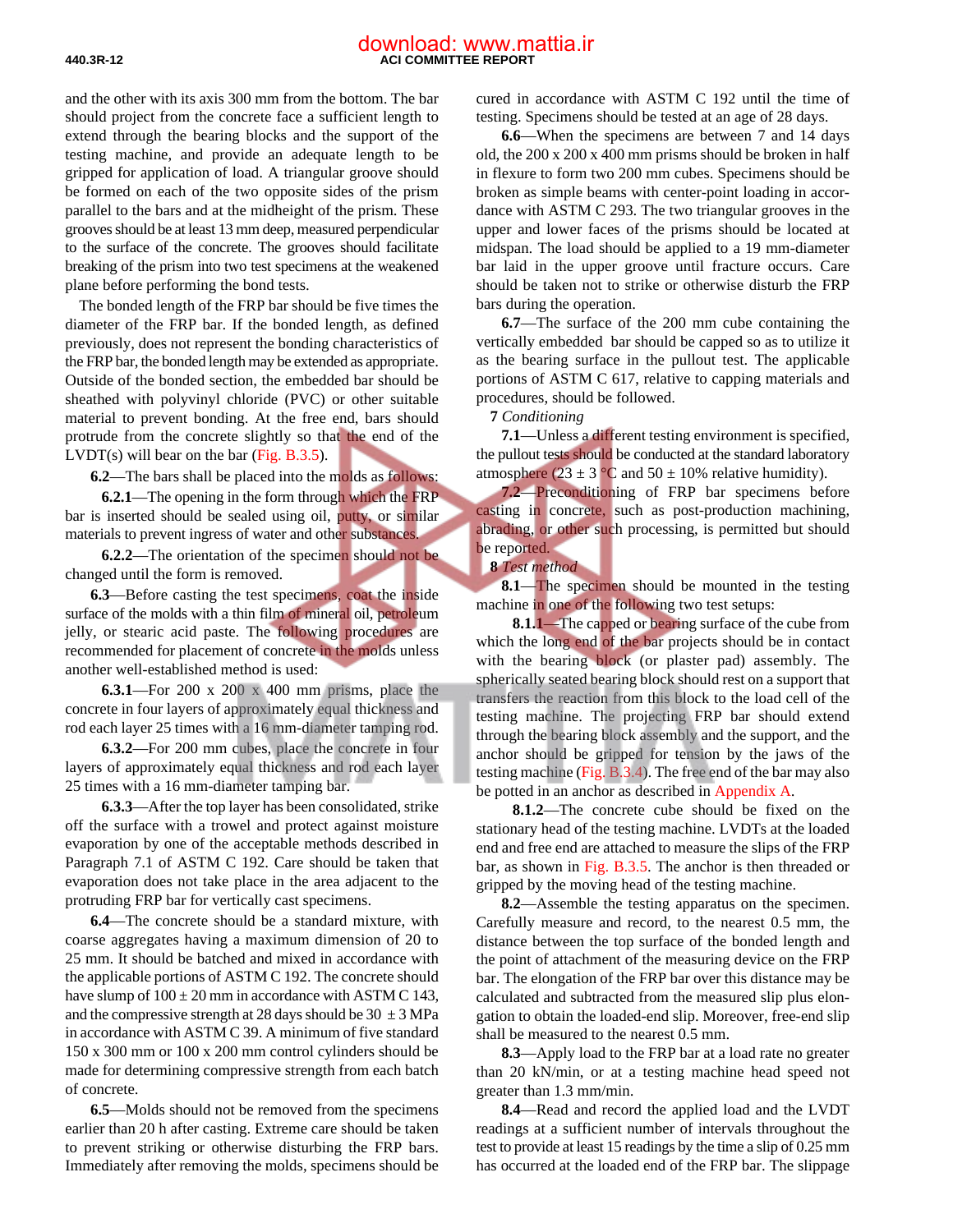(1)

of the free end should be recorded in increments of 0.01 mm, together with the corresponding applied load.

**8.5**—Continue the loading and readings at appropriate intervals until rupture of the FRP bar occurs, the enclosing concrete splits, or slippage of at least 2.5 mm occurs at the loaded end of the embedded length.

**8.6**—In cases where a specimen is judged to have undergone a tensile failure at an anchoring section, to have slipped out of an anchoring section before the FRP bar has slipped from the concrete, or where the load is significantly reduced due to splitting or cracking of the concrete, the data should be disregarded and additional tests should be performed until the number of valid tests is not less than five.

**9** *Calculations*

**9.1**—The average bond stress should be calculated according to Eq. (1) and reported with a precision to three significant digits, and the curves for the pullout or bond stress versus slippage at both free-end and loaded-end displacement for each specimen should be plotted.

$$
\tau = \frac{F}{C_b \cdot l}
$$

where

 $\tau$  = average bond stress, MPa;

 $F =$  tensile load, N;

 $C_b$  = equivalent circumference of FRP bar, mm; and

 $l =$  bonded length, mm.

**9.2**—Average bond stresses causing slippage at the free end and the loaded end of 0.05, 0.10, and 0.25 mm, and the maximum bond stress (the bond strength) at failure, should be calculated.

**9.3**—At each load level, the slip at the loaded end should be calculated as the average of the readings of the LVDTs, minus the elongation  $S_c$  of the FRP bar in the length  $L_c$ between the top surface of bonded length and the point of attachment of the measuring device on the FRP bar, the latter being calculated as follows

$$
S_c = \frac{FL_c}{E_L A} \tag{2}
$$

where

 $S_c$  = elastic elongation, mm;

 $F =$  tensile load, N:

 $L_c$  = length from the top of the embedded bar to the point of the attachment of the measuring devic[e \(Fig. B.3.4\),](#page-10-1) mm;

 $E_L$  = longitudinal modulus of elasticity of FRP bar, MPa; and

 $A = \text{cross-sectional area}, \text{mm}^2$ .

**10** *Report*

The test report should include the following items:

**10.1** *Properties of the concrete—*

10.1.1—The mixture proportions of cement, fine aggregate, coarse aggregate, admixture (if any used), and the *w*/*c*.

**10.1.2**—Slump of freshly mixed concrete as determined in accordance with ASTM C 143.

**10.1.3**—Twenty-eight day strength of control cylinders as determined in accordance with ASTM C 39.

**10.1.4**—Any deviation from the stipulated standards in such aspects as mixing, curing, dates of demolding, and testing of control cylinders.

**10.2** *Properties of the FRP bar*—

**10.2.1**—The trade name, shape, and date of manufacture, if available, and lot number of product tested.

**10.2.2**—Type of fiber and fiber binding material, as reported by the manufacturer, fiber volume fraction, surface treatment, and preconditioning of FRP bar.

**10.2.3**—Designation, equivalent diameter, and crosssectional area, as determined according to Test Method B.1.

**10.2.4**—Modulus of elasticity and ultimate tensile strength, as determined in accordance with Test Method B.2.

**10.2.5**—A close-up photograph of the rods showing surface deformations and characteristics.

**10.3**—Numbers or identification marks of test specimens.

**10.4**—Date of test, test temperature, and loading rate.

**10.5**—Dimensions of test specimens, bonded length of FRP bar.

**10.6**—A brief description of the gripping device.

**10.7**—Average bond stress causing slippage at the free end of 0.05, 0.10, and 0.25 mm for each specimen.

**10.8**—Average bond stress causing slippage at the loaded end at intervals of values from 0 to 0.25 mm for each test specimen.

**10.9**—Maximum bond stress, failure mode, and averages for each test specimen.

**10.10**—Bond stress-slippage displacement (free-end and loaded-end) curves for each test specimen.

## **B.4—Test method for transverse shear strength of FRP bars 1** *Scope*

**1.1**—This test method specifies the test requirements for FRP round bars used as reinforcing bars or prestressing tendons in concrete for determining the transverse shear (dowel) strength by direct application of double shear.

**2** *Referenced documents*

**2.1** *ASTM standards—*

- D 618 Standard Practice for Conditioning Plastics for Testing
- E 4 Standard Practices for Force Verification of Testing Machines

## **3** *Significance and use*

**3.1**—This test method for transverse shear strength is intended for use in laboratory tests in which the principal variable is the size or type of FRP round bars. This test method establishes values of shear strength for material specifications, quality control, quality assurance, research and development, and may also be used for structural design purposes.

**3.2**—The transverse shear strength should be measured according to the method given herein, in keeping with the intended purposes.

**4** *Terminology*

**4.1**—No new terminology introduced.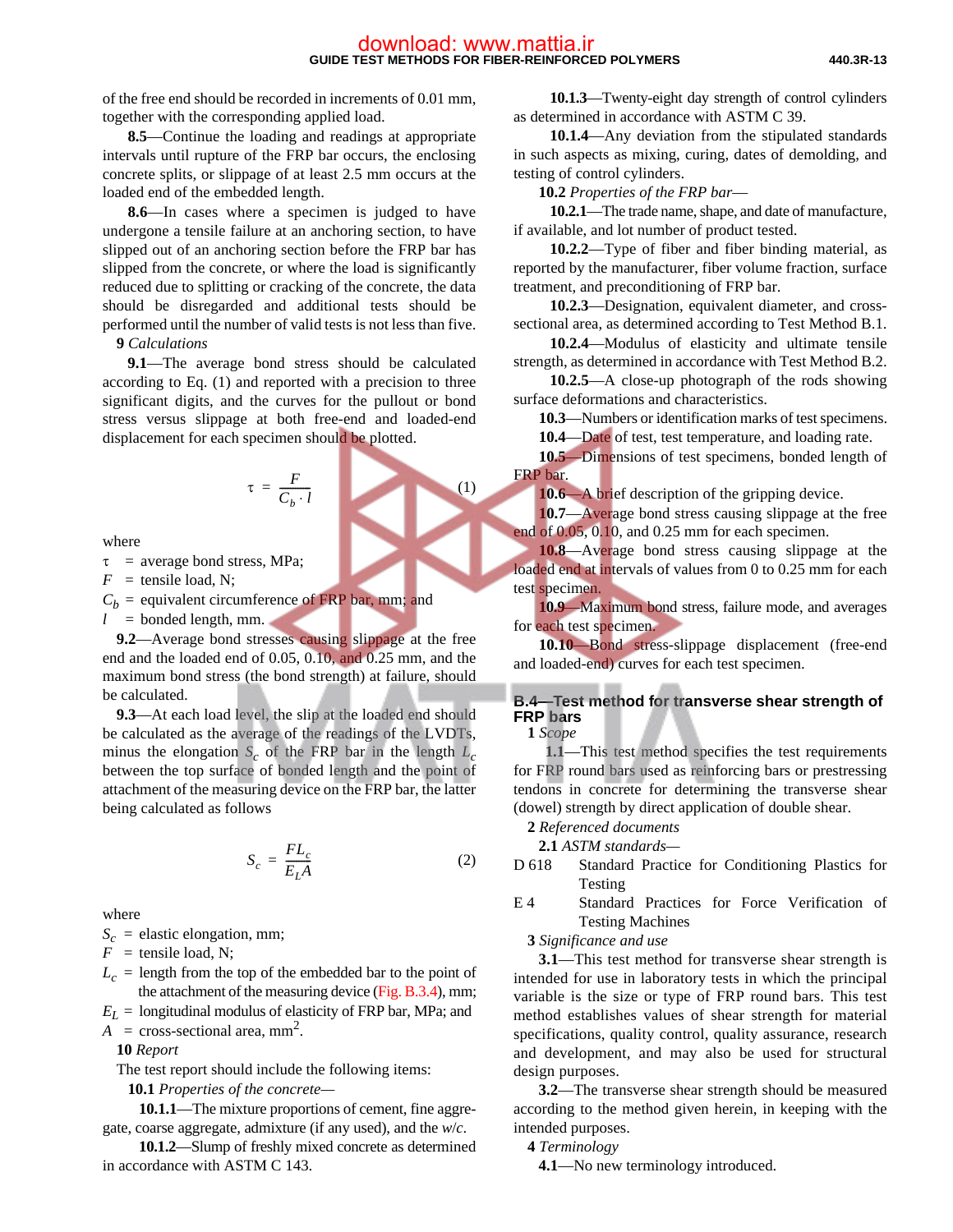# **440.3R-14 ACI COMMITTEE REPORT** download: [www.mattia.ir](http://www.mattia.ir)



Lower blades (a) Pieces of the Apparatus

(b) Overview of Test Setup

*Fig. B.4.1—Double shear testing devices: (a) pieces of apparatus; and (b) overview of test setup.*



*Fig. B.4.2—Test setup.*

## **5** *Test equipment and requirements*

**5.1**—Use a testing machine with a loading capacity in excess of the shear capacity of the test specimen and calibrated according to ASTM Practices E 4. A testing machine with either loading-rate or displacement-rate control is preferred. The testing machine should also be capable of giving readings of loading accurate to within 1% throughout the test.

**5.2**—Figures B.4.1 and B.4.2 show a typical test setup. It consists of sample holder, one upper blade, and two lower blades. The sample holder is 230 mm long x 100 mm wide x 110 mm high, and has a longitudinal V-shape cut for placing FRP samples and a rectangle cut for holding upper and lower blades in the center of its top part. Detailed dimensions of the fixture and its components are given in Fig.  $B.4.3(a)$  through [\(e\).](#page-14-1) There are several sets of blades with different sizes of half-ring cuts for different diameters of FRP bars.

**5.3**—The shear testing apparatus should be made of steel (mild, nonhardened steel is acceptable) and constructed so that a rod-shaped specimen is sheared on two planes simultaneously by the blades (edges) converging along faces perpendicular to the axis of the test specimen. The sum of the two gaps between the one upper blade and two lower blades should be less than 0.25 mm. Faces of the blades should be ground and polished to reduce friction during the test. A light coat of machine oil may be used on the faces of the blades to reduce friction.

## **6** *Specimen preparation*

**6.1**—Test specimens should be representative of the lot or batch being tested and, as a rule, should not be subjected to any processing.

**6.2**—During the sampling and preparation of test specimens, all deformation, heating, outdoor exposure to ultraviolet light, and other conditions possibly causing changes to material properties of the test specimen should be avoided.

**6.3**—Test specimens should be 300 mm long, regardless of the diameters of the FRP bars.

**6.4**—The number of test specimens should not be less than five.

## **7** *Conditioning*

**7.1** *Standard conditioning procedure*—Condition specimens in accordance with Procedure A of ASTM D 618; store and test at the standard laboratory atmosphere ( $23 \pm 3$  °C and  $50 \pm 10\%$  relative humidity), unless a different environment is specified as part of the experiment.

**8** *Test method*

**8.1**—The specimen should be mounted in the center of the shear apparatus, touching the upper loading device. No gap should be visible between the contact surface of the loading device and the test specimen.

**8.2**—The specified loading rate should be such that the shearing stress increases at a rate of 30 to 60 MPa per min. Load should be applied uniformly without subjecting the specimen to shock.

**8.3**—Loading should be continued until the specimen fails. The failure load should be recorded with a precision to three significant digits. Loading may decrease temporarily due to the presence of two rupture faces.

**9** *Calculations*

**9.1**—Failure, whether it is due to shear or not, should be determined by visual inspection.

**9.2**—Shear strength should be calculated according to Eq. (1), with a precision to three significant digits

$$
\tau_u = \frac{P_s}{2A} \tag{1}
$$

where

 $\tau_u$  = shear strength, MPa;

 $P_s$  = maximum failure load, N; and

 $A = \text{cross-sectional area of specimen, mm}^2$ .

**10** *Report*

The test report should include the following items:

**10.1**—The trade name, shape, and date of manufacture, if available, and lot number of product tested.

**10.2**—Type of fiber and fiber binding material as reported by the manufacturer and fiber volume fraction.

**10.3**—Numbers or identification marks of test specimens.

**10.4**—Designation, diameter, and cross-sectional area.

**10.5**—Conditioning of specimens before testing.

**10.6**—Date of test, test temperature, and loading rate.

**10.7**—Maximum failure load for each test specimen, average of maximum failure loads and shear strength.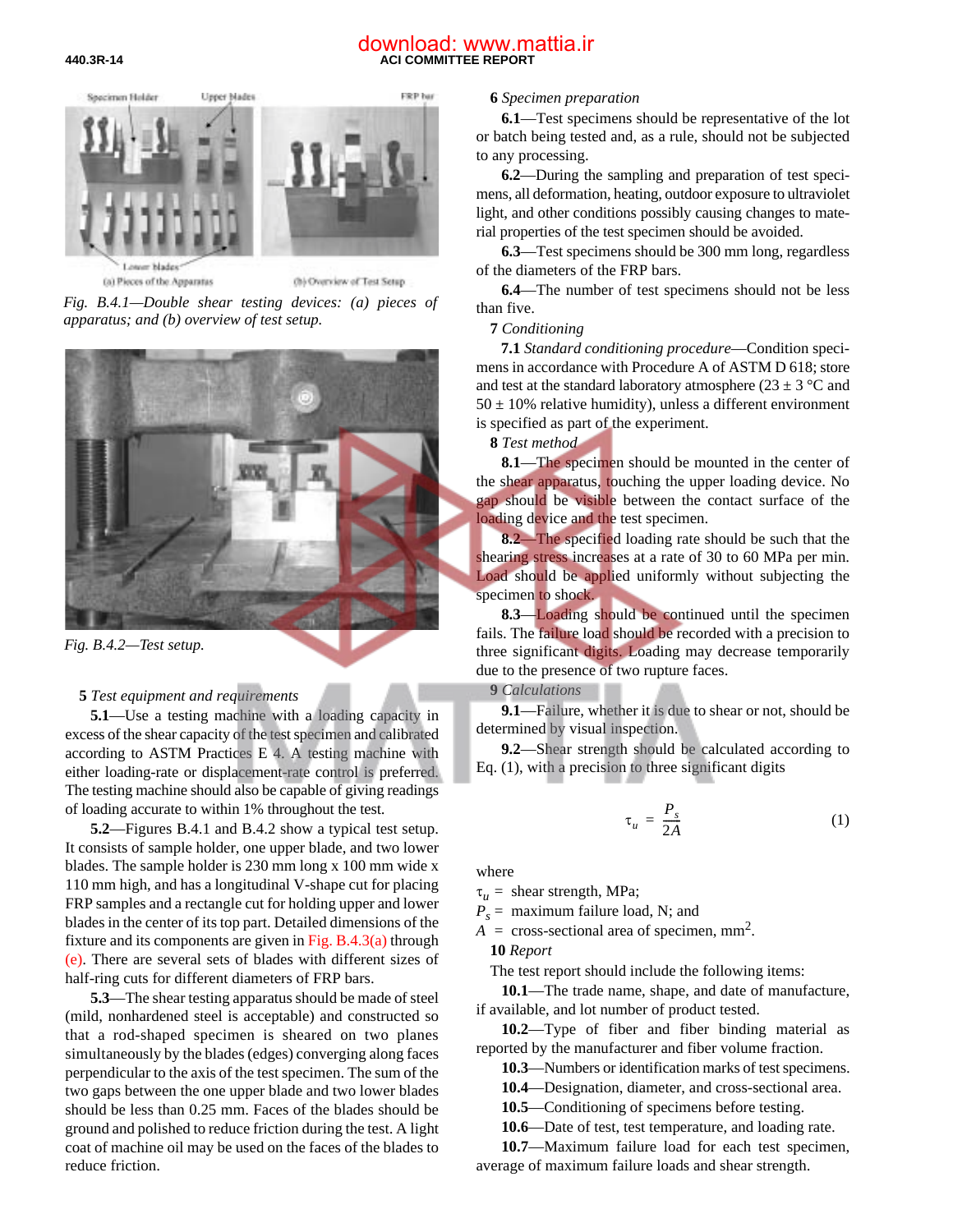# **GUIDE TEST METHODS FOR FIBER-REINFORCED POLYMERS 440.3R-15** download: [www.mattia.ir](http://www.mattia.ir)

<span id="page-14-1"></span><span id="page-14-0"></span>(E) Attach plate-⊀ (B) Upper blade 63.50 (D) Attach plate Ÿ  $^{\circledR}$ ρ 50.80 101.60 12.70 **SCHEDULE BAR SIZE**  $\mathbf X$ Y #3 19.56 12.70 18.34 14.43 #4  $#5$  $16.18$ 17.63  $\#$ 6 13.72 20.83 (C) Lower blade  $#8$  $9.53$ 27.18 (c) (A) Base  $12.70$ **C** Non-threaded hole for  $3/8$  -16x1 1/2 " cap screw C  $\bigcap$  $\bigcirc$  $-38.10$ 19.05 17.78 101.60  $12.70$ Č C **C**Threaded hole for 19.05  $33.02 - 36.83$ 44.45 44.45 38.10 16x1 1/2 " cap ser (typ) 228.60  $101.60$ 101.60 19.05 88.90  $-50.80$ 31.75 J  $\supseteq$ ×  $\mathcal{L}$ 66.80 ಸ್ತ  $104.90$ *C* Threaded hole for  $\frac{1}{2}$ -13x2" cap screw (a) (d)  $Q$  Non-threaded hole for<br>3/8 -16x1 1/2 " cap screw 101.60 71.12  $19.05 - 33.02$ 17.78  $12.70$ À Ŷ Þ  $\bigcirc$  $\bigcirc$ 38.10 50.80  $25.40$ ÷,  $101.60$  $101.60$  $38.10$ € **SCHEDULE BAR SIZE**  $\mathbf{x}$ Y  $\frac{12.70}{14.43}$ <br>17.63 О  $\bigcirc$  $\frac{19.56}{18.34}$ <br>16.18 #3  $#4 + 5$ <br>  $#6$ <br>  $#8$ Ŧ **E** Threaded hole for  $\frac{13.72}{9.53}$  $\frac{20.83}{27.18}$  $1/2 - 13x2$ " cap screw (b) (e)

*Fig. B.4.3—Detailed drawings of double shear testing devices (full assembly upper left): (a) base; (b) upper blade; (c) lower blade; (d) attach plate; and (e) attach plate (in mm).*

**10.8**—Failure mode of each test specimen. Failure modes are generally described as being shear, fiber debonding, or a combination of both. Typical specimens that have failed in the shearing mode are shown i[n Fig. B.4.4.](#page-15-0)

## **B.5—Test method for strength of FRP bent bars and stirrups at bend locations**

**1** *Scope*

**1.1**—This test method specifies the test requirements for strength capacity of FRP bent bars used as an anchorage for stirrups in concrete structures.

# **2** *Referenced documents*

**2.1** *ASTM standards—*

C 39 Standard Test Method for Compressive Strength of Cylindrical Concrete Specimens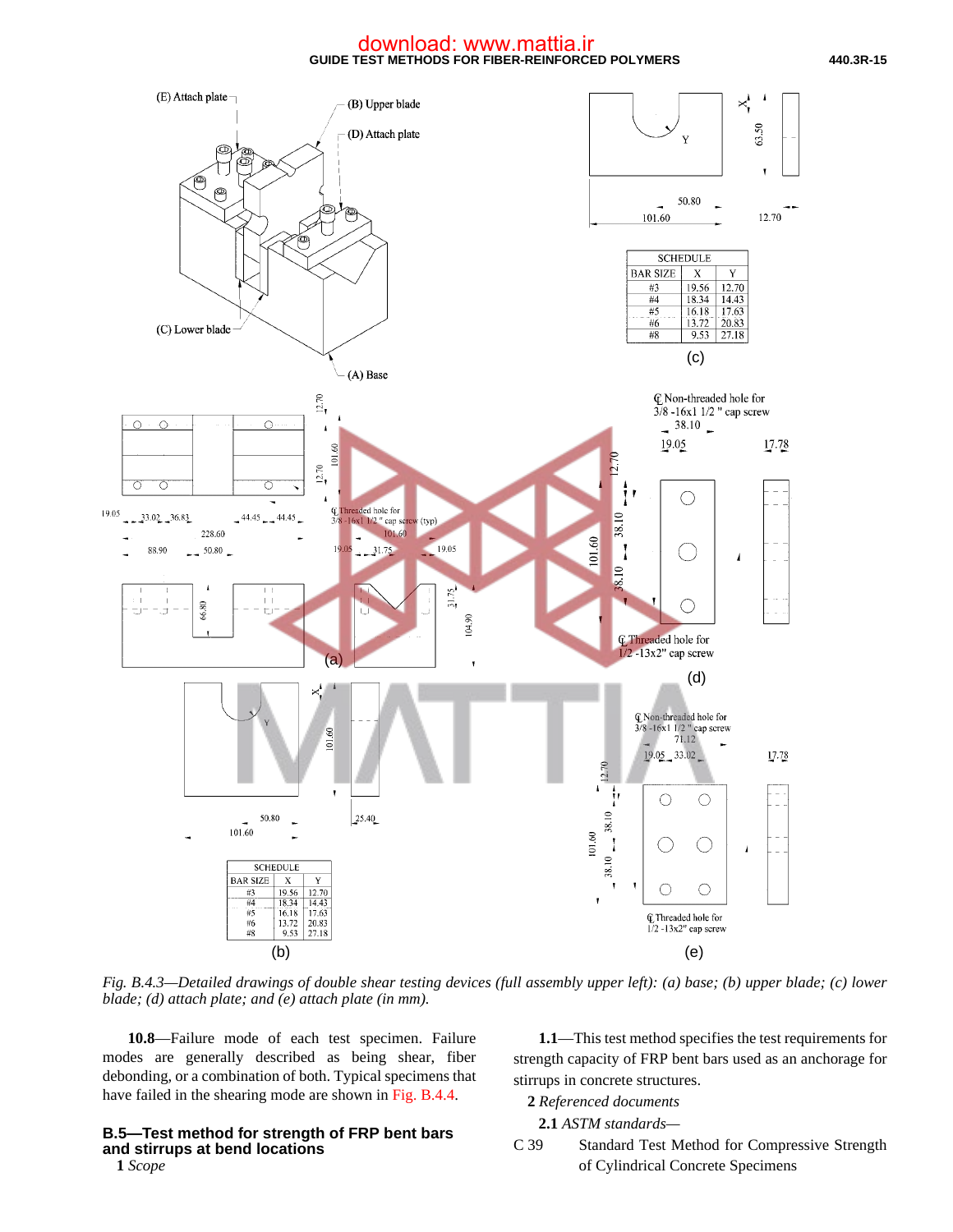<span id="page-15-0"></span>



*Fig. B.4.4—Test specimen: (a) before test; and (b) after test.*

- C 143 Standard Test Method for Slump of Hydraulic Cement Concrete
- C 192 Standard Practice for Making and Curing Concrete Test Specimens in the Laboratory
- E 4 Standard Practices for Force Verification of Testing Machines

# **3** *Significance and use*

**3.1**—This test method is intended for use in laboratory tests to determine the strength capacity of the bent portion provided as an anchorage in which the principal variable is the size, bend radius, or type of FRP stirrup.

**3.2**—Bending of FRP stirrups to develop anchorage leads to a significant reduction in the strength capacity of the stirrups. The bend radius and tail length beyond the bend are important factors affecting the bend capacity.

**3.3**—This test method measures the ultimate load capacity of a single FRP stirrup subjected to tensile forces in the direction of the straight portion.

**3.4**—This test method is intended to determine the bend capacity and strength reduction for material specifications, research and development, quality assurance, and structural design and analysis. The behavior of bent bars and stirrups should be measured according to the method given herein, in keeping with the intended purposes.



*Fig. B.5.1—Configuration of specimen.*

## **4** *Terminology*

**4.1** *Bend capacity*—Ultimate tensile stress that can be carried by the FRP stirrup provided that failure occurred at the bend.

**4.2** *Tensile strength*—Ultimate tensile strength of FRP bars in the direction parallel to the fibers.

**4.3** *Bend radius*—Inside radius of the bend, as illustrated in Fig. B.5.1.

**4.4** *Tail length*—The length provided beyond the bend portion, as illustrated in Fig. B.5.1.

**4.5** *Equivalent bar diameter*—The equivalent bar diameter is determined based on the cross-sectional area of the FRP bar (refer to Test Method B.1).

**5** *Test equipment and requirements*

**5.1**—The hydraulic cylinder and load cell should be calibrated according to ASTM Practices E 4, have a loading capacity in excess of the capacity of the specimen, and be capable of applying load at the required loading rate. The load cell should also be capable of giving readings of loading accurate to within 1% throughout the test.

**6** *Specimen preparation*

**6.1**—The configuration of a typical specimen is shown in Fig. B.5.1. The dimensions of each concrete block used to anchor the FRP stirrup may be varied according to the dimensions of the stirrup used. The free length of the stirrup between the two blocks, however, should not be less than 200 mm (400 mm is suggested). The concrete block should be reinforced using steel stirrups, as shown in Fig. B.5.1, to prevent splitting of the concrete block before rupture of the stirrup at the bend. The dimensions of the stirrups might be variable, therefore, the tail length  $l_t$  of the FRP stirrup tested to evaluate the bend capacity should not exceed 150 mm. The debonding tube is used to eliminate the straight-bar development of the hooked bar. The debonding tube should slip fit over the reinforcing bar. Fill the ends of the debonding tube with caulk to prevent the tubes from filling with concrete during casting.

**6.2**—The concrete should be a standard mixture, with coarse aggregates having a maximum dimension of 20 to 25 mm. It should be batched and mixed in accordance with the applicable portions of ASTM C 192. The concrete should have slump of  $100 \pm 20$  mm in accordance with ASTM C 143, and the compressive strength at 28 days should be  $30 \pm$ 3 MPa in accordance with ASTM C 39. A minimum of five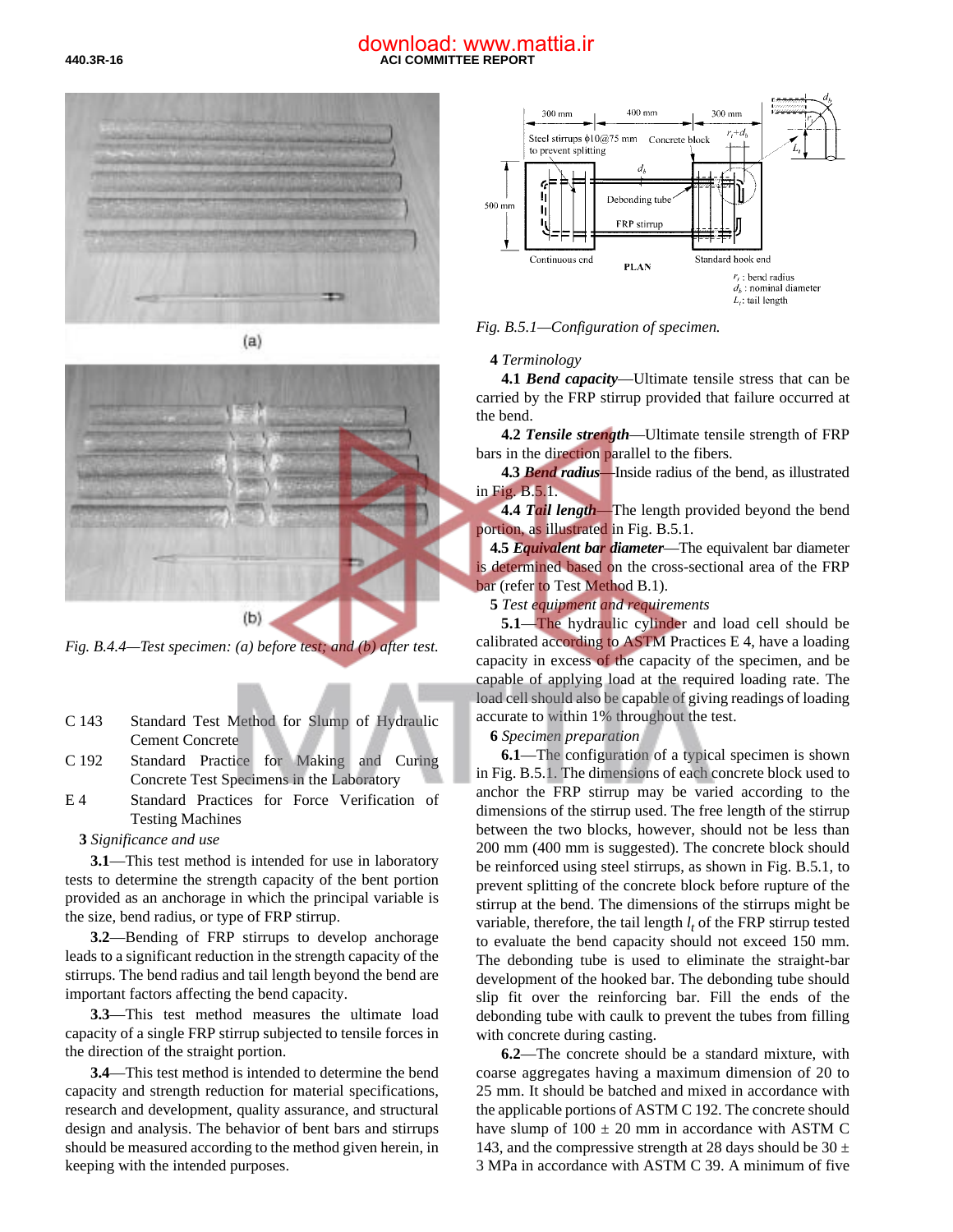standard 150 x 300 mm or 100 x 200 mm control cylinders should be made for determining compressive strength from each batch of concrete.

**6.3**—The number of test specimens for each test condition should not be less than five. If a specimen fails by splitting of the concrete block, an additional test should be performed on a separate specimen taken from the same lot as the failed specimen.

**6.4**—If test specimens fail due to pullout of the bent bar from the concrete, this is an indication that the bend radius and tail length are inadequate for the bar being tested. It will be necessary to adjust these parameters, and perhaps the size of the test blocks as well, and retest.

**7** *Conditioning*

**7.1**—Unless a different testing environment is specified as part of the experiment, the tests should be conducted at the standard laboratory atmosphere (23  $\pm$  3 °C and 50  $\pm$  10% relative humidity).

**7.2**—Preconditioning of FRP bars before casting in concrete is permissible but must be reported.

## **8** *Test method*

**8.1**—The test setup, shown in Fig. B.5.2, consists of a hydraulic jack to apply the relative displacement between the two concrete blocks and a load cell to measure the applied load. Steel plates and plaster bags should be placed in front of the load cell and the hydraulic jack to distribute the applied load to the surface of the concrete. A spherical washer may also be used at the end of the ram. The two blocks should be placed on top of steel rollers to minimize the friction forces between the blocks and testing bed.

**8.2**—Tensile strength of straight FRP bars with the same diameter as the FRP stirrups should be evaluated according to Test Method B.2.

**8.3**—The test specimens should not be subjected to any shock, vibration, or torsion during the test. Increase the force in the jack in a smooth, continuous manner until the specimen fails. Do not pause the application of load during the test. The loading rate should be selected so that the specimen fails at a time of between 1 and 10 min from the start of the test.

**8.4**—Record the failure load and failure mode for the specimen.

## **9** *Calculations*

**9.1**—The bend capacity of the FRP stirrup should only be assessed on the basis of the specimen undergoing failure at the bend. In cases where block splitting has clearly taken place, the data should be disregarded, and additional tests should be performed until the number of the test specimens failing at the bend is not less than five.

**9.2**—The bend capacity of the FRP stirrup should be calculated according to Eq. (1), and rounded to three significant digits

$$
f_{ub} = \frac{F_{ub}}{2A} \tag{1}
$$

where

 $f_{ub}$  = bend capacity of the FRP stirrup, MPa;





 $F_{uh}$  = ultimate load capacity according to bend tests, N; and *A* = cross-sectional area of single leg of the FRP stirrup,  $mm<sup>2</sup>$ .

Plan

**9.3—The strength-reduction factor is calculated** according to Eq. (2)

$$
\chi = \frac{f_{ub}}{f_u} \tag{2}
$$

 $\chi$  = strength-reduction factor due to bend effect; and

 $f_u$  = ultimate tensile strength parallel to the fibers determined according to Test Method B.2 (MPa).

**10** *Report*

where

The test report should include the following items:

**10.1** *Properties of concrete—*

10.1.1—The mixture proportions of cement, fine aggregate, coarse aggregate, admixture (if any used), and the *w*/*c* ratio.

**10.1.2**—Slump of freshly mixed concrete as determined in accordance with ASTM C 143.

**10.1.3**—Twenty-eight day strength of control cylinders as determined in accordance with ASTM C 39.

**10.1.4**—Any deviation from the stipulated standards in such aspects as mixing, curing, dates of demolding, and testing of control cylinders.

**10.2**—Trade name, shape, and date of manufacture, if available, and lot number of FRP bar tested for stirrups.

**10.3**—Type of fiber and matrix used in the FRP stirrup, and fiber volume fraction.

**10.4**—Process used to fabricate the stirrups, as reported by the manufacturer.

**10.5**—Numbers or identification marks of test stirrups.

**10.6**—Designation, diameter, and cross-sectional area.

**10.7**—Dimensions of concrete block, configuration (diameter and space) of steel stirrup confinement, debonded

length, bend radius, and tail length of the bent bar.

**10.8**—Preconditioning of FRP bars before casting.

**10.9**—Date of test and test temperature.

**10.10**—Type and capacity of load cell.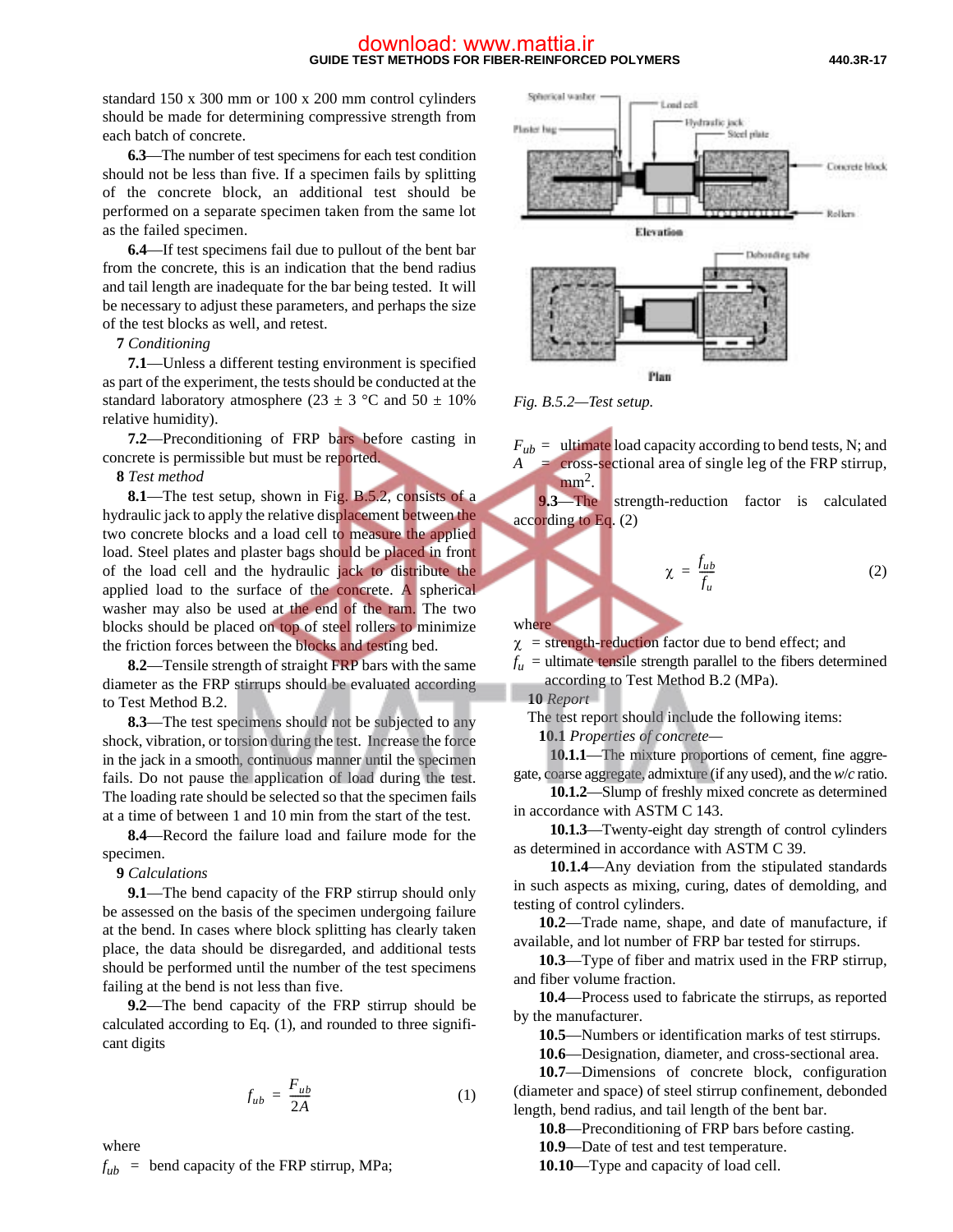**10.11**—Bend capacity and strength-reduction factor for each test stirrup.

**10.12**—Average bend capacity and strength-reduction factor for all specimens that failed at the bend as intended.

# **B.6—Accelerated test method for alkali resistance of FRP bars**

**1** *Scope*

**1.1**—This test method specifies the test requirements for evaluating alkali resistance of FRP bars used as reinforcing bars in concrete by immersion in aqueous alkaline solution. Alkali resistance is measured by subjecting the FRP bars to an alkali environment, with or without stress, and then testing them in tension according to Test Method B.2.

**1.2**—This test method presents three procedures conducted at a temperature of 60 °C, each defining different loading conditions.

**1.2.1** *Procedure A*—A system in which FRP specimens are immersed in the alkaline solution with no tensile load applied. The test control parameters are the pH value and temperature of the alkaline solution and immersion time.

**1.2.2** *Procedure B*—A system in which FRP specimens are immersed in the alkaline solution under sustained tensile load. The test parameters are the sustained load level, the pH value, and temperature of the alkaline solution and immersion time.

**1.2.3** *Procedure C*—A system in which FRP specimens, surrounded by moist concrete, are subjected to a sustained tensile load. The test parameters are the sustained load level, the pH value, and temperature of concrete and embedded time.

**2** *Referenced documents*

**2.1** *ASTM standards—*

- C 192 Standard Practice for Making and Curing Concrete Test Specimens in the Laboratory
- C 511 Standard Specification for Moist Cabinets, Moist Rooms, and Water Storage Tanks Used in the Testing of Hydraulic Cements and Concrete
- D 618 Standard Practice for Conditioning Plastics for Testing
- D 5229M Standard Test Method for Moisture Absorption Properties and Equilibrium Conditioning of Polymer Matrix Composite Materials

**3** *Significance and use*

**3.1**—This test method for investigating the alkali resistance of FRP bars is intended for use in laboratory tests in which the principal variables are the temperature and concentration of alkaline solution, the type of FRP bars, and the sustained load level.

**3.2**—This test method measures the mass change and tensile capacity after immersion of FRP bars in alkaline solution without stressing (Procedure A), and the tensile capacity after immersion of FRP bars in an alkaline solution and embedment of FRP bars in moist concrete under sustained load condition (Procedures B and C).

**3.3**—This test method is intended to determine the alkaline-resistant data for material specifications, research and development, quality assurance, and structural design and analysis. The alkaline resistance should be measured according to the method given herein. The primary test result is the mass change and tensile capacity retention of the test specimen, which are important factors to be considered in the use of FRP bars.

**3.4**—The level of sustained loading (for Procedures B and C) is not specified as part of the test method. Typically, the stress in the sustained load tests should be equal to the stress caused by the dead loads, and any part of the live loads that is sustained. If service load conditions are not known, the sustained tensile stress in glass FRP bars should be set to induce a tensile strain equal to 2000 microstrain. Higher levels of sustained stress can be used as an accelerating condition. The level of sustained stress should be reported.

**4** *Terminology*

**4.1**—No new terminology introduced.

**5** *Test equipment and requirements*

**5.1** *Balance*—An analytical balance capable of the appropriate accuracy in accordance with Procedure A of ASTM D 618.

**5.2**—The testing machine and devices should be used in accordance with Test Method B.2.

## **6** *Specimen preparation*

**6.1**—FRP bar specimens should be representative of the lot or batch being tested. In general, test specimens should not be subjected to any processing beyond manufacturing. For grid-type FRP bars, linear test specimens may be prepared by cutting away extraneous material in such a way as not to affect the performance of the tested part.

**6.2**—During the sampling and preparation of test specimens, all deformation, heating, outdoor exposure to ultraviolet light, and other conditions possibly causing changes to material properties of the specimen should be avoided.

**6.3**—The length of the specimen should be the sum of the length of the test section and the lengths of the anchoring sections. The length of the test section should not be less than 40 times the diameter of the FRP bar. For FRP bar in twisted strand form, the length should also be greater than two times the strand pitch.

**6.4**—The number of test specimens for pre- and postimmersion testing should not be less than five. Each specimen should be clearly labeled with identifying markings.

**6.5**—Coat the ends of bars and the ends and transverse elements of grids with epoxy resin to prevent the infiltration of solution via these cuts. Allow resin to cure completely before immersion.

**6.6**—The alkaline solution in Procedures A and B should be a composition representative of the porewater inside portland-cement concrete. The suggested composition of alkaline solution consists of 118.5 g of Ca(OH)<sub>2</sub>, 0.9 g of NaOH, and 4.2 g of KOH in 1 L of deionized water. The solution should have a pH value of 12.6 to 13, a representative pH value of mature concrete pore solution. The alkaline solution should be covered before and during test to prevent interaction with atmospheric  $CO<sub>2</sub>$  and to prevent evaporation.

## **7** *Conditioning*

**7.1**—Samples for Procedure A should be immersed in the alkaline solution at  $60 \pm 3$  °C for exposure times of 1, 2, 3, 4, and 6 months, unless longer exposure periods are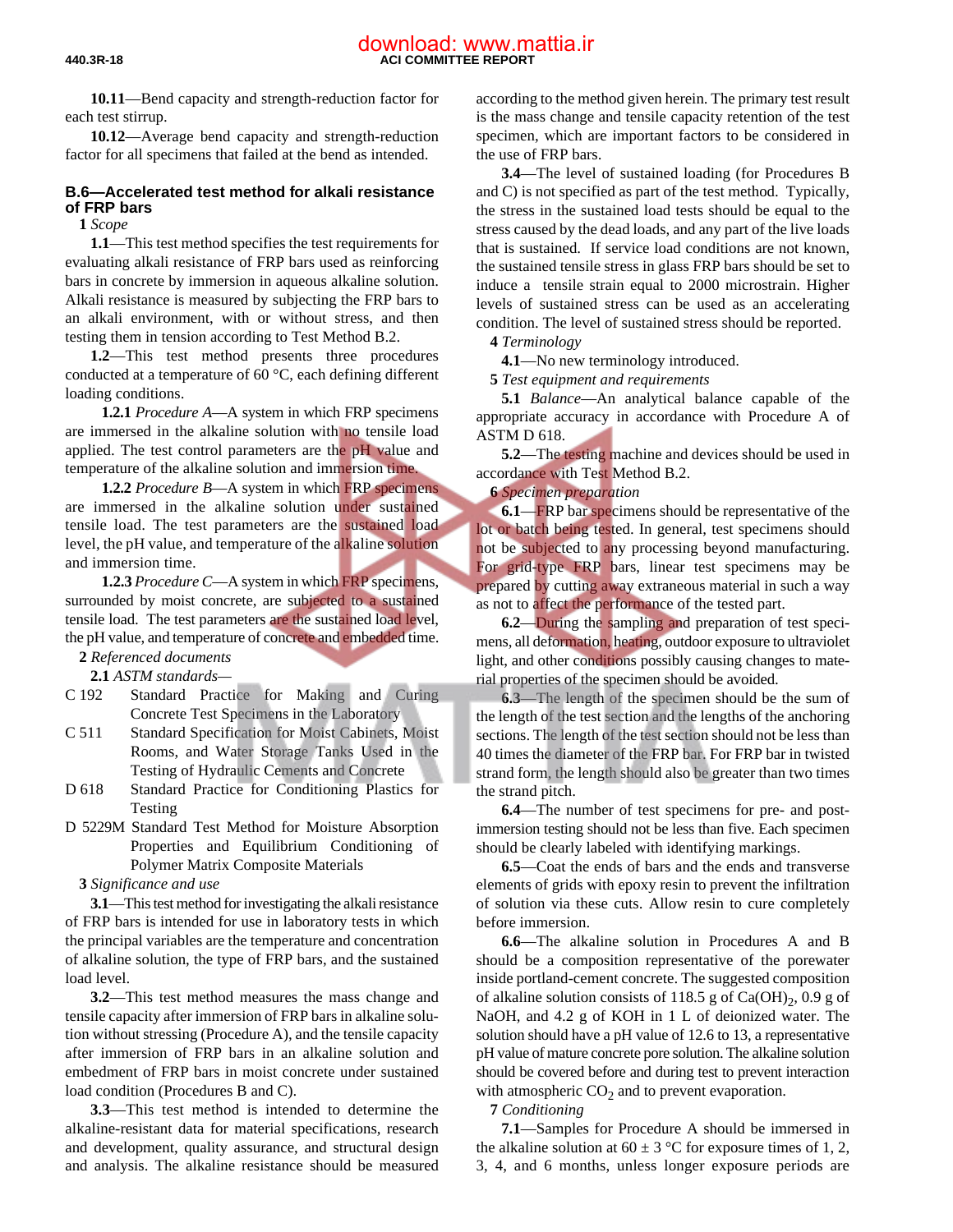specified. After the allotted times, the samples should be removed from the alkaline solution, thoroughly washed in deionized water, towel dried, weighed, and tested in tension to failure.

**7.2**—Samples for Procedure B should be installed in anchoring devices at both ends in accordance with [Appendix A.](#page-37-0) The test section of the specimen should be immersed in the alkaline solution inside an environmental cabinet or container holding the alkaline solutions and having a constant temperature of  $60 \pm 3$  °C. The specimen should be held in a loading fixture to subject to a constant tensile sustained load for exposure times of 1, 2, 3, 4, and 6 months, unless longer exposure periods are specified.

**7.3**—Samples for Procedure C should be performed by embedding the test section of the specimens in a moist concrete. Typical dimensions of the concrete cylinder are shown in Fig. B.6.1. The 150 mm dimension of the specimens may be increased if larger-diameter bars are used. The concrete should be a standard mixture, specified in Test Method B.3. The concrete mixture should be batched and mixed in accordance with the applicable portions of ASTM C 192, and the curing procedure should conform to the ASTM C 511. After 28 days of curing in water, the samples should have installed anchors at both their ends in accordance wit[h Appendix A,](#page-37-0) and then positioned in the conditioning fixture for subjecting to a sustained tensile load for exposure times of 1, 2, 3, 4, and 6 months, unless longer exposure periods are specified. The concrete cylinder should be kept moist and inside an environmental cabinet having a constant temperature of 60  $\pm$  3 °C during the testing. The FRP specimens should be tested with the concrete cylinder still attached.

#### **8** *Test method*

**8.1**—The pH value of the alkaline solution should be measured at the beginning of the test and after the alkaliresistance test. During immersion of the test specimens, the pH value of the alkaline solution should be monitored at least every 5 days and adjusted, if necessary, to keep the same constituents and pH value as the beginning of the test.

**8.2**—The external appearance of the specimen should be examined before and after the alkali resistance test for comparison of color, surface condition, and change of shape. If necessary, the specimen may be sectioned and polished, and the condition of the cross section examined under a microscope.

**8.3** *Mass change testing of specimens for Procedure A*— Before immersion, the specimen should be dried until its mass is unchanged, according to Procedure D of ASTM D 5229/D 5229M (this is the initial mass  $W_0$ ). After immersion for the prescribed period of time, the specimen should be removed from the alkaline solution, quickly washed with deionized water, dried with tissue paper, and then immediately weighed (this is the mass at Time 1, denoted as *W*1). Then the specimen should have anchors installed at both ends for tensile capacity retention testing.

**8.4** *Tensile capacity retention testing of specimens for Procedures A, B, and C*—Specimens should be tested in tension to failure within 24 h after removal from the condi-



*Fig. B.6.1—Dimensions of concrete cylinder.*

tioning environment at the prescribed exposure length of time. The tensile test method should follow Test Method B.2.

**9** *Calculations*

**9.1**—The mass change of FRP bars should be calculated according to Eq.  $(1)$  and  $(2)$ .

Mass gain (%) = 
$$
\frac{W_1 - W_0}{W_0} \times 100
$$
 (1)

Mass loss (
$$
\% = \frac{W_0 - W_1}{W_0} \times 100
$$
 (2)

where

 $W_1$  = mass of the specimen after immersion for a period of time 1, g and

 $W_0$  = initial mass of the specimen before immersion, g.

**9.2**—The material properties of FRP bars should be assessed only for those test specimens undergoing failure in the test section. In cases where tensile failure or slippage has occurred at an anchoring section, the data should be disregarded and additional tests should be performed from the same conditioning lot as the failed specimen. The tensile capacity retention should be calculated according to Eq. (3), with a precision to two significant digits.

$$
R_{et} = \frac{F_{u2}}{F_{u1}} \times 100
$$
 (3)

where

 $R_{et}$  = tensile capacity retention, %;

 $F_{u1}$  = tensile capacity before immersion, N; and

 $F_{u2}$  = tensile capacity after immersion, N.

**10** *Report*

The test report should include the following items:

**10.1** *Common items*—

**10.1.1***—*The trade name, shape, and date of manufacture, if available, and lot number of product tested.

**10.1.2***—*Type of fiber and fiber binding material, as reported by the manufacturer, and fiber volume fraction.

**10.1.3***—*Numbers or identification marks of test specimens.

**10.1.4***—*Designation, diameter, and cross-sectional area.

**10.1.5***—*Date of start and end of immersion.

**10.2***—*Items related to alkaline solution immersion: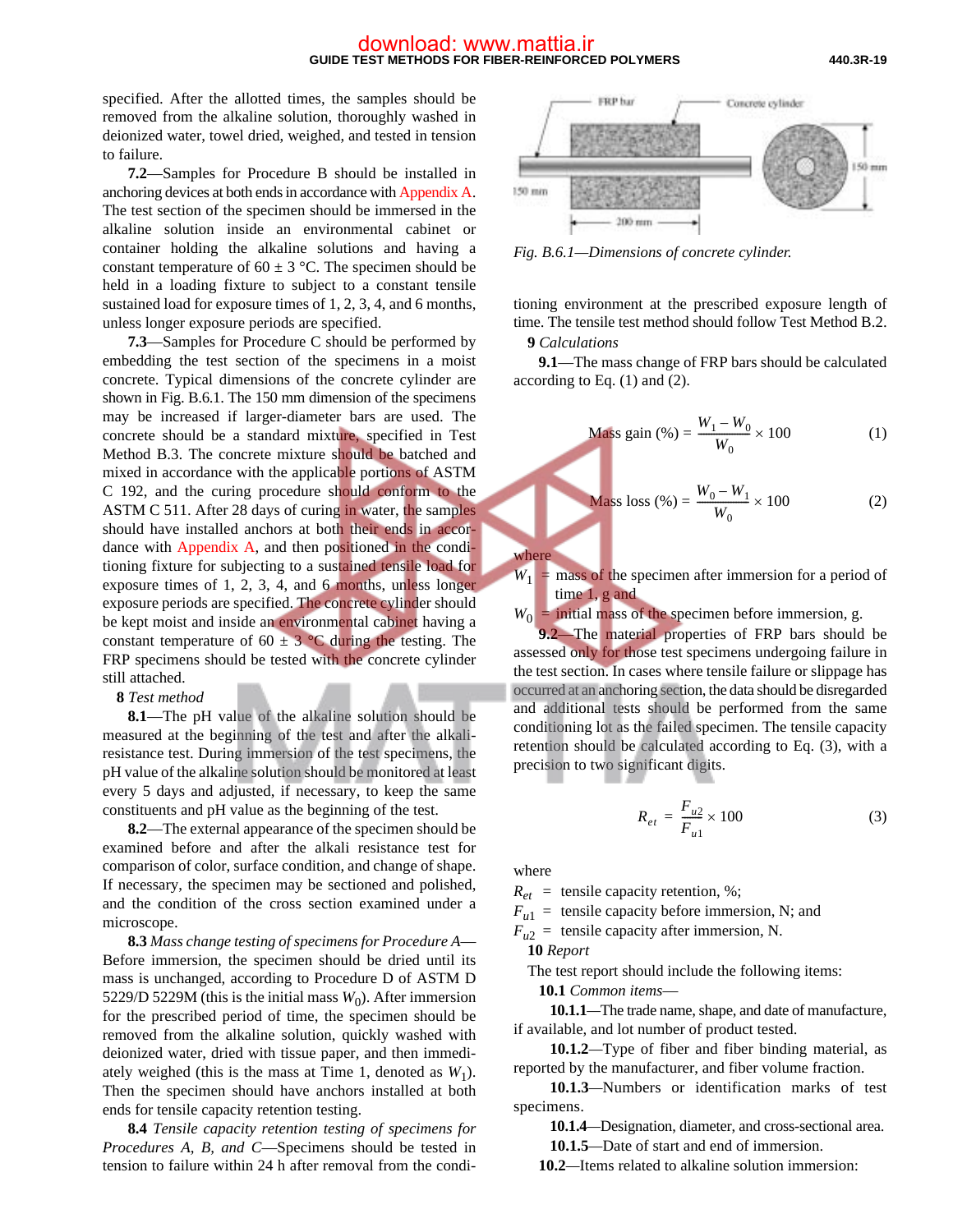**10.2.1***—*Composition of alkaline solution, pH, temperature, immersion period, and time.

**10.2.2***—*Sustained load level, time, and procedure of solution monitoring and adjusting.

**10.2.3***—*Record of observation of external appearance and mass change.

**10.2.4***—*Specimen mass at each time interval.

**10.2.5***—*Plots of percent mass change versus time, calculated by Eq.  $(1)$  or  $(2)$ .

**10.3***—*Items related to tensile testing:

**10.3.1***—*Test temperature and loading.

**10.3.2***—*Tensile capacities for immersed and non-immersed test specimens at the 1-, 2-, 3-, 4-, and 6-month intervals, with averages and standard deviations of tensile capacities and tensile strength.

**10.3.3***—*Modulus of elasticity and the average for all immersed and nonimmersed test specimens, respectively.

**10.3.4***—*Ultimate strain for all immersed and nonimmersed test specimens and average ultimate strain.

**10.3.5***—*Tensile capacity retention.

**10.3.6***—*Stress-strain curves for all immersed and nonimmersed test specimens.

**10.3.7***—*Plot of tensile capacity retention versus time of exposure.

# **B.7—Test method for tensile fatigue of FRP bars 1** *Scope*

**1.1***—*This test method specifies the test requirements for tensile fatigue under a constant tensile load range for FRP bars used as reinforcing bars or prestressing tendons in concrete.

**1.2***—*The specimens should be linear or grid FRP formed from continuous fibers in such a manner as to act mechanically as a monolithic body.

**1.3***—*Various types of fatigue testing, such as tensiontension; tension-compression; compression-compression; and various combinations of tension, compression, and shear are possible. The tension-tension test method given herein is considered to be the most basic for evaluating material characteristics. The test control parameter is the load, and the loading machine is controlled so that the specimen is subjected to repetitive constant load range. In this procedure, the test control parameter may be described using either stress or applied load as a constant amplitude fatigue variable.

**2** *Referenced documents*

**2.1** *ASTM standards—*

| D 618 | Standard Practice for Conditioning               |
|-------|--------------------------------------------------|
|       | <b>Plastics for Testing</b>                      |
|       | D 3039/D 3039M Standard Test Method for Tensile  |
|       | Properties of Polymer Matrix Composite           |
|       | Materials                                        |
|       | D 3479/D 3479M Standard Test Method for Tension- |
|       | Tension Fatigue of Polymer Matrix                |
|       | <b>Composite Materials</b>                       |
| E 4   | <b>Standard Practices for Force Verification</b> |
|       | of Testing Machines                              |

E 739 Standard Practice for Statistical Analysis of Linear or Linearized Stress-Life (S-N) and Strain-Life (ε-N) Fatigue Data

## **3** *Significance and use*

**3.1**—This test method is intended for use in laboratory tests in which the principal variable is the maximum value of the repeated load.

**3.2**—This test method is intended to develop the tensile fatigue data for material specifications, research and development, quality assurance, and structural design and analysis. The primary test result is the fatigue life of the specimen under a specific loading and environmental condition. Guidance in statistical analysis of fatigue life data, such as determination of linear or linearized stress life (*S-N*), can be found in ASTM Practice E 739.

**3.3**—Fatigue properties of reinforced or prestressed concrete structures are important factors to be considered in design. For FRP bars used as reinforcing bars or tendons, the fatigue behavior should be measured according to the method given herein, in keeping with the intended purposes. Factors that can affect the fatigue lifetime of an FRP bar include the maximum load, the load ratio (minimum load divided by maximum load), the wave shape (sinusoidal, triangular, square, and so on), the rate of loading (Hz), the environment (such as moisture and temperature), and the method of material conditioning and specimen preparation. These factors should be reported.

**3.4**—This test method determines the number of repeated loading cycles required to fail an FRP bar. Such data can be used to create *S-N* curves for a particular set of testing conditions where the principal variable is the maximum value of the repeated load. Because FRP bars often have slight variations in cross-sectional area from one axial position to another, the area of a particular lot of rods is used to compute the stress in those specimens.

**3.5**—This test method can be used in the study of fatigue damage in an FRP bar, such as the occurrence of microscopic cracks, fiber fractures, or delaminations. The specimen's residual strength, stiffness, or both, may change due to these damage mechanisms. The loss in strength associated with fatigue damage may be determined by discontinuing cyclic loading to obtain the quasistatic tensile strength using Test Method B.2. The loss in stiffness may be quantified by discontinuing cyclic loading at selected cycle intervals to obtain the quasistatic axial tensile stress-strain using modulus determination described in Test Method B.2.

**4** *Terminology*

**4.1** *Repeated load (stress)*—Load (stress) alternating cyclically between fixed maximum and minimum values.

**4.2** *Maximum repeated load (stress)*—The maximum load (stress) during repeated loading (stressing).

**4.3** *Minimum repeated load (stress)*—The minimum load (stress) during repeated loading (stressing).

**4.4** *Load (stress) range*—The difference between the maximum and minimum repeated loads (stresses).

**4.5** *Load (stress) amplitude*—One-half of the load (stress) range.

**4.6** *Load (stress) ratio*—The minimum load (stress) divided by maximum load (stress).

**4.7** *Average load (stress)*—The mean value of the maximum and minimum repeated loads (stresses).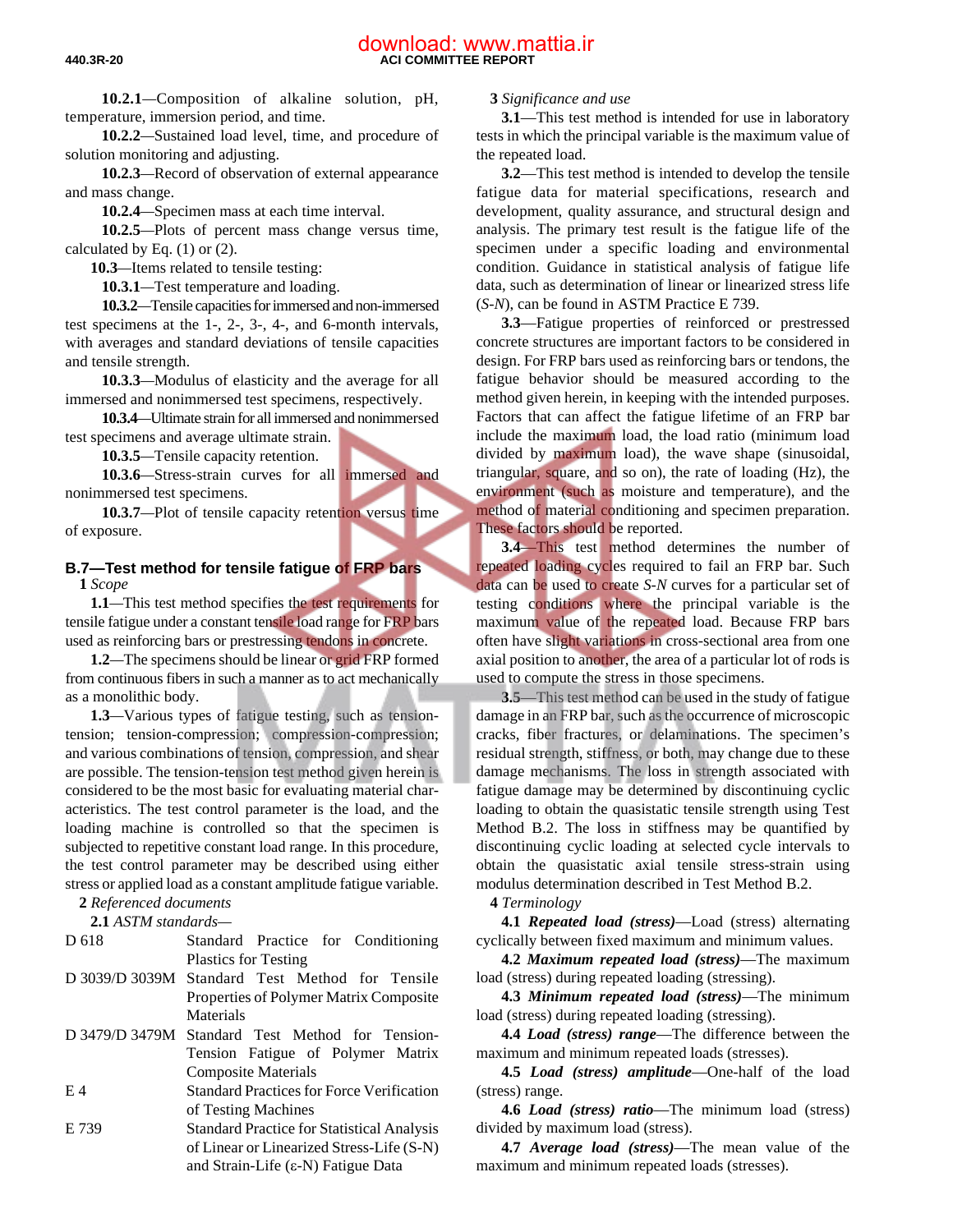**4.9 S-N** *curve*—The graphical plot of the load (stress) range along a vertical axis versus the number of cycles to fatigue failure on the horizontal axis.

**4.10** *Fatigue strength*—The maximum load (stress) range at which the specimen does not fail at a prescribed number of cycles.

**4.11** *Frequency*—The number of loading (stressing) cycles per second.

**4.12** *Characteristic length*—A length of specimen that contains one repeating unit of microstructure, deformation pattern, or other heterogeneity.

**4.13** *Stress*—Load divided by the cross-sectional area of a lot of specimens. Refer to Test Method B.1 for the calculation of cross-sectional area.

**5** *Test equipment and requirements*

**5.1**—The testing machine should generally conform to ASTM Practices E 4 and be capable of maintaining constant load amplitude, maximum and minimum repeated load, and frequency. The testing machine should be fitted with a counter capable of recording the number of cycles to failure of the specimen. The load indicator should be capable of measuring loads with an accuracy of not less than 1% of the load range.

**5.2**—Anchorages should be in accordance with [Appendix A. Id](#page-37-0)eally, the same type of anchorage should be used for all specimens in a given series of tests.

**5.3**—If strain measurements are required as the result of the fatigue tests, an extensometer capable of maintaining an accuracy of  $\pm 1\%$  of the indicated value should be used. The extensometer should allow a gage length that includes an integer number of characteristic lengths of the specimen. The integer should be at least two, but possibly greater than two to obtain a gage length of at least 50 mm.

**6** *Specimen preparation*

**6.1**—Specimens should be representative of the lot or batch being tested. During the sampling and preparation of test specimens, all deformation, heating, outdoor exposure to ultraviolet light, and other conditions possibly causing changes to the material properties of the specimen should be avoided.

**6.2**—The specimen should be prepared and handled in accordance with Test Method B.2.

**6.3**—There should be a minimum of five test specimens for each load (stress) level. At least five loading levels should be used to construct a plot of stress versus load cycles to failure. If a specimen fails at or slips out of an anchoring section, an additional test should be performed on a separate specimen taken from the same lot as the failed specimen.

**6.4**—The total length of the specimen should be 40 bar diameters plus the total gripped length of bar. The bar diameter is found by referring to Test Method B.1.

# **7** *Conditioning*

**7.1** *Standard conditioning procedure*—Condition specimens in accordance with Procedure A of ASTM D 618; store and test at the standard laboratory atmosphere  $(23 \pm 3 \degree C)$ and  $50 \pm 10\%$  relative humidity), unless a different environment, such as temperature or alkaline solution, is specified as part of the experiment.

**7.2**—If another preconditioning procedure is used, the sequence of that preconditioning during specimen preparation can be important. Report if the specimen was preconditioned before or after anchors were applied.

# **8** *Test method*

**8.1**—The mounting of test specimens should be in accordance with Test Method B.2.

**8.2**—For purposes of determining an *S-N* curve, the maximum and minimum loads may be set by one of the following three methods:

1. Fix the average load and vary the load amplitude;

2. Fix the minimum load and vary the maximum load; or

3. Fix the load ratio and vary the maximum and minimum load according to this fixed ratio.

The method adopted should be determined according to the purpose of the test. In any cases, a minimum of five load (stress) levels should be chosen such that the range of the number of cycles to failure is between  $10^3$  and  $2 \times 10^6$ . Typical *S-N* curves for FRP materials are generated using Method C and use a fixed load (stress) ratio *R* of 0.1.

**8.3**—The following procedure may be used where the maximum stress level for the initial test is difficult to determine: 1. Select an appropriate maximum stress in the range 20 to 60% of the quasistatic tensile strength, and commence fatigue testing with this value as the repeated maximum load;

2. If the specimen does not fail after  $10<sup>4</sup>$  cycles at this repeated maximum stress, add 5% of the quasistatic tensile strength and perform the test uninterrupted using the same specimen;

3. If failure does not occur after  $10^4$  cycles following Step 2, a further 5% should be added to the repeated maximum load;

4. Repeat Step 3 until the specimen fails; and

5. The initial maximum stress applied to an untested specimen can be set at the previously found maximum load minus 5% of the quasistatic tensile strength.

For tendons for prestressing applications, the stress levels of interest can be in the range of 50 to 75% of the quasistatic tensile strength. For bars for reinforced concrete, however, the stress levels of interest may be 15 to 30% of the quasistatic tensile strength.

**8.4**—The loading frequency should be within the range of 1 to 10 Hz, preferably 4 Hz. Temperature of the bar can increase due to internal damping. Such temperature changes can affect the fatigue performance of the bar. Thus, if temperature changes are likely to occur or if any doubts about temperature exist, temperature should be monitored with a suitable device or indicator, such as a contact thermocouple or infrared thermocouple. The temperature should be monitored for newly developed FRP materials and in any case where the loading frequency exceeds 4 Hz. If measured, temperature changes should be reported. The wave-form of the load signal (sinusoidal, triangular, square, and so on) should be held constant in any series of fatigue tests that are to be compared to each other in an *S-N* curve, unless the purpose of the tests are specifically to evaluate the effects of wave-form.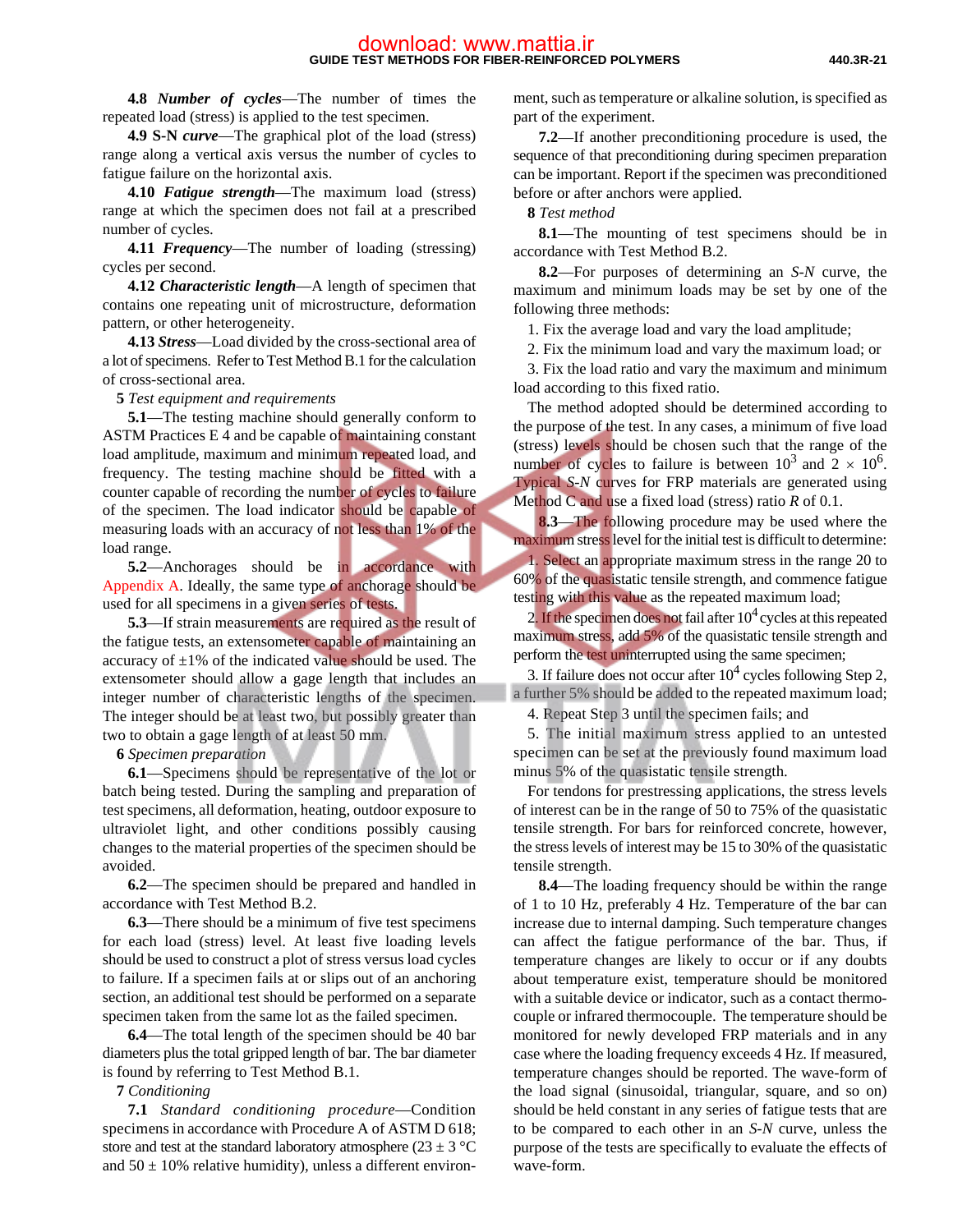**8.5**—Static load should be applied up to the average load, after which repeated loading should begin at the prescribed frequency. The prescribed load should be introduced as rapidly as possible without dynamic effects. The maximum and minimum repeated loads should not change for the duration of the test. Counting the number of cycles should normally commence when the load on the specimen has reached the prescribed maximum load.

**8.6**—Complete separation (breaking) of the specimen should be deemed to constitute failure. The number of cycles to failure should be recorded. If the specimen does not fail after  $4 \times 10^6$  cycles, the test may be discontinued. A specimen that does not fail should not be reused.

**8.7**—Tests for each specimen should normally be conducted without interruption from the start of the test to the end of the test. When a test is interrupted, the number of cycles up to the time of interruption and the period of the interruption should be recorded.

**9** *Calculations*

**9.1**—Five valid test specimens are required at each load level. A valid specimen is one that does not fail in the anchor, fails in the gage length at a cycle count of between 1000 and  $2 \times 10^6$  cycles, or not fail after  $2 \times 10^6$  cycles.

**9.2**—If an *S-N* curve is desired, the curve should be plotted in accordance with ASTM Practice E 739 with maximum repeated stress, stress range, or stress amplitude represented on a linear scale on the vertical axis, and the number of cycles to failure represented on a logarithmic scale on the horizontal axis. Where measurement points coincide, the number of coinciding points should be noted. Right-facing arrows should be added to indicate points from test results for test specimens that do not fail.

**9.3**—If a fatigue strength is desired, the fatigue strength at  $2 \times 10^6$  cycles should be derived by interpolation on an *S-N* curve obtained by one of the three load selection methods (A, B, C). The fatigue strength should be reported with a precision of three significant digits.

**10** *Report*

The test report should include the following items:

**10.1**—The trade name, shape, and date of manufacture, if available, and lot number of product tested.

**10.2**—Type of fiber and fiber binding material as reported by the manufacturer, and fiber volume content.

**10.3**—Numbers or identification marks of test specimens.

**10.4**—Designation, diameter, and cross-sectional area for the lot from which the specimens are taken.

**10.5**—Length of specimens (total and between anchors).

**10.6**—Description of preconditioning applied to specimens, including the sequence of preconditioning during specimen preparation.

**10.7**—Date of test, test temperature and humidity (from start to end of test), and type of testing machine.

**10.8**—Description of anchorage.

**10.9**—Description of extensometer(s) and extensometer gage length.

**10.10**—Method of selecting maximum and minimum loads for a series of tests to construct an *S-N* curve (Method A, B, or C).

**10.11**—Maximum load (stress), minimum load (stress), load (stress) range, number of cycles to failure, loading waveform, and frequency for each test specimen.

**10.12**—Record of observed failure mode for each test specimen.

**10.13**—*S-N* curve, if obtained in a series of tests.

**10.14**—Fatigue strength at  $2 \times 10^6$  cycles, if obtained from an *S-N* curve.

## **B.8—Test method for creep rupture of FRP bars 1** *Scope*

**1.1**—This test method specifies the test requirements for creep rupture of FRP bars used as reinforcing bars or prestressing tendons in concrete.

**2** *Referenced documents*

**2.1** *ASTM standards—*

- D 618 Standard Practice for Conditioning Plastics for Testing
- D 2990 Standard Test methods for Tensile, Compressive, and Flexural Creep and Creep-Rupture of Plastics **3** *Significance and use*

**3.1**—This test method for investigating creep rupture to compare the creep behavior of different FRP bars is intended for use in laboratory tests in which the principal variable is the size or type of FRP bars, magnitude of applied stress, and duration of load application.

**3.2**—Unlike steel reinforcing bars or prestressing tendons subjected to significant sustained stress for long time periods, creep rupture of FRP bars may take place below the static tensile strength. Therefore, the creep strength should be evaluated when determining acceptable stress levels in FRP bars used as reinforcement or tendons in concrete members to resist sustained loads such as self-weight of a member or other forms of dead loads. Creep rupture strength varies according to the type of FRP bars used.

**3.3**—This test method measures the load-induced, timedependent tensile strain at selected ages for FRP bars, under an arbitrary set of controlled environmental conditions, and the corresponding load ratio.

**3.4**—This test method is intended to determine the creep rupture data for material specifications, research and development, quality assurance, and structural design and analysis. The primary test result is the million-hour creep rupture strength of the specimen under a specific loading and environmental condition.

**3.5**—Creep properties of reinforced or prestressed concrete structures are important to be considered in design. For FRP bars used as reinforcing bars or tendons, the creep rupture should be measured according to the method given herein.

**4** *Terminology*

**4.1** *Creep*—Time-dependent deformation (or strain) under sustained load (or stress).

**4.2** *Creep rupture*—Material failure due to deformation (accumulated strain) caused by creep.

**4.3** *Creep rupture capacity*—The load at which failure occurs after a specified period of time from initiation of a sustained load. In particular, the predicted stress causing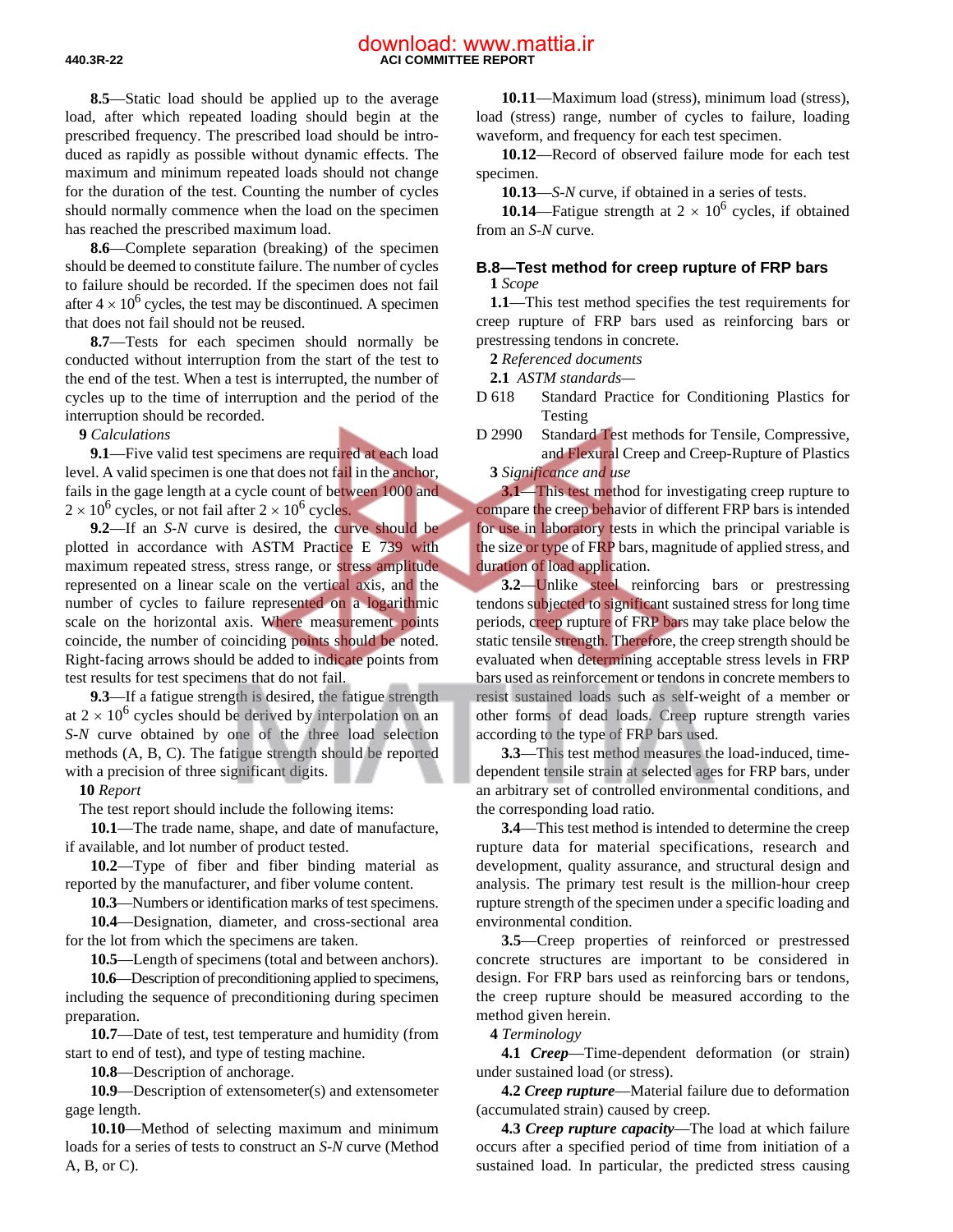failure after 1 million hours is referred to as the million-hour creep rupture capacity. This capacity is determined by the method described in Section 9.

**4.4** *Creep rupture time*—The lapsed time between the start of a sustained load and failure of the test specimen.

**4.5** *Creep rupture strength*—The stress causing failure after a specified period of time from initiation of a sustained load.

**4.6** *Creep strain*—The differential change in length per unit length occurring in a specimen due to creep.

**4.7** *Load ratio*—The ratio of a constant sustained load applied to a specimen to its tensile capacity.

**5** *Test equipment and requirements*

**5.1**—The testing machine should be capable of maintaining constant, sustained loading during deformation of the test specimen.

**5.2**—The anchorage should be in accordance with [Appendix A.](#page-37-0)

**5.3**—The extensometer or strain gage used should be in accordance with Test Method B.2.

**6** *Specimen preparation*

**6.1**—Specimens should be representative of the lot or batch being tested. During the sampling and preparation of test specimens, all deformation, heating, outdoor exposure to ultraviolet light, and other conditions possibly causing changes to the material properties of the specimen should be avoided.

**6.2**—Test specimens should be prepared and handled in accordance with Test Method B.2. The number of test specimens for each test condition should not be less than five. If a specimen fails at or slips out of an anchoring section, an additional test should be performed on a separate specimen taken from the same lot as the failed specimen.

### **7** *Conditioning*

**7.1** *Standard conditioning procedure*—Condition specimens in accordance with Procedure A of ASTM D 618; store and test at the standard laboratory atmosphere  $(23 \pm 3 \degree C \text{ and } 1)$  $50 \pm 10\%$  relative humidity), unless a different environment is specified as part of the experiment.

#### **8** *Test method*

**8.1**—The mounting of the specimen and gage length should be in accordance with Test Method B.2.

**8.2**—Test specimens should not be subjected to any dynamic effects, vibration, or torsion.

**8.3**—Creep test measurement is considered to start at the moment when the specimen has attained the prescribed load.

**8.4**—Creep tests should be conducted for not less than five values of load. The load should be chosen between 0.2 and 0.8 of the tensile capacity measured according to Test Method B.2. Data from test specimens that break before the load is fully applied to the specimen should be disregarded. If five valid tests cannot be achieved at a given load level, then the load level should be reduced.

**8.5**—The times to rupture should span at least three decades of time (such as 1, 10, 100, and 1000 h) to allow construction of a regression line through reasonably spread data. The linear regression should have an acceptable regression coefficient ( $r^2 > 0.98$ ).

**8.6**—Preferably, creep strain should be recorded automatically by a recorder attached to the testing machine. If a recorder is not attached to the testing machine, creep strain should be measured and recorded at the following times after the prescribed load is attained: 1, 3, 6, 9, 15, 30, 45 min; and 1, 1.5, 2, 4, 10, 24, 48, 72, 96, and 120 h. Subsequent measurements should be at least once every 120 h.

**9** *Calculations*

**9.1**—The material properties of the FRP bar should only be assessed on the basis of the specimens that fail in the test section. In cases where tensile failure or slippage occurs at an anchoring section, the data should be disregarded, and additional tests should be performed until the number of test specimens failing in the test section is not less than five.

**9.2**—The load ratio-creep rupture time curve should be plotted on a semi-logarithmic graph where the load ratio is represented on an arithmetic scale along the vertical axis and creep rupture time in hours is represented on a logarithmic scale along the horizontal axis.

**9.3**—A creep rupture line chart should be prepared by calculating an approximation line from the graph data by means of the least-square method according to Eq. (1)

$$
Y_c = a_1 - b_1 \log T \tag{1}
$$

where  $Y_c$  = creep load ratio;

 $a_1, b_1$  = empirical constants; and <br>*T* = time, h.

*T* = time, h.

**9.4**—The load ratio at 1 million hours, as determined from the calculated approximation line, is the creep rupture load ratio. The load and stress corresponding to this creep rupture load ratio are the million-hour creep rupture capacity and the million-hour creep rupture strength, respectively. The million-hour creep rupture strength is calculated according to Eq. (2), with a precision to three significant digits

$$
f_r = F_r / A \tag{2}
$$

where

 $f_r$  = million-hour creep rupture strength of FRP bar, MPa;

 $F_r$  = million-hour creep rupture capacity, N; and

 $A = \text{cross-sectional area of specimen, mm}^2$ .

**10** *Report*

The test report should include the following items:

**10.1***—*The trade name, shape, and date of manufacture, if available, and lot number of product tested.

**10.2***—*Type of fiber and fiber binding material as reported by the manufacturer, and fiber volume fraction.

**10.3***—*Numbers or identification marks of test specimens.

**10.4***—*Designation, diameter, and cross-sectional area.

**10.5***—*Date of test and test environmental conditions (humidity and temperature).

**10.6***—*Type and manufacturer of testing machine.

**10.7***—*Type and name of anchorage.

**10.8***—*Tensile capacity, average tensile capacity, and tensile strength of test specimens.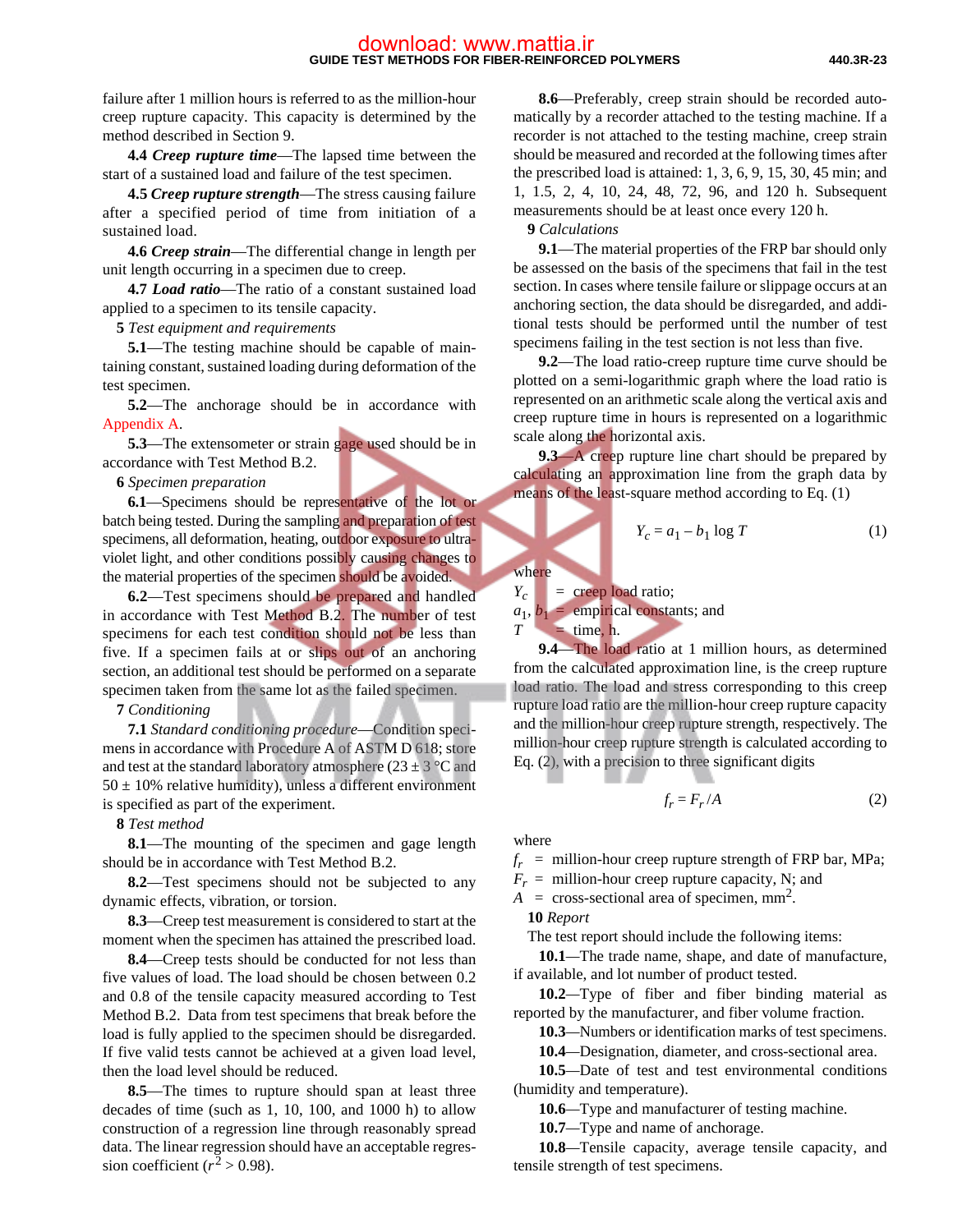# **440.3R-24 ACI COMMITTEE REPORT** download: [www.mattia.ir](http://www.mattia.ir)

**10.9***—*Load ratios and creep rupture time curve of test specimens.

**10.10***—*Formula for derivation of approximation line.

**10.11***—*Creep rupture load ratio, million-hour creep rupture capacity, and million-hour creep rupture strength.

# **B.9—Test method for long-term relaxation of FRP bars**

## **1** *Scope*

**1.1***—*This test method specifies the test requirements for evaluating the long-term relaxation behavior of FRP bars used as prestressing tendons in concrete under a given constant temperature and strain.

**2** *Referenced documents*

**2.1** *ASTM standards—*

D 618 Standard Practice for Conditioning Plastics for Testing

E 4 Standard Practices for Force Verification of Testing Machines

**3** *Significance and use*

**3.1—This test method for investigating long-term relax**ation of FRP bars is intended for use in laboratory tests in which the principal variables are the size or type of FRP bars, magnitude of applied stress, and duration of load application.

**3.2**—This test method measures the load-induced, timedependent tensile strain at selected ages for FRP bars under an arbitrary set of controlled environmental conditions and a corresponding load ratio.

**3.3**—This test method is intended to determine the relaxation data for material specifications, research and development, quality assurance, and structural design and analysis. The primary test result is the relaxation rate of the specimen under a specific loading and environmental condition.

**3.4**—Relaxation properties of prestressed concrete structures are important to be considered in design. For FRP bars used as prestressing tendons, the relaxation behavior should be measured according to the method given herein, in keeping with the intended purposes.

**4** *Terminology*

**4.1** *Relaxation*—The reduction of stress (or load) in a material under a constant state of strain (or deformation).

**4.2** *Relaxation rate*—The absolute value of the slope of the relaxation curve at a given time. In particular, the relaxation value after 1 million hours is referred to as the million-hour relaxation rate.

**4.3** *Tensile capacity*—The average of the tensile failure loads determined based on tests conducted in accordance with Test Method B.2.

## **5** *Test equipment and requirements*

**5.1**—Use a testing machine with a loading capacity in excess of the relaxation load of the test specimen and calibrated according to ASTM Practices E 4. The testing machine should be capable of loading at a rate of  $200 \pm 50$  MPa per min. and sustaining load while maintaining a constant strain.

**5.2**—The anchorage should be in accordance with [Appendix A.](#page-37-0)

**5.3**—The accuracy of the initial load applied to the specimen should be as follows:

- Testing machines with loading capacity equal to or less than  $1 \text{ kN: } \pm 1.0\%$  of set load; and
- Testing machines with loading capacity of more than 1  $kN: \pm 2.0\%$  of set load.

**5.4**—The accuracy of readings or automatic recording of loads should be within 0.1% of the initial load.

**5.5**—The testing machine should control strain fluctuations to no greater than  $\pm 25 \times 10^{-6}$  in the specimen throughout the test period once the strain in the specimen has been fixed. If the FRP bar slips from an anchoring section, the slippage distance should be compensated so as not to affect the test results.

**5.6**—If an extensometer or strain gage is to be fitted to the test specimen, the extensometer or strain gage should be in accordance with Test Method B.2.

**6** *Specimen preparation*

**6.1**—Specimens should be representative of the lot or batch being tested. During the sampling and preparation of test specimens, all deformation, heating, outdoor exposure to ultraviolet light, and other conditions possibly causing changes to the material properties of the specimen should be avoided.

**6.2**—Test specimens should be prepared and handled in accordance with Test Method B.2.

**6.3**—The number of test specimens for each test condition should not be less than five. If a specimen fails at or slips out of an anchoring section, an additional test should be performed on a separate specimen taken from the same lot as the failed specimen.

**7** *Conditioning*

**7.1** *Standard conditioning procedure*—Condition specimens in accordance with Procedure A of ASTM D 618; store and test at the standard laboratory atmosphere  $(23 \pm 3 \degree C \text{ and } 1)$  $50 \pm 10\%$  relative humidity), unless a different environment is specified as part of the experiment.

**8** *Test method*

**8.1**—Mounting of the specimen and gage length should be in accordance with Test Tethod B.2.

**8.2**—If a strain gage is to be attached to the test specimen, the specimen should be preloaded by applying a load of 10 to 40% of the prescribed initial load, after which the strain gage should be attached and correctly calibrated.

**8.3**—The initial load should be either 70% of the guaranteed tensile capacity or 80% of the million-hour creep rupture capacity, whichever is smaller. In some cases, these conditions may result in a load that causes creep rupture but not failure due to relaxation; in such cases, it should be confirmed under actual loading conditions that the load does not result in creep rupture of the FRP specimens, by increasing the initial load as necessary.

**8.4**—The initial load should be applied without subjecting the specimen to shock or vibration. The specified rate of loading should be  $200 \pm 50$  MPa per min. The strain on the specimen should be kept constant after the initial load has been applied and maintained for  $120 \pm 2$  s. This time should be deemed to be the test start time.

**8.5**—Load reduction should generally be measured over a period of at least 1000 h. Preferably, load reduction should be recorded automatically by a recorder attached to the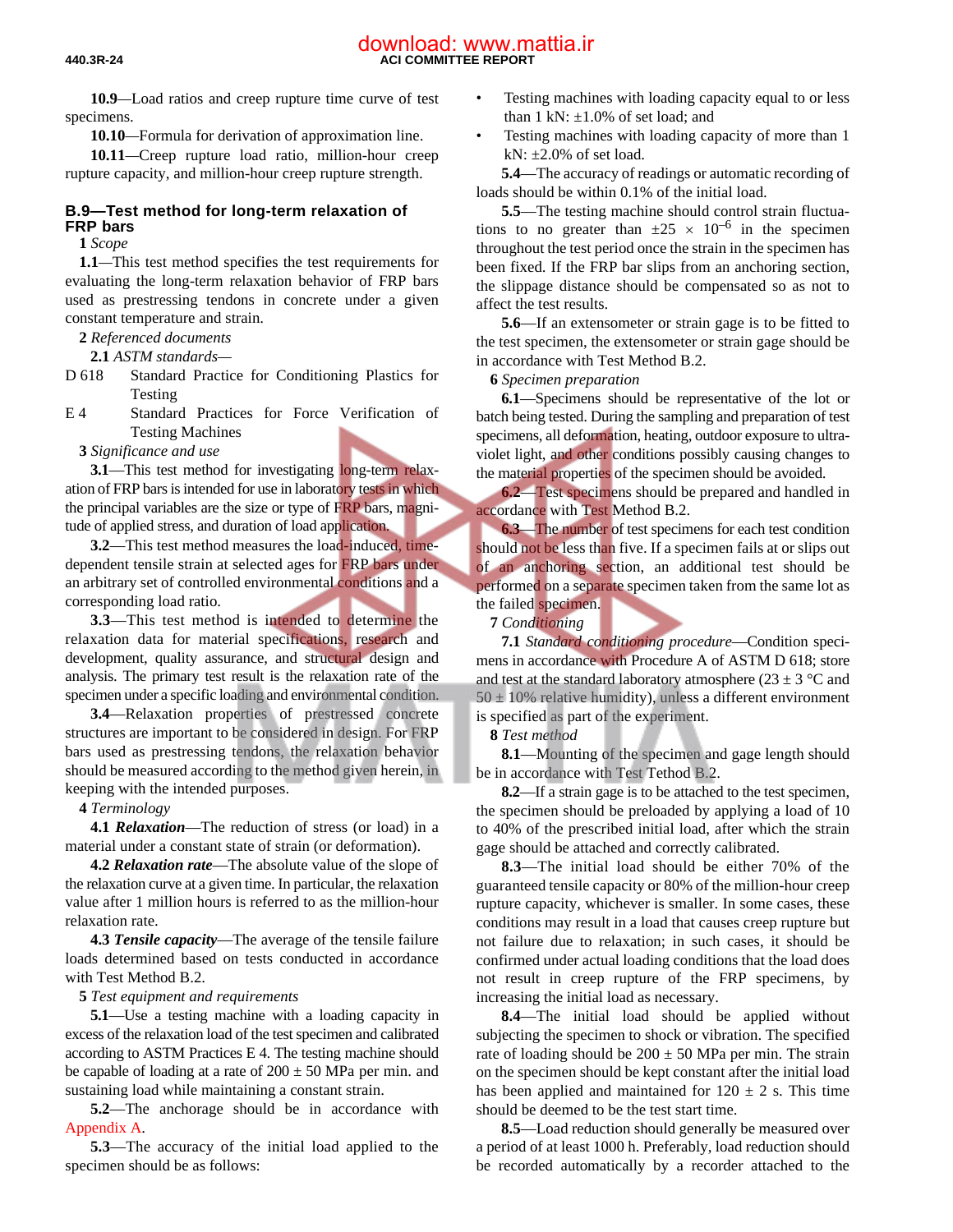testing machine. If no recorder is attached to the testing machine, stress relaxation should be measured and recorded at the following times: 1, 3, 6, 9, 15, 30, and 45 min; and 1, 1.5, 2, 4, 10, 24, 48, 72, 96, and 120 h. Subsequent measurements should be taken at least once every 120 h.

**9** *Calculations*

**9.1**—The relaxation value should be calculated by dividing the load measured in the relaxation test by the initial load.

**9.2**—The relaxation curve should be plotted on a semilogarithmic graph where the relaxation value, in percent, is represented on an arithmetic scale along the vertical axis, and test time in hours is represented on a logarithmic scale along the horizontal axis. An approximation line should be derived from the graph data by means of the least-squares method according to Eq. (1)

$$
Y_r = a_1 - b_1 \log T \tag{1}
$$

where

 $Y_r$  = relaxation rate, %;  $a_1, b_1$  = empirical constants; and  $=$  test time, h.

**9.3**—The relaxation rate after 1 million hours should be determined from the approximation line; this value represents the million-hour relaxation rate. Where the service life of the structure in which the FRP bars are to be used is determined in advance, the relaxation rate for the number of years of service life ("service life relaxation rate") should also be determined.

**10** *Report*

The test report should include the following items:

**10.1**—The trade name, shape, and date of manufacture, if available, and lot number of product tested.

**10.2**—Type of fiber and fiber binding material as reported by the manufacturer, and fiber volume fraction.

**10.3**—Numbers or identification marks of test specimens.

**10.4**—Designation, diameter, and cross-sectional area.

**10.5**—Date of test and test environmental conditions (humidity and temperature and their fluctuations).

**10.6**—Type and manufacturer of testing machine.

**10.7**—Initial load and loading rate of initial load.

**10.8**—Guaranteed tensile capacity and ratio of initial load to guaranteed tensile capacity.

**10.9**—Relaxation curve for each test specimen.

**10.10**—Average relaxation rates at 10, 120, and 1000 h.

**10.11**—Formula for determining the approximation line.

**10.12**—Million hour relaxation rate.

**10.13**—Relaxation rate corresponding to design service life ("service life relaxation rate"), where applicable.

## **B.10—Test method for performance of anchorages of FRP bars**

**1** *Scope*

**1.1**—This test method specifies the test requirements for the performance of the anchorage of FRP bars used as pretensioned prestressing tendons in concrete. In this application, the anchorage is used only for a short period,

to transfer tension into the tendons. The long-term anchorage is via bond of the tendon to concrete.

**1.2**—The anchorage performance over extended periods of use (for instance, fatigue performance) is not covered in this test.

**2** *Referenced documents*

**2.1** *ASTM standards—*

E 4 Standard Practices for Force Verification of Testing Machines

**3** *Significance and use*

**3.1**—This test method for investigating the performance of anchorage is intended for use in laboratory tests in which the principal variable is the size or type of FRP tendons used in pretensioned prestressing of tendons. This test method should not be used to develop tendon design values.

**4** *Terminology*

**4.1** *Anchorage*—A device at the ends of an FRP tendon that grips the tendon allowing a minimum of slip and transferring prestressing load from the tendon to the abutment.

**5** *Test equipment and requirements*

**5.1**—Use a testing machine or hydraulic jack and load cell with a loading capacity in excess of the tensile capacity of the test specimen and calibrated according to ASTM Practices E 4. A testing machine with either loading-rate or displacement-rate control is preferred. Tendons may be tested vertically or horizontally using a hydraulic jack.

**5.2**—FRP tendon should be loaded at a rate of 100 to 500 MPa/min, and the test should finish in 1 to 10 min.

**6** *Specimen preparation*

**6.1**—A specimen should be prepared by attaching the prestressing anchorage to be assessed to one end of the FRP tendon. The other end of the tendon should be anchored according t[o Appendix A \(](#page-37-0)refer t[o Fig. A.1, A.2,](#page-37-1) an[d A.3\).](#page-38-1)

**6.2**—The length of the specimen should be the sum of the length of the tendon and the lengths of the anchoring sections at each end. The length of the tendon should not be less than 100 mm, nor should it be less than 40 times the diameter of the FRP tendon. For FRP tendons in twisted strand form, the length should also be greater than two times the strand pitch.

**6.3**—The number of test specimens should be no less than five.

**7** *Test conditions*

**7.1**—Unless a different testing environment is specified as part of the experiment, the pullout anchorage tests should be conducted at the standard laboratory atmosphere of a 23  $\pm$  3 °C and 50  $\pm$  10% relative humidity.

**7.2**—Preconditioning of FRP tendons is permissible. Preconditioning may include abrasion of the surface of the tendon, environmental conditioning of the tendon, and postcuring of the tendon.

## **8** *Test method*

**8.1**—Test specimens should be mounted and supported by a tensile testing machine. The area and geometry of the surface supporting the anchorage and the manner of application of force should approximate the actual conditions within the prestressed concrete structure as closely as possible. The anchorage end of the tendon should be supported on a platen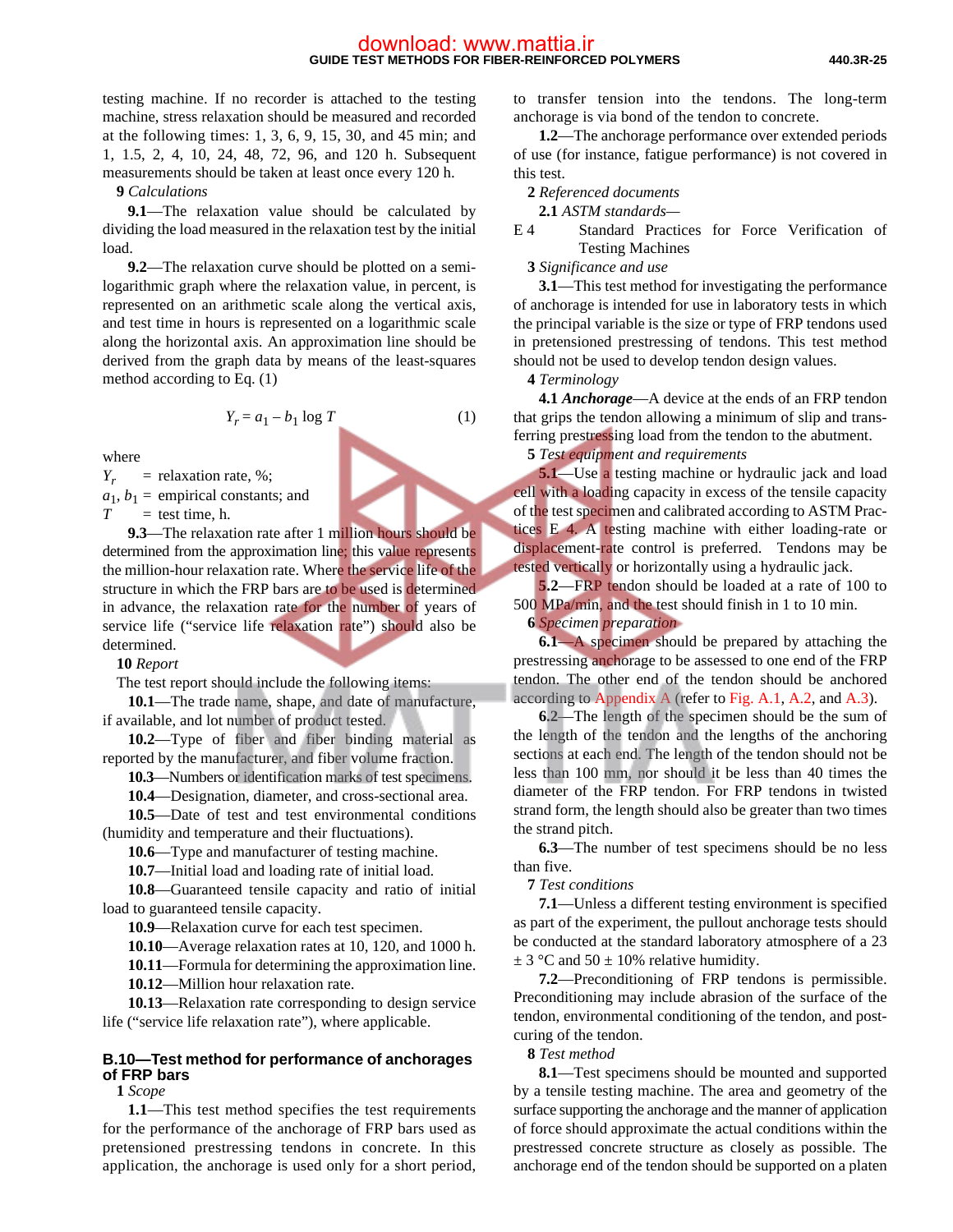# **440.3R-26 ACI COMMITTEE REPORT** download: [www.mattia.ir](http://www.mattia.ir)

<span id="page-25-0"></span>

(a) Test Setup, Bending Angle of 180



# *Fig. B.11.1—Typical bending tensile test setups.*

in a manner similar to that in the pullout specimen shown in [Fig. A.3.](#page-38-2)

**8.2**—Loading should be continued up to tensile failure, as determined by either failure of the FRP tendon or excessive deformation of the anchoring device.

**9** *Calculations*

**9.1**—The tensile capacity for each specimen and average tensile capacity should be calculated. The modes of failure should also be recorded, noting any deformation or damage of the anchorage.

## **10** *Report*

The test report should include the following items:

**10.1**—The trade name, shape, and date of manufacture, if available, and lot number of product tested.

**10.2**—Type of testing machine.

**10.3**—Type of fiber and fiber binding material as reported by the manufacturer, and fiber volume fraction.

**10.4**—Numbers or identification marks of test specimens.

**10.5**—Designation, diameter, and cross-sectional area.

**10.6**—Preconditioning of tendons, if any.

**10.7**—Date of test, test temperature, and loading rate.

**10.8**—Dimensions of test specimens and description of anchorage.

**10.9**—Tensile failure capacity for each test specimen, average tensile capacity, location of failure, and failure modes.

**10.10**—Records of any deformation or damage to anchorage.

# **B.11—Test method for tensile properties of deflected FRP bars**

**1** *Scope*

**1.1**—This test method specifies the test requirements for tensile properties of deflected FRP bars used as prestressing tendons in concrete.

**2** *Referenced documents*

**2.1** *ASTM standards—*

- D 618 Standard Practice for Conditioning Plastics for Testing
- E 4 Standard Practices for Force Verification of Testing Machines
	- **3** *Significance and use*

**3.1**—This test method for obtaining the tensile properties of deflected FRP bars is intended for use in laboratory tests in which the principal variable is the size or type of FRP bars.

**3.2**—When FRP bars manufactured as straight bars are tensioned after being bent, the bending stress or added lateral pressure may cause strength reduction. This test method is developed for FRP bars bent as external prestressing or arranged in a curved layout as internal prestressing.

**3.3**—This test method is intended to determine the flexural tensile data of bent FRP bars for material specifications, research and development, quality assurance, and structural design and analysis. The primary test result is the bent tensile capacity of the specimen under a specific loading and environmental condition.

**3.4**—Flexural tensile properties of prestressed concrete structures are important factors to be considered in design. For FRP bars used as tendons, the flexural tensile behavior should be measured according to the method given herein. **4** *Terminology*

**4.1** *Deflected section*—The section of an FRP bar that is bent and maintained at the required bending angle and bending diameter ratio.

**4.2** *Deflector*—A device used to maintain the position, alter the bending angle, or alleviate the stress concentrations in the FRP bar (Fig. B.11.1). The deflector is used in the test method to introduce a bending stress into the tendon. The deflector is used in internal pretensioned prestressed concrete or externally post-tensioned concrete to direct the tendon layout.

**4.3** *Bending angle*—The angle formed by the straight sections of a specimen on either side of the deflector (refer to Fig. B.11.1).

**4.4** *Bending diameter ratio*—The ratio of the external diameter of the deflector surface in contact with the FRP bar to the diameter of the FRP bar.

**4.5** *Bending tensile capacity*—The tensile capacity at failure of a specimen within the deflected section.

**5** *Test equipment and requirements*

**5.1**—Use a testing machine with a loading capacity in excess of the tensile capacity of the test specimen and calibrated according to ASTM Practices E 4. A testing machine with either loading- or displacement-rate control is preferred. The test fixture should include a loading device, load indicator, anchorage holder, and deflector.

**5.2**—The loading device should have a loading capacity in excess of the tensile capacity of the test specimen and should be capable of applying load at the required loading rate.

**5.3**—The load indicator should be capable of displaying loads with an accuracy of not less than 1% of the failure load.

**5.4**—The anchorage holder should be suitable for the geometry of the test specimen and should be capable of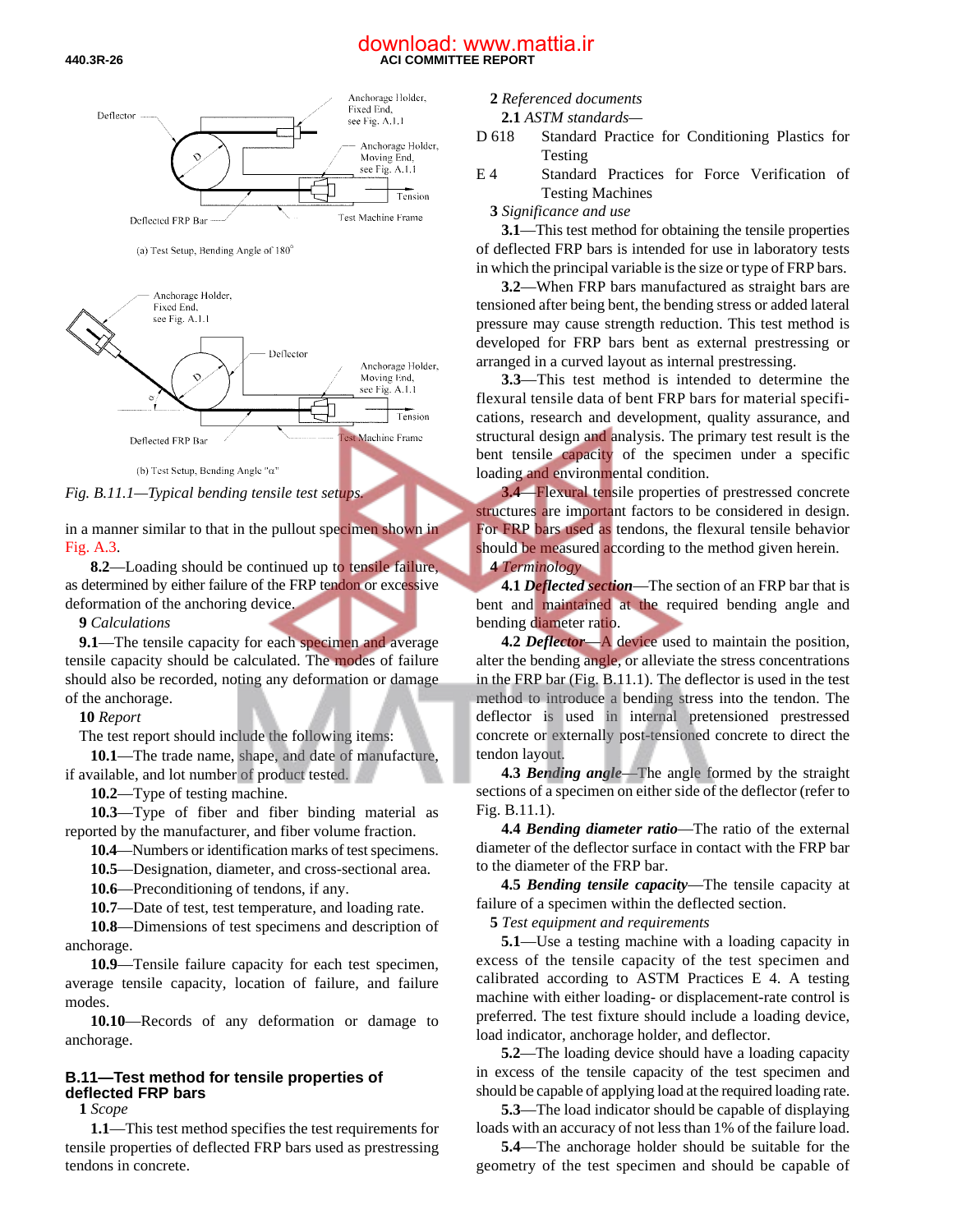accurately transmitting loads from the testing machine to the test specimen. The anchorage should be constructed so as to transmit only axial loads to the test specimen, without transmitting either torsion or flexural force.

**5.5**—The deflector should be capable of maintaining the required bending angle and bending diameter during the test until failure of the test specimen. The deflector surface in contact with the specimen should be suitable for contact with the bar's outer surface. For a round bar, a smooth rigid deflector surface may be used. For bars that are stranded or spiraled, it may be appropriate to use a deflector machined to match the surface of the bar.

# **6** *Specimen preparation*

**6.1**—Specimens should be representative of the lot or batch being tested. During the sampling and preparation of test specimens, all deformation, heating, outdoor exposure to ultraviolet light, or other conditions possibly causing changes to the material properties of the specimen should be avoided.

**6.2**—Test specimens should be prepared and handled in accordance with Test Method B.2.

**6.3**—The length of the specimen should be the sum of the length of the test section and the lengths of the anchoring sections. The length of the test section should be such that the distance from an anchorage to the deflected section should not be less than 100 mm, nor less than 40 times the diameter of the FRP bar. For FRP bars in strand form, the distance from an anchorage to the deflected section should not be less than two times the strand pitch.

**6.4**—The number of test specimens for each test condition (combination of bending diameters and bending angles) should not be less than five. If a specimen fails at an anchoring section, or slips out of an anchoring section, an additional test should be performed on a separate specimen taken from the same lot as the failed specimen.

## **7** *Conditioning*

**7.1** *Standard conditioning procedure*—Condition specimens in accordance with Procedure A of ASTM D 618; store and test at the standard laboratory atmosphere of a  $23 \pm 3$  °C and  $50 \pm 10$ % relative humidity, unless a different environment (such as temperature or alkaline solution) is specified as part of the experiment.

#### **8** *Test method*

**8.1**—The bending diameter and bending angle should be set appropriately for the test [\(Fig. B.11.1\). T](#page-25-0)his combination forms a single test condition. Each specimen should have only one deflected section.

**8.2**—Care should be taken when mounting the specimen in the testing machine to maintain the required bending angle and bending diameter at the deflected section during the test.

**8.3**—The specified rate of loading should be between 100 and 500 MPa/min and the test should finish in 1 to 10 min. The deflected bar should exit the deflector on a tangent and not bend over the corner of the deflector.

**8.4**—Loading should be continued until failure of the test specimen. Failure load and failure location should be measured and recorded.

**9** *Calculations*

**9.1**—The material properties of FRP bars should only be assessed on the basis of the specimen undergoing failure in the test section. In cases where tensile failure or slippage has occurred at an anchoring section, the data should be disregarded and additional tests should be performed until the number of test specimens failing in the test section is no less than five.

**9.2**—The maximum, minimum, average, and standard deviation of the bending tensile capacity for each set of test conditions should be calculated in accordance with Test Method B.2.

**9.3**—The location and mode of failure should be observed and recorded for each test specimen.

## **10** *Report*

The test report should include the following items:

**10.1**—The trade name, shape and date of manufacture, if available, and lot number of product tested.

**10.2**—Type of fiber and fiber binding material as reported by the manufacturer, and fiber volume fraction.

**10.3**—Numbers or identification marks of test specimens. **10.4**—Designation, diameter, and cross-sectional area.

**10.5**—Condition of surface of FRP bar (material, thickness, configuration of any coating, and so on).

**10.6**—Date of test, test temperature, loading rate, and type and manufacturer of test machine.

**10.7**—Type of anchor device.

**10.8**—Bending angle, external diameter of deflector surface in contact with FRP bar, bending diameter ratio, and material and surface configuration.

**10.9**—Bending tensile capacity for each test specimen.

**10.10**—Location and mode of failure for each test specimen. **10.11**—Numbers of test specimens for each set of

conditions, and maximum, minimum, average and standard deviation of the bending tensile capacity.

## **B.12—Test method for determining the effect of corner radius on tensile strength of FRP bars 1** *Scope*

**1.1**—This method determines the effect of corner radius on the tensile properties of fiber reinforced polymer (FRP) bars used as reinforcing bars or prestressing tendons in concrete where bars are subject to tensile stresses. Tension tests are conducted using a three-component test fixture.

**2** *Referenced documents*

| $2.1$ ASTM standards— |                                                      |  |  |  |
|-----------------------|------------------------------------------------------|--|--|--|
| D 883                 | <b>Terminology Relating to Plastics</b>              |  |  |  |
|                       | D 3039/D 3039M Test Method for Tensile Properties of |  |  |  |
|                       | Polymer Matrix Composite Materials                   |  |  |  |
| E 4                   | Practices for Force Verification of                  |  |  |  |
|                       | <b>Testing Machines</b>                              |  |  |  |
| E 6                   | Terminology Relating to Methods of                   |  |  |  |

Mechanical Testing

## **3** *Significance and use*

**3.1**—Tension tests are conducted using a unique test fixture. The testing fixture consists of three components: upper and lower parts and interchangeable corner inserts made of any suitable metal (such as aluminum or steel) (Fig. [B.12.1\).](#page-27-0) Detailed dimensions are shown i[n Fig. B.12.2,](#page-27-1)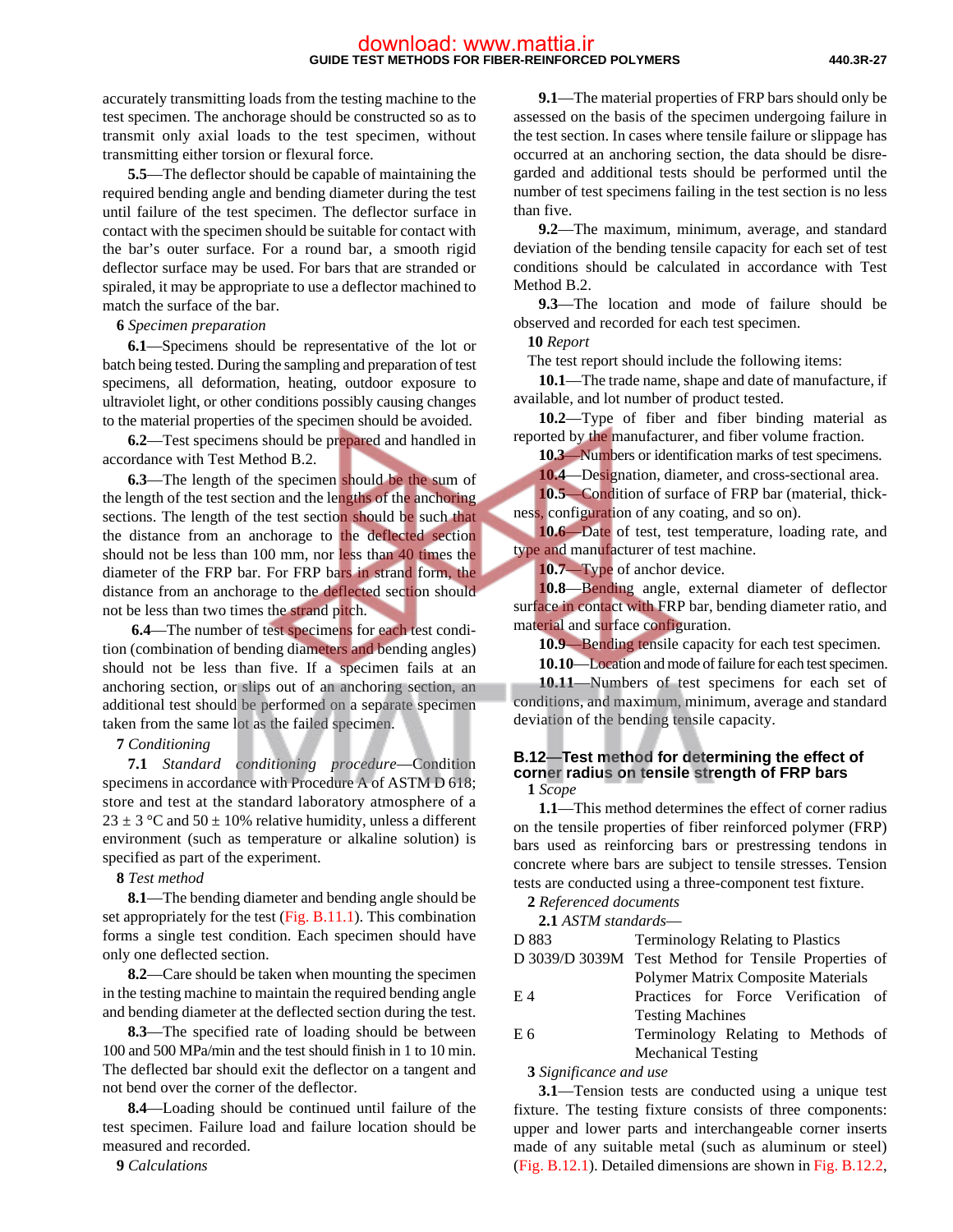# <span id="page-27-0"></span>**440.3R-28 ACI COMMITTEE REPORT** download: [www.mattia.ir](http://www.mattia.ir)

(G) Yoke

(B) Corner inser

A) Upper part

(D) Lower par

(F) Chuck

(B) Corner insert

<span id="page-27-3"></span> $\beta$ (F) Chucl (a) (b)

<span id="page-27-2"></span><span id="page-27-1"></span>*Fig. B.12.1—(a) Assembled test fixture; and (b) assembled test fixture: sketch.*



*Fig. B.12.2—Upper part of test fixture (in mm).*

B.12.3[, B.12.4,](#page-28-0) [B.12.5,](#page-28-1) and [B.12.6. T](#page-29-1)he FRP specimen in the form of a bent bar is placed in the groove that runs along the sides and the top of the test fixture and corner inserts. Instrumentation is mounted depending on the variables being monitored. If modulus and strain distribution are required, strain gages can be mounted around the corner areas. The load is applied until failure of the FRP specimen.

**3.2**—This tension test can provide accurate information with regard to the effect of corner radius on the tensile properties of FRP bent bars when applied under conditions with similar interaction mechanisms to those of the test method.

**3.3**—The method can be used for testing FRP bent bars with any fiber or resin type in rectangular or round solid shape.

**3.4**—The data provided by this test can be used for research and development, design, and acceptance/rejection criteria.

**4** *Terminology*

**4.1**—No new terminology introduced.



*Fig. B.12.3—Lower part of test fixture: (a) wedge; and (b) lower part (in mm).*

**5** *Test equipment*

**5.1** *Gages*—Gages should be accurate to at least 0.01 mm for measuring the width of the specimen.

**5.2** *Testing machine*—The testing machine should be comprised of the following:

**5.2.1** *Fixed member*—A fixed or essentially stationary member supporting the load fixture.

**5.2.2** *Movable member*—A member capable of applying a tensile load to the tensile loading fixture and transfer the load to the test fixture.

**5.2.3** *Drive mechanism*—A drive for imparting to the movable member a controlled speed with respect to the stationary member.

**5.2.4** *Load indicator*—A suitable load-indicating mechanism capable of showing the total tensile load carried by the test fixture. This mechanism should indicate the load with an accuracy of 1% or better of the actual value. The accuracy should be verified in accordance with ASTM Practice E 4.

**5.3** *Strain recording*—A suitable strain-recording system is required for modulus determination and strain distribution.

**5.4** *Test fixtur*e—The test fixture consists of the upper and lower parts around which the FRP bar is placed. The upper part is used as the testing area with interchangeable corner inserts located at its two corners. The lower part is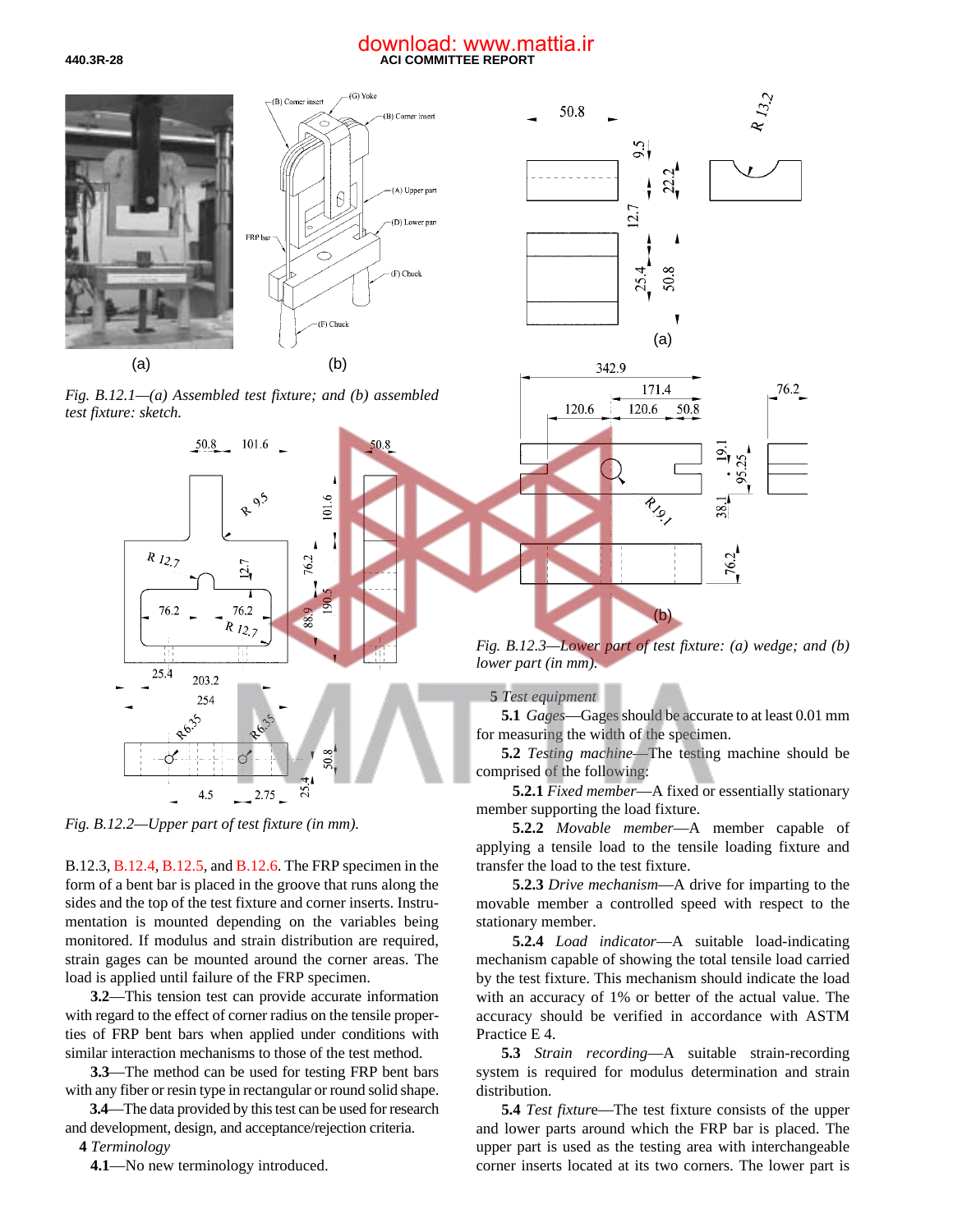## **GUIDE TEST METHODS FOR FIBER-REINFORCED POLYMERS 440.3R-29** download: [www.mattia.ir](http://www.mattia.ir)

<span id="page-28-0"></span>

*Fig. B.12.4—Interchangeable corner inserts and wedge: (a) corner insert; and (b) chuck (in mm).*

<span id="page-28-1"></span>used to anchor the specimen through anchors. Two bolts and two steel rods are used to hold the upper and lower fixture sections together during specimen installation.

**5.5** *Tensile loading fixture*—The fixture is used to transfer the load from the testing machine to the test fixture (Fig. B.12.5). All drilled holes in the tensile loading fixture and test fixture should be oversized to avoid any twisting and tightening when the rods and nuts are installed. All holes should be drilled 1.60 mm larger than nominal value.

**6** *Specimen preparation*

**6.1** *Geometry*—The FRP test specimen should conform to the dimensions of the test fixture shown i[n Fig. B.12.2 a](#page-27-2)nd [B.12.3.](#page-27-3)

**6.1.1** *Anchorage*—An anchorage system at the ends of the test bar should be provided with a sufficient length and size in accordance with [Appendix A, s](#page-37-0)o that failure occurs at the bent portion.

**6.1.2** *Alignment*—The specimen should be installed with its center-line parallel to that of the side surface of the test fixture. A convenient method is to have two lines marked on the side surface of the test fixture between which the FRP sheets are applied.

**6.2** *Strain*—Where load-strain data are desired, the specimen may be instrumented with strain gages. The strain gages should be located at the center of the specimen in the width direction and parallel to the fiber direction. Strain gages should be mounted on both the flat surfaces in and outside the corner area. A recommended strain gage arrangement is shown i[n Fig. B.12.6.](#page-29-2)

**6.3** *Number of specimens*—A minimum of five specimens is recommended for each material.



*Fig. B.12.5—Tensile fixture (two sets needed) (yoke) (in mm).*

**7.1**—Store and test at the standard laboratory conditions of 23  $\pm$  3 °C and 50  $\pm$  10% relative humidity, unless a different environment (such as temperature or alkaline solution) is specified as part of the experiment.

#### **8** *Test method*

**8.1** *Assembling test fixture*—The tensile loading fixture is placed onto the upper cross-head of the testing machine, and the upper test fixture is connected to the tensile loading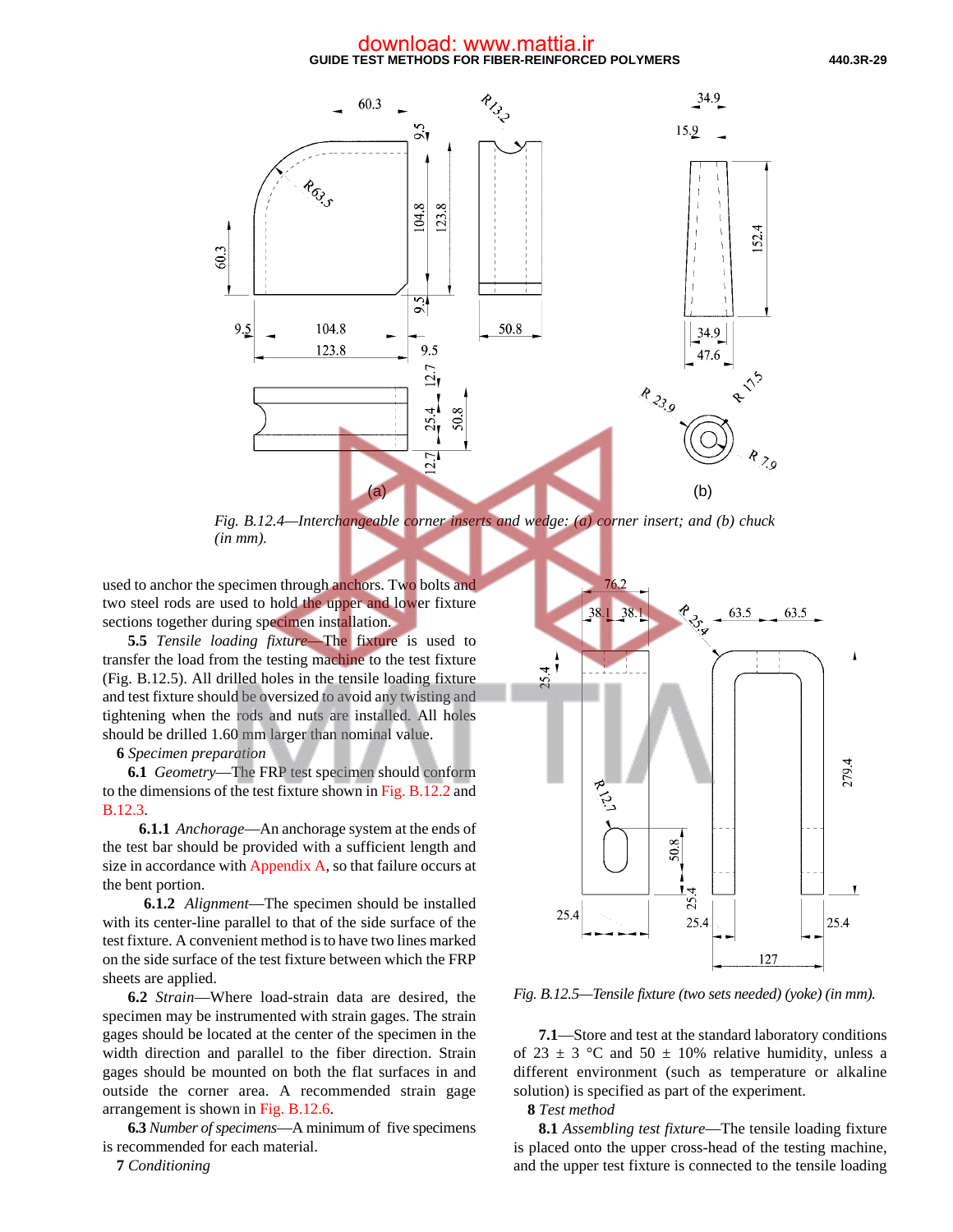## <span id="page-29-2"></span><span id="page-29-1"></span>**440.3R-30 ACI COMMITTEE REPORT** download: [www.mattia.ir](http://www.mattia.ir)



*Fig. B.12.6—Installation of specimen and possible strain gauge arrangement (in mm).*

fixture using a short plain steel rod through the holes on the upper part. The lower part of the test fixture is placed onto the lower plate of the testing machine using a threaded steel bar and two nuts. The steel bar should be long enough to provide sufficient space for the anchor of the test bar when placed between the lower part and the lower cross-head.

<span id="page-29-0"></span>**8.2**—There should be no misalignment between the test fixture and tensile loading frame. No twisting should be produced in the test fixture and specimen.

**8.3**—Connect data recording equipment.

**8.4**—Apply and release a small load on the specimen (less than 5% of expected failure load) to realign the test fixture. The strain gauges are zeroed in this step.

**8.5**—Set the recommended speed of testing. Speed of testing shall be determined by the specifications for the material being tested or by the client. When the speed of testing is not specified, however, a speed of 1.0 to 2.0 mm/min is recommended.

**8.6**—Record the strain and load values continuously.

**8.7**—Record the maximum load from the load indicator of the testing machine.

**8.8**—Record the failure mode of the specimen. The failure zone is normally located around the corner.

**9** *Calculations*

**9.1** *Reduced tensile strength*—Calculate the reduced tensile strength using Eq. (1). Report the results to three significant figures

$$
S = P/(2A) \tag{1}
$$

where

- $S =$  reduced tensile strength of specimen corresponding to a specific corner radius, MPa;
- $P =$  tensile failure load of specimen, N; and
- $A = \text{cross-sectional area of the test bar, mm}^2$ .

**9.2** *Tensile modulus*—Calculate the tensile modulus of different points using Eq. (2). Report the results to three significant figures. The modulus should be calculated using the load and strain values corresponding to 20 and 50% of the reduced tensile strength *S.*

$$
E_L = \Delta P / (2A\Delta \varepsilon) \tag{2}
$$

where

 $E_L$  = axial (longitudinal) elasticity modulus of specimen, MPa;

 $\Delta P =$  tensile load increment, N;

 $A = \text{cross-sectional area of the FRP bar, \text{mm}^2$ ; and

∆ε *=* strain increment.

**10** *Report*

The test report should include the following items:

**10.1**—Complete identification of the material tested, including, source, manufacturer's code number, form, previous history, resin type, processing details, specimen quality control, description of equipment used, deviations from this standard test method, and description of the fabrication process of the specimen compared with the specified one provided by the manufacturer.

**10.2**—Method of preparing test specimen and verification of quality.

**10.3**—Test specimen dimensions and corner radius.

**10.4**—Number of specimens tested.

**10.5**—Speed of testing.

**10.6**—Failure load.

**10.7**—Individual specimen strength and average values.

**10.8**—Individual specimen modulus and average values.

**10.9**—Date of tests.

# **PART 3—TEST METHODS FOR FRP LAMINATES FOR CONCRETE AND MASONRY**

# **L.1—Test method for direct tension pull-off test 1** *Scope*

**1.1**—This test method specifies the test requirements to uniformly prepare and test the tensile bond strength of an FRP laminate bonded to the surface of a concrete member, test the tensile strength of the substrate concrete, or both.

**2** *Referenced documents*

**2.1** *ASTM standards*—

D 4541 Standard Test Method for Pull-Off Strength of Coatings Using Portable Adhesion Tester

**3** *Significance and use*

**3.1—The pull-off test is performed by securing a 25 to** 40 mm square or circular plate area adhered to the surface of the FRP or concrete with a bonding agent. After the bonding agent is cured, a test apparatus is attached to the loading fixture and aligned to apply tension perpendicular to the concrete. The specimen is loaded until the adhesion fixture detaches from the surface. The pull-off strength is computed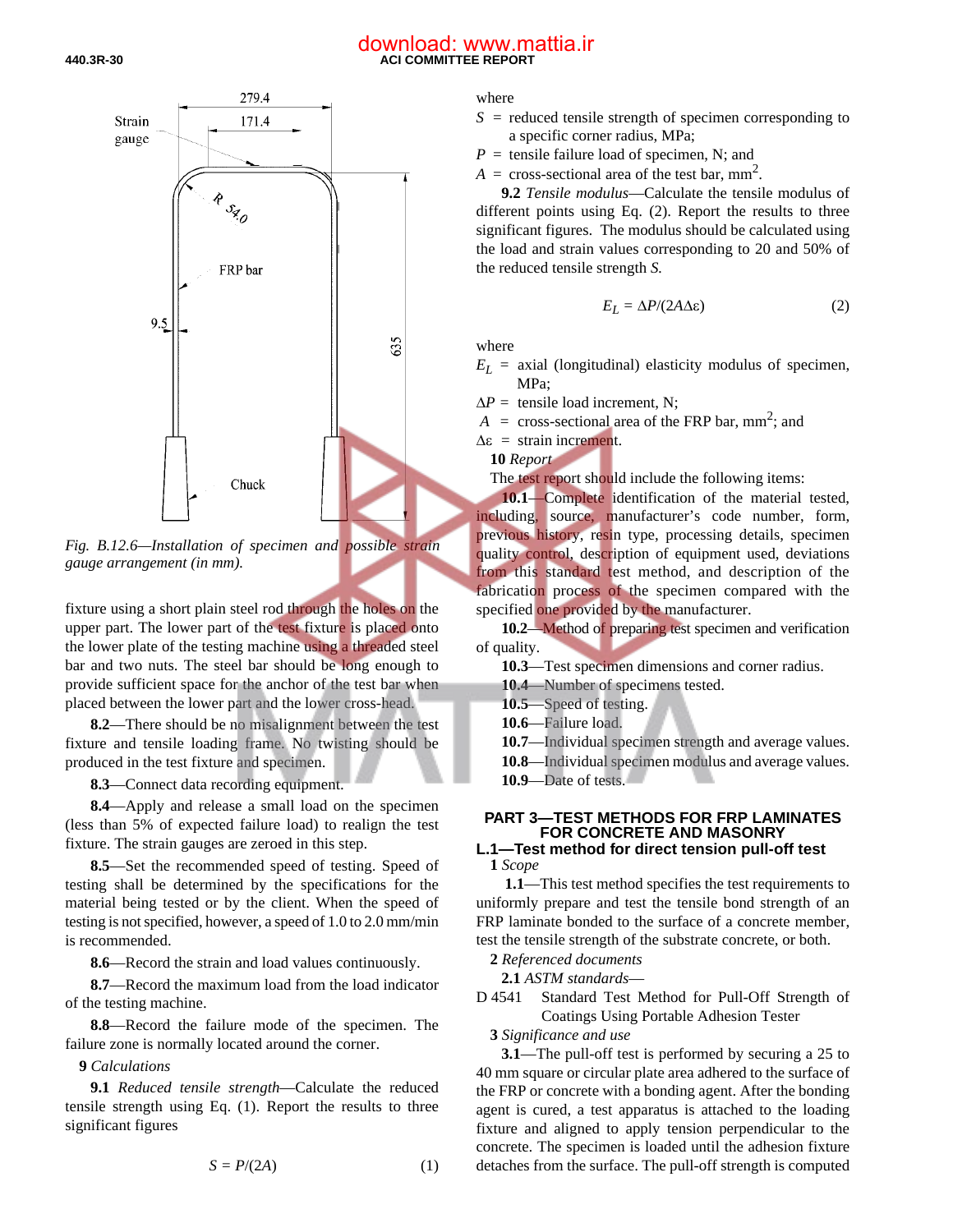## **GUIDE TEST METHODS FOR FIBER-REINFORCED POLYMERS 440.3R-31** download: [www.mattia.ir](http://www.mattia.ir)

**3.2**—This test method is intended for use in both the field and the laboratory. Due to the increased use of adhesively bonded FRP laminates to externally strengthen existing concrete structures, there is a need for evaluating direct tension pull-off behavior. This method is intended to meet such a need.

<span id="page-30-0"></span>**3.3**—The basic material properties obtained from this test method can be used in the control of the quality of adhesives and in the theoretical equations for designing FRP laminates as external reinforcement to strengthen existing structures.

**4** *Terminology*

**4.1**—No new terminology introduced.

**5** *Test equipment*

**5.1—The portable adhesion test apparatus should** conform to ASTM D 4541.

**5.1.1**—Use a 25 to 40 mm square or circular plate adhesion fixture. Both square and circular plates are acceptable.

**5.1.2**—Use a manual or mechanized device for applying a uniform cross-head speed.

**5.1.3**—Have a method for recording peak-load.

**5.1.4—Be adjustable for loading perpendicular to the** sample and applying tensile force without torque.

**5.2**—The portable adhesion tester (shown in Fig. L.1.1) illustrates the mandatory components.

**5.2.1** *Adhesion fixture*—The adhesion fixture should have a flat surface on one end and have a pinned or otherwise freely rotating attachment on the other end.

**5.2.2** *Detaching assembly*—The detaching assembly should have a stand-off support centered on the central attachment grip and a self-aligning device for engaging the adhesion fixture.

**5.2.3** *Detaching assembly base*—The detaching assembly base should provide firm and perpendicular contact with the surface.

**5.2.4** *Loading device*—The manual or mechanized device for pulling the adhesion fixture should apply a uniform cross-head speed until rupture occurs so that the maximum stress is obtained in less than 100 s.

**5.2.5** *Force indicator*—The force indicator should have calibration information and a maximum scale indicator greater than 4450 N.

**5.2.6** *Bonding agent*—An adhesive material that will provide more than 5.5 MPa tensile stress should be used. The bonding agent should be applied in accordance with manufacturer's instructions.

## **6** *Specimen preparation*

**6.1**—Apply the FRP to the surface of the concrete following manufacturer's recommended procedures. The manufacturer's instructions should be followed as to elapsed time between application of FRP and testing. The following procedure, when in keeping with the manufacturer's instructions, should be followed for making the adhesion measurement.



*Fig. L.1.1—Direct tension pulloff test setup.*

## **7** *Conditioning*

**7.1**—Store and test at the standard laboratory atmosphere of 23  $\pm$  3 °C and 50  $\pm$  10% relative humidity, unless a different environment (such as temperature or alkaline solution) is specified as part of the experiment.

**8** *Test method*

**8.1**—Select a flat measurement site in accordance with the sampling schedule.

**8.2**—Prepare the FRP surface for bonding the fixture. The FRP surface should be cleaned with solvent, sanded with medium-grit sandpaper, rinsed with solvent, and allowed to dry.

**8.3**—Core drill or square cut through the FRP laminate into the substrate concrete, according to the size and shape of the adhesion fixture, using a carbide tipped or diamond core bit or cutting wheel. Cut into the concrete to a depth of 6 to 12 mm.

**8.4**—Attach the adhesion fixture with the designated bonding agent. Cure in accordance with the bonding agent manufacturer's instructions.

**8.5**—Position the detaching assembly over the adhesion fixture and attach the adhesion fixture to the detaching assembly. Align the load applicator perpendicularly. Adjust the detaching-assembly legs as required.

**8.6**—Take up the slack in the adhesion tester by screwing down the adjustment knob.

**8.7**—Set the force indicator to the zero mark.

**8.8**—Apply manual or mechanized loading so that it provides a continuous cross-head motion at a rate of less than 1 MPa/s until rupture occurs. The maximum load should be obtained in less than 100 s. Record pull-off force measurement.

**9** *Calculations*

**9.1**—Compute and record the pull-off bond strength or concrete strength, whichever is applicable.

$$
\sigma_p = \frac{F_p}{A_a} \tag{1}
$$

where

 $\sigma_p$  = the pull-off bond strength, MPa;

 $F_p$  = the pull-off force, N; and

 $A_{a}^{r}$  = the adhesion fixture contact area, mm<sup>2</sup>.

**9.2***—Interpretation of results*

**9.2.1***—*The adhesion of the FRP laminate to the concrete surface is necessary for the concrete member to be able to transfer load into the FRP laminate. The interface bond and the strength (quality) of the concrete itself are critical. Possible failure modes in this tension test are: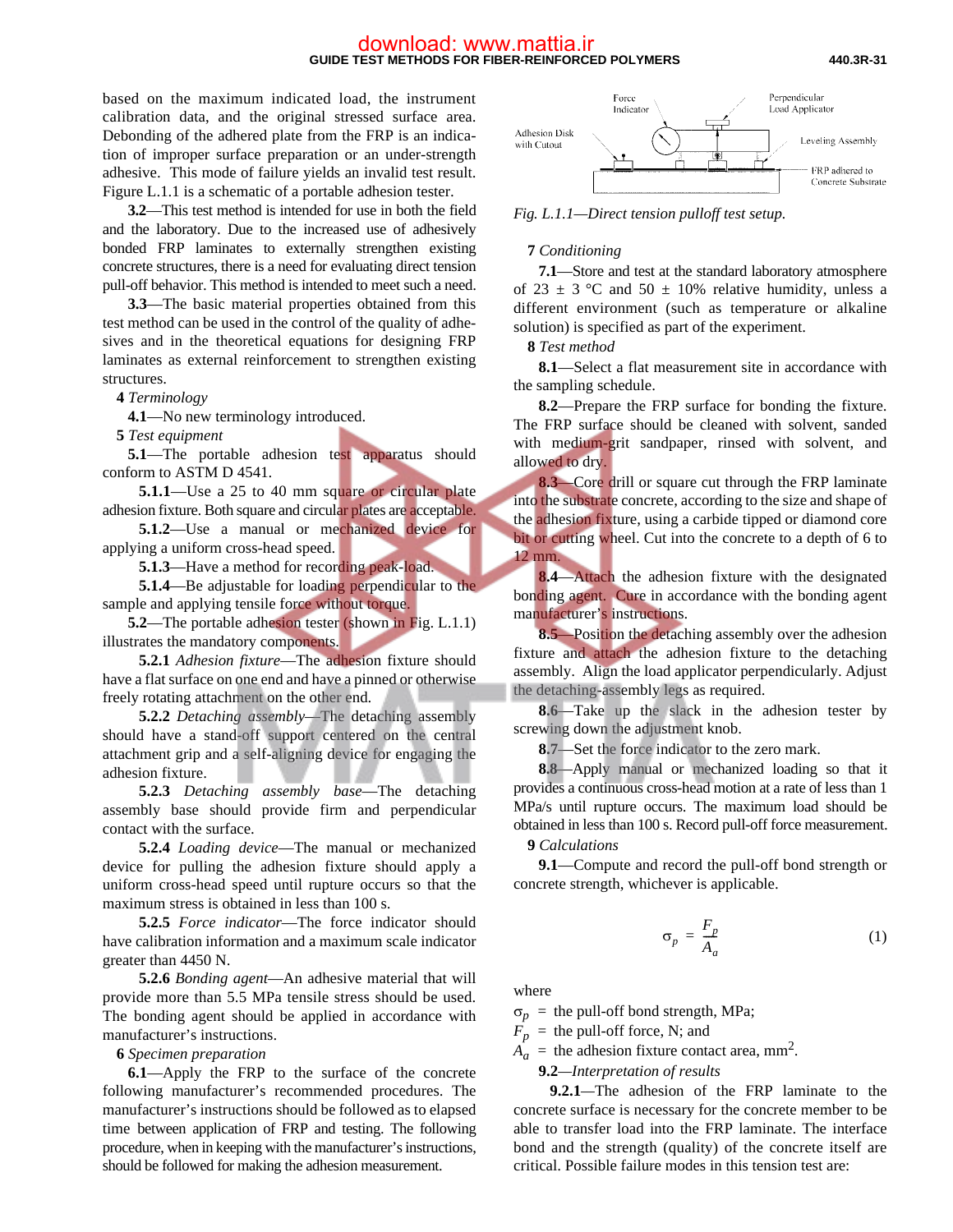# **440.3R-32 ACI COMMITTEE REPORT** download: [www.mattia.ir](http://www.mattia.ir)

**9.2.2***—*Adhesive failure occurring at the interface of the FRP laminate or the concrete.

**9.2.3***—*Cohesive failure within the FRP laminate.

**9.2.4***—*Cohesive failure within the concrete.

**9.2.5***—*Combinations o[f 8.1.1, 8.1.2, and 8.1.3 a](#page-30-0)bove. **9.2.6***—*Bonding agent failure is not an acceptable failure mode.

**10** *Report*

The test report should include the following:

**10.1***—*The trade name, size, and date of manufacture, if available, and lot number of product tested.

**10.2***—*Type of fiber and fiber binding material as reported by the manufacturer, and fiber volume fraction.

**10.3***—*Description of the FRP systems.

**10.4***—*Measurements of adhesive fixture.

**10.5***—*Identification of commercial test device.

**10.6***—*Sample identification and test location.

**10.7***—*Sample failure stress and mode of failure.

**10.8***—*Average failure stress for sample population.

**10.9***—*Test temperature and relative humidity, date of test, and test operator.

# **L.2—Test method for tension test of flat specimen 1** *Scope*

**1.1**—This test method describes the requirements for sample preparation and tensile testing of unidirectional and bidirectional externally bonded FRP systems for strengthening concrete structures. The method may be used to determine the tensile properties of wet lay-up FRP systems, prepreg FRP systems, and precured FRP flat laminates. The method only covers the determination of the tensile properties of the continuous fibers reinforcing the saturated resin. Other components comprising the FRP system, such as the primer and putty, are ordinarily excluded from the sample preparation and testing detailed in this document.

**2** *Referenced documents*

**2.1** *ASTM standards—*

| D 618                                           | Standard Practice for Conditioning |  |  |
|-------------------------------------------------|------------------------------------|--|--|
|                                                 | Plastics for Testing               |  |  |
| D 3039/D 3039M Standard Test Method for Tensile |                                    |  |  |

- Properties of Polymer Matrix Composite **Materials**
- E 4 Standard Practices for Force Verification of Testing Machines

# **3** *Significance and use*

**3.1***—*This test method for obtaining the tensile strength, modulus of elasticity, and ultimate elongation is intended for use in laboratory and field tests in which the principal variable is the size or type of FRP laminates. The obtained tensile properties can be used for material specifications, research and development, quality control and assurance, and structural design and analysis. The methods specifying the calculation to determine the tensile properties of the samples are described in [Appendix B.](#page-38-0)

**3.2***—*This test method focuses on the FRP laminate itself, excluding the performance of the tab. Therefore, failure or pullout at an anchoring section should be disregarded, and the test findings should be based solely on test specimens that fail in the gauge section.

**3.3***—*Tensile properties of FRP laminates are important factors to be considered in the design of FRP laminates as external concrete reinforcement. The tensile behavior should be measured according to the method given herein.

**4** *Terminology*

**4.1** *Gauge length*—The gauge length is the length of the specimen between end tabs, measured from points one specimen width from each tab.

**5** *Test equipment and requirements*

**5.1** *Testing machine*—Use a testing machine with a loading capacity in excess of the tensile capacity of the test specimen and calibrated according to ASTM Practices E 4. A testing machine with either loading-rate or displacementrate control is preferred.

**5.2** *Micrometers*—Micrometers should be suitable for reading to 0.025 mm of the specimen thickness and width.

**5.3** *Strain measurements*—Strain may be determined by means of an extension indicator or strain indicator attached mechanically or bonded directly to the sample. Cross-head motion is not a suitable indication of strain. If Poisson's ratio is to be determined, the specimen should be instrumented to measure strain in both longitudinal and lateral directions.

**5.4** *Data acquisition system*—The data-acquisition system should be capable of continuously logging load, strain, and displacement at a minimum rate of two readings per second. The minimum resolution should be 100 N for load, one microstrain for strain, and 0.01 mm for displacement.

**6** *Specimen preparation*

**6.1** *Field preparation of wet lay-up materials*—Make field specimens in a manner similar to the actual field installation of the material. A plastic sheet should be placed on a smooth, flat horizontal surface. The specified number of plies at the specified angles should be sequentially resin coated and stacked on the plastic surface using the same amount of resin per unit area as would be applied in the actual installation. Grooved rollers or flat spatulas may be used to work out the trapped air in the laminate. A second plastic sheet is placed over the laminate and a smooth rigid flat plate placed on top of the plastic. After cure, the panel is sent to the test lab.

**6.2** *Laboratory preparation of wet lay-up materials*—A plastic sheet should be placed on a smooth, flat horizontal surface. Resin should be coated onto the film, and the FRP fabric or sheet material should be placed into the resin. Additional resin should be overcoated. This process should be repeated for multiple plies. A grooved roller may be used to work out trapped air. A second plastic sheet should be placed over the assembly. Using the flat edge of a small paddle, excess resin is forcibly pushed out of the laminate with a screeding action in the fiber direction. The laminate should be cured without removing the plastic. Specimens may be cut and tabbed after cure. Alternatively, specimens may be cut with a steel rule and utility knife after gelation but before full cure. For FRP systems requiring heat, pressure, or other mechanical/physical processing for cure, the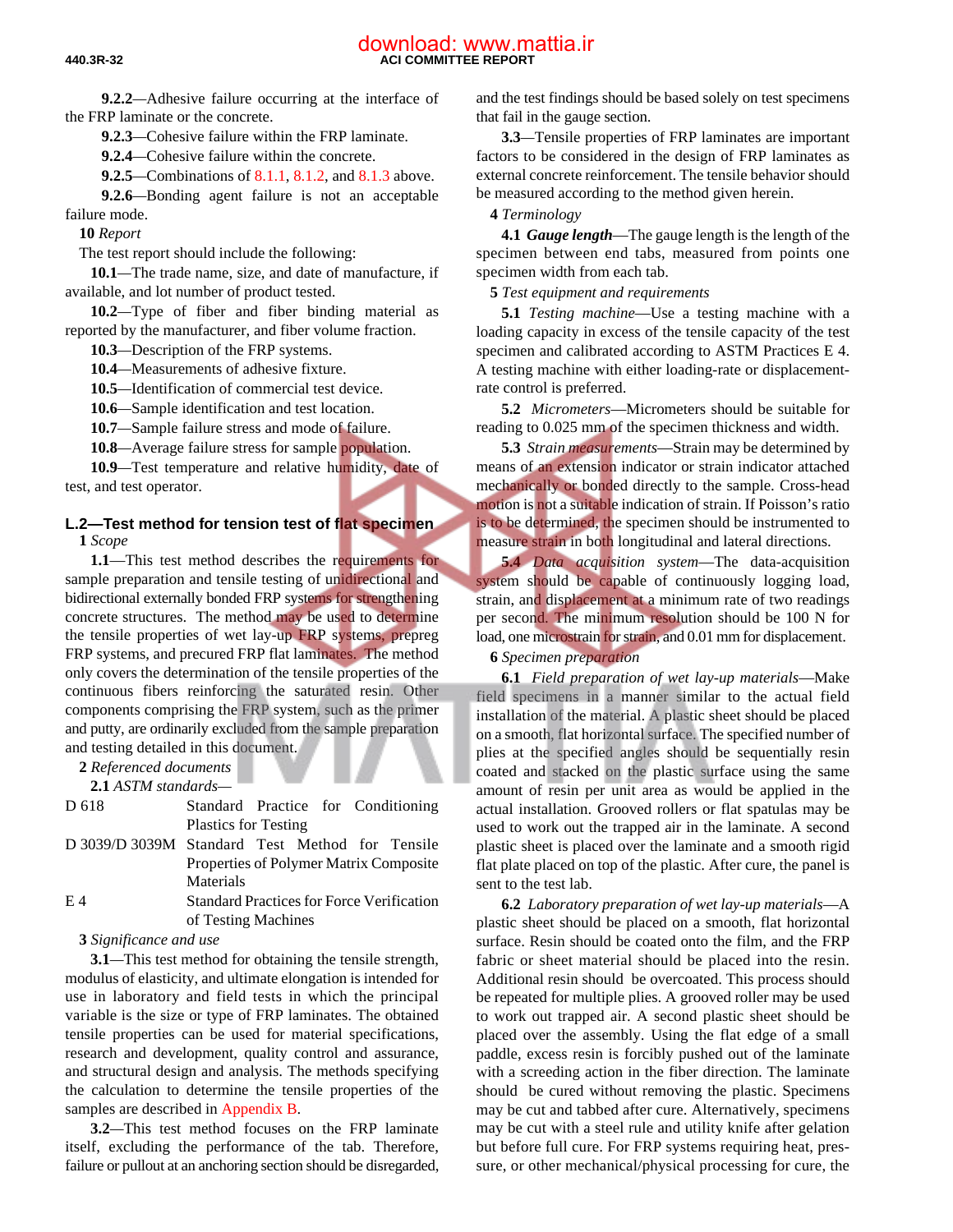## **GUIDE TEST METHODS FOR FIBER-REINFORCED POLYMERS 440.3R-33** download: [www.mattia.ir](http://www.mattia.ir)

| 440.3R-33 |  |  |
|-----------|--|--|
|-----------|--|--|

| Fiber orientation | Minimum specimen<br>width, mm | Minimum gauge length,<br>mm |
|-------------------|-------------------------------|-----------------------------|
| $0$ degree        | 12.7                          | 127                         |
| $0/90$ degree     | 25.4                          | 125                         |

## **Table 1—Width and gauge lengths of specimens**

engineer and material supplier should agree on a representative specimen fabrication process.

**6.3** *Field/laboratory preparation of precured FRP laminates*—Specimens should be cut to size using an appropriate table saw. Because thickness is predetermined, specimen width and length may be altered by the agreement of the engineer and laminate manufacturer. Care should be taken to ensure that the specimen is flat. Testing of nonflat specimens may result in lower tensile values due to induced moments.

**6.4** *Geometry*—The specimen should be as shown in Fig. L.2.1, where the specimen has a constant cross section with tabs bonded to the ends. Table 1 gives the width and gauge length of specimens used for different fiber orientations. Tabs need not always be bonded to the specimen to be effective in transferring the load into the specimen. Friction tabs, often used with emery cloth, can be employed. Variation in specimen width should be no greater than  $\pm 1\%$ . Variation in laboratory prepared specimen thickness should be no greater than ±2%. Variation in field prepared specimen thickness should be no greater than  $\pm 10\%$ .

**6.5** *Tabs*—Molded fiberglass or aluminum tabs should be acceptable. The tabs should be strain compatible with the composite being tested. The tabs should be bonded to the surface of the specimen using a high-elongation (tough) adhesive system that will meet the temperature requirements of the test. The width of the tab should be the same as the width of the specimen. The length of the tabs should be determined by the shear strength of the adhesive, the specimen, or the tabs (whichever is lower), thickness of the specimen, and estimated strength of the composite. Note that a significant proportion of failures within one specimen width of the tab should be cause to reexamine the tab material and configuration, gripping method and adhesive, and to make necessary adjustments to promote failure within the gauge length section.

## **7** *Conditioning*

**7.1** *Standard conditioning procedure*—Unless a different environment is specified as part of the experiment in laboratory, condition the test specimens in accordance with Procedure A of ASTM D 618 and store and test at the standard laboratory atmosphere (23  $\pm$  3 °C and 50  $\pm$  10% relative humidity).

## **8** *Test method*

**8.1**—At least five specimens should be tested for each test condition.

**8.2**—Measure the width and thickness of the specimen in accordance with the ASTM D 3039. Record the average value of cross-sectional area.

**8.3**—Place the specimen in the grips of the testing machine, taking care to align the long axis of the specimen and the grips with a line joining the points of attachment of the grips to the machine. The speed of testing should be set



*Fig. L.2.1—Tension test of FRP laminate specimens.*

to give the recommended strain rates in the specimen gage section. The loading rate should be set to affect a constant strain rate in the gage length. Standard strain rates between  $0.17 \times 10^{-3} \text{ s}^{-1}$  to  $0.33 \times 10^{-3} \text{ s}^{-1}$  are recommended. A constant cross-head speed may also be used. The cross-head speed should be determined by multiplying the recommended strain rate by the distance between tabs, in millimeters. If strain is to be determined, attach the extensometer or strain gage to the specimen.

**8.4**—Record load and strain (or deformation) continuously, if possible, or, alternatively record load and deformation at uniform intervals of strain. Record the maximum load sustained by the specimen during the test. Record the strain at rupture.

**9** *Calculations*

**9.1**—Calculate tensile strength and modulus of elasticity per either Method 1 or Method 2 as given in [Appendix B.](#page-38-0)

# **10** *Report*

The report should include the following:

**10.1**—Identification of the material tested including the trade name, date of manufacture, if available, and lot number of product tested, type of fiber, and fiber binding material as reported by the manufacturer, and fiber volume fraction.

**10.2**—Description of fabrication method and stacking sequence.

**10.3**—Specimen dimensions.

**10.4**—Conditioning procedure used.

**10.5**—Number of specimens tested.

**10.6**—Speed of testing, if other than specified.

**10.7**—Breaking load and failure strain including average value, standard deviation, and coefficient of variation.

**10.8**—Basis for calculation of tensile strength and modulus of elasticity (composite area, Method 1 or equivalent thickness method, Method 2; refer t[o Appendix B\).](#page-38-0)

**10.9**—Ultimate tensile strength for each test specimen, means, and standard deviations.

**10.10**—Modulus of elasticity for each test specimen, means, and standard deviations.

**10.11**—Date of test.

**10.12**—Test operator.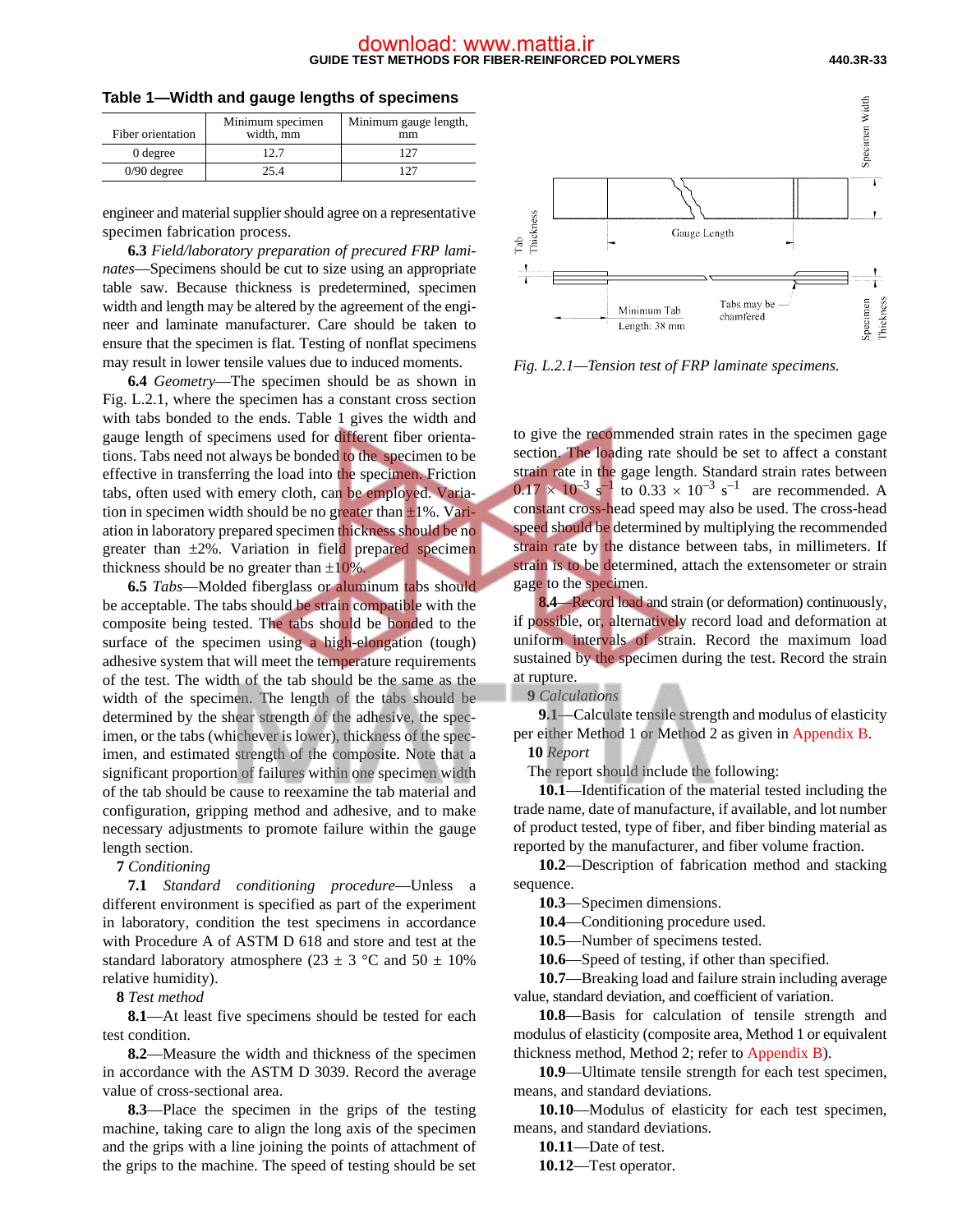# **440.3R-34 ACI COMMITTEE REPORT** download: [www.mattia.ir](http://www.mattia.ir)

# **L.3—Test method for overlap splice tension test 1** *Scope*

**1.1**—This test method describes the requirements for sample preparation and tensile testing of overlap splices to determine the splice tensile properties of unidirectional and bidirectional externally bonded FRP systems for strengthening concrete structures. The method only covers the determination of the tensile splice properties of the continuous fibers reinforcing the saturated resin. Other components comprising the FRP system, such as the primer and putty, are ordinarily excluded from the sample preparation and testing detailed in this document.

**2** *Referenced documents*

**2.1** *ASTM standards*—

D 618 Standard Practice for Conditioning Plastics for Testing D 3039/D 3039M Standard Test Method for Tensile Properties of Polymer Matrix Composite Materials D 3165 Test Method for Strength Properties of Adhesives in Shear by Tension Loading of Single Lap Joint Laminated Assemblies D 3528 Test Method for Strength Properties of Double Lap Shear Adhesive Joints by Tension Loading E 4 Standard Practices for Force Verification of Testing Machines

**3** *Significance and use*

**3.1**—This test method is intended for use in both the field and the laboratory. Due to the increased use of adhesively bonded FRP laminates as a result of the inherent advantages afforded by bonded joints (particularly the alleviation of stress risers and stress cracking), there is a need for tests by which joints of various FRP substrates and adhesives may be compared. This method is intended to meet such a need.

**3.2**—The basic material properties obtained from this test method can be used in the control of the quality of adhesives, in the theoretical equations for designing FRP laminates as reinforcement for externally strengthening existing structures, and in the evaluation of new adhesives.

**4** *Terminology*

**4.1**—No new terminology introduced.

**5** *Test equipment and requirements*

**5.1** *Testing machine*—Use a testing machine with a loading capacity in excess of the tensile capacity of the test specimen and calibrated according to ASTM Practices E 4. A testing machine with either loading-rate or displacementrate control is preferred.

# **6** *Specimen preparation*

**6.1** *Field preparation of wet lay-up materials*—Make field specimens in a manner similar to the actual field installation of the material. A plastic sheet should be placed on a smooth, flat horizontal surface. The specified number of plies at the specified angles should be sequentially resin coated and stacked on the plastic surface using the same amount of resin per unit area as applied in the actual installation. The overlap splice should be constructed by carefully measuring the specified overlap length and

placing the material accordingly. Grooved rollers or flat spatulas may be used to work out the trapped air in the laminate. Care should be taken to ensure that the overlap ply does not slide during the rolling or screeding process. A second plastic sheet should be placed over the laminate and a smooth rigid flat plate placed on top of the plastic. A weight should be placed on top of the plate. The weight should be sufficient to produce a smooth surface upon cure, but should not cause significant flow of resin. After cure, the panel should be cut and tabbed. For FRP systems requiring heat, pressure, or other mechanical/physical processing for cure, the engineer and material supplier should agree on a representative specimen fabrication process.

**6.2** *Laboratory preparation of wet lay-up materials*—A plastic sheet is placed on a smooth, flat horizontal surface. Resin is coated onto the film, and the FRP fabric or sheet material is placed into the resin. Construct the overlap splice by carefully measuring the specified overlap length and placing the material accordingly. Additional resin should be applied in a thin layer once the fabric is in place. The process can be repeated for multiple plies, if needed, and a grooved roller may be used to work out trapped air. A second plastic sheet is placed over the assembly. Using the flat edge of a small paddle, excess resin is (with a screeding action) forcibly pushed out of the laminate in the fiber direction. Care should be taken to ensure that the overlap ply does not slide during the rolling or screeding process. The laminate should be cured without removing the plastic. Specimens should be cut and tabbed after cure. Alternatively, specimens may be cut with a steel rule and utility knife after gelation but before full cure. For FRP systems requiring heat, pressure, or other mechanical/physical processing for cure, the engineer and material supplier should agree on a representative specimen fabrication process.

**6.3** *Field/laboratory preparation of precured FRP laminates*—Laminates should be cut to size using an appropriate table saw. The mating surfaces of the lap joint should be cleaned in accordance with the FRP manufacturer directions. Resin/adhesive should be applied to the mating surfaces, and the lap joint should be measured, formed, and cured. Because laminate thickness is predetermined, specimen width and length may be altered by agreement of the engineer and laminate manufacturer. Care should be taken to ensure that the specimen is flat. Testing of nonflat specimens may result in lower tensile values due to induced moments.

**6.4** *Geometry*—The specimen should be as shown in [Fig. L.3.1, w](#page-34-0)ith tabs bonded to the ends. Tabs need not be bonded to the material under test to be effective in transferring load into the specimen. Friction tabs, often used with emery cloth, can be employed. Single-lap and double-lap geometry are permitted. Chamfering of the lap ends is not permitted unless similar configurations are used in the field. [Table 1](#page-34-1) shows nominal specimen geometry for various overlap lengths. Variations in specimen width and thickness should not be greater than  $\pm 1\%$ .

**6.5** *Tabs*—Molded fiberglass or aluminum tabs should be acceptable. The tab should be strain compatible with the composite being tested. The tabs should be bonded to the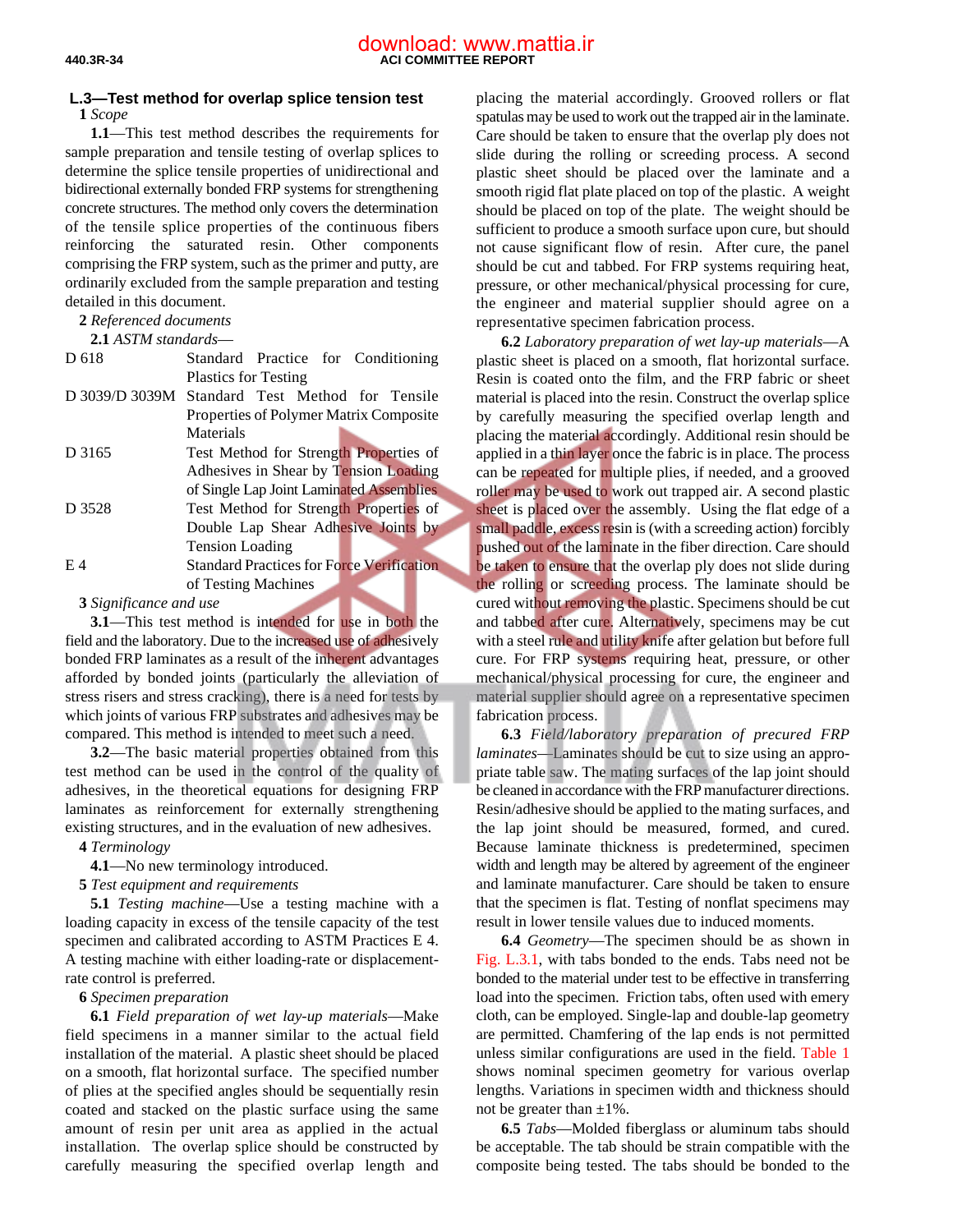# **GUIDE TEST METHODS FOR FIBER-REINFORCED POLYMERS 440.3R-35** download: [www.mattia.ir](http://www.mattia.ir)

<span id="page-34-0"></span>

| Overlap length, mm | Specimen length, mm | Specimen width, mm |
|--------------------|---------------------|--------------------|
| 25                 | > 230               | 25                 |
| 50                 | > 254               | 25                 |
| 76                 | > 279               | 25                 |
| 102                | > 305               | 25                 |
| 152                | > 356               | 25                 |
| 203                | >406                | 25                 |

## <span id="page-34-1"></span>**Table 1—Width and gauge lengths of specimens**

surface of the specimen using a high-elongation (tough) adhesive system that will meet the temperature requirements of the test. The width of the tab should be the same as the width of the specimen. The length of the tab should be determined by the shear strength of the adhesive, the specimen, or the tabs (whichever is lower), thickness of the specimen, and estimated strength of the composite. If a significant proportion of failure occurs within one specimen width of the tab, there should be a re-examination of the tab material and configuration, gripping method, and adhesive, and necessary adjustments should be made to promote failure within the gage length section.

## **7** *Conditioning*

**7.1** *Standard conditioning procedure*—Unless a different environment is specified as part of the experiment in a laboratory, condition the test specimens in accordance with Procedure A of ASTM D 618 and store and test at the standard laboratory atmosphere (23  $\pm$  3 °C and 50  $\pm$  10% relative humidity).

**8** *Test method*

**8.1**—At least five specimens should be tested for each test condition.

**8.2**—Measure the width and length of the overlap joint. Record the surface area of the joint.

**8.3**—Place the specimen in the grips of the testing machine, taking care to align the long axis of the specimen and the grips with a line joining the points of attachment of the grips to the machine. The loading rate should be set to give the recommended strain rates in the specimen gage section. Speed of testing should be set to affect a constant strain rate in the gage section. Standard strain rates between  $0.17 \times 10^{-3}$  s<sup>-1</sup> to  $0.33 \times 10^{-3}$  s<sup>-1</sup> are recommended. A constant cross-head speed may also be used. The cross-head speed should be determined by multiplying the recommended strain rate by the distance between tabs, in millimeters. If strain is to be determined, attach the extensometer or strain gage to the specimen.

**8.4**—Record the maximum load sustained by the specimen during the test and the failure mode of the specimen, according to the following definitions.

**8.4.1** *Delamination/debond*—The failure is a generally clean separation at the overlap interface.

**8.4.2** *Tension failure*—Specimen fails outside of overlap splice at representative single laminate strength and not within or adjacent to either of the grips.

**8.4.3** *Splitting*—Specimen fails along entire length, leaving portions of overlap bond intact.

**8.4.4** *Tab failure*—A significant proportion of failures within one specimen width of the tab should be cause to



(b) Double Lap Specimen

*Fig. L.3.1—Overlap tension specimen.*

re-examine the tab material and configuration, gripping method and adhesive, and to make necessary adjustments to promote failure within gage length of specimen.

**8.4.5**—Combinations of the above failure modes.

**8.5** *Statistics*—For each series of tests, calculate the average value, standard deviation, and coefficient of variation. **9** *Calculations*

**9.1—Calculate the average shear strength using the** following equations, and report results with a precision to two significant figures

for single lap: 
$$
v_{su} = \frac{F_{max}}{bl}
$$
 (1)

for double lap: 
$$
v_{su} = \frac{F_{max}}{2bl}
$$
 (2)

where

 $v_{\text{su}}$  = average tensile shear strength, MPa;

 $F_{max}$  = maximum tensile load, N;

 $b =$  specimen width, mm; and

 $l =$  overlap length, mm.

**10** *Report*

The report should include the following:

**10.1**—Identification of the material tested, including the trade name, date of manufacture, if available, and lot number of product tested, type of fiber and fiber binding material as reported by the manufacturer, and fiber volume fraction.

**10.2**—Description of fabrication method and stacking sequence, including method of surface preparation before bonding.

**10.3**—Specimen dimensions and overlap length.

**10.4**—Complete identification of the adhesive tested.

**10.5**—Cure schedule time and temperature for bonding samples and conditioning procedure used.

**10.6**—Number of specimens tested.

**10.7**—Speed of testing if other than specified.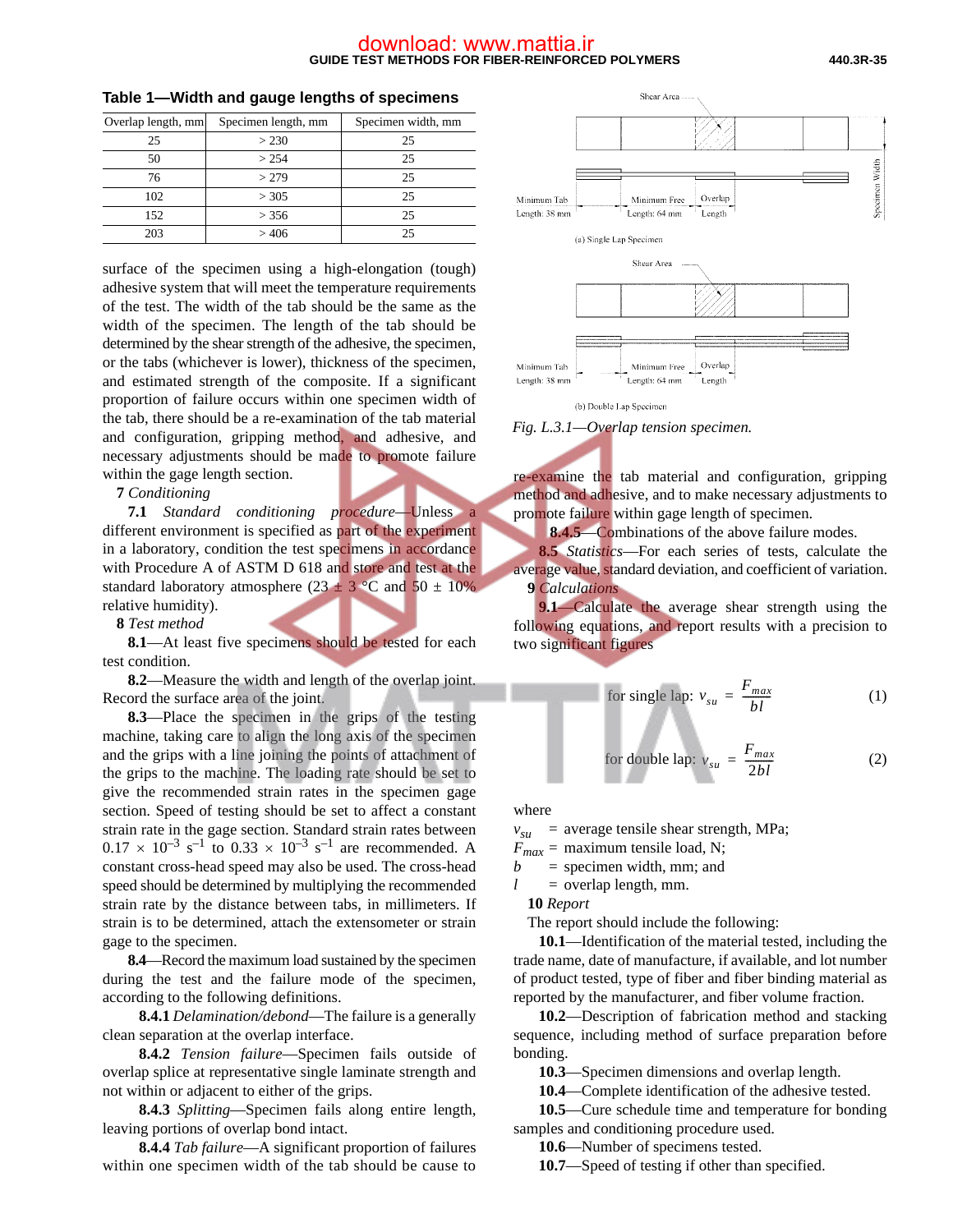**10.8**—Tensile shear strength, including average value, standard deviation, and coefficient of variation.

**10.9**—Test temperature and conditions, date of test, and test operator.

**10.10**—Type of failure.

# **REFERENCES**

<span id="page-35-0"></span>The guides, related standards, and conference proceedings cited in the references below provide a background on the application of FRP materials to reinforced concrete structures. The individual references that follow apply to the development and application of the individual test methods as indicated. Relevant references do not exist for some of the test methods.

## **R.1—Guides and related standards**

ACI Committee 440, 2001, "Guide for the Design and Construction of Concrete Reinforced with FRP Bars (ACI 440.1R-01)," American Concrete Institute, Farmington Hills, Mich., 41 pp.

ACI Committee 440, 2002, "Guide for the Design and Construction of Externally Bonded FRP Systems for Strengthening Concrete Structures (ACI 440.2R-02), American Concrete Institute, Farmington Hills, Mich., 45 pp.

ACI Committee 440, 1996, "State-of-the-Art Report on Fiber Reinforced Plastic Reinforcement for Concrete Structures (ACI 440R-96)," American Concrete Institute, Farmington Hills, Mich., 67 pp.

CAN/CSA-S6-00, 2000, "Canadian Highway Bridge Design Code," Canadian Standard Association, Toronto, Ontario, Canada, 734 pp.

CSA S806-00, 2000, "Design and Construction of Building Components with Fiber Reinforced Polymers," Canadian Standards Association, Toronto, Ontario, Canada, 177 pp.

ISIS Canada, 2001a, "Reinforcing Concrete Structures with Fiber Reinforced Polymers," *Design Manual* No. 3, The Canadian Network of Centers of Excellence on Intelligent Sensing for Innovative Structures, ISIS Canada Corp., Winnipeg, Manitoba, Canada, 158 pp.

ISIS Canada, 2001b, "Strengthening Reinforced Concrete Structures with Externally-Bonded Fiber Reinforced Polymers," *Design Manual* No. 4, The Canadian Network of Centres of Excellence on Intelligent Sensing for Innovative Structures, ISIS Canada Corp., Winnipeg, Manitoba, Canada, 209 pp.

Japan Society of Civil Engineers (JSCE), 1997, "Recommendation for Design and Construction of Concrete Structures Using Continuous Fiber Reinforced Materials," *Concrete Engineering Series* 23, A. Machida, ed., Research Committee on Continuous Fiber Reinforcing Materials, Tokyo, Japan, 325 pp.

Japan Concrete Institute (JCI), 1998, "Continuous Fiber Reinforced Concrete," *Technical Report* JCI TC952, Japan Concrete Institute, Tokyo, Japan, 163 pp.

Machida, A., ed., 1993, "State-of-the-Art Report on Continuous Fiber Reinforcing Materials," *Concrete Engineering Series* 23, Japan Society of Civil Engineers (JSCE), Tokyo, Japan, 164 pp.

# **R.2—Conference proceedings**

Benmokrane, B., and Rahman, H., eds., 1998, "Durability of Fiber Reinforced Polymer (FRP) Composites for Construction," *Proceedings of the First International Conference on Durability of Fiber Reinforced Polymer (FRP) Composites for Construction*, Sherbrooke, Quebec, Canada, 690 pp.

Benmokrane, B., and El-Salakawy, E., eds., 2002, "Durability of Fiber Reinforced Polymer (FRP) Composites for Construction," *Proceedings of the Second International Conference on Durability of Fiber Reinforced Polymer (FRP) Composites for Construction*, Montreal, Quebec, Canada, 715 pp.

Burgoyne, C. J., 2001, "Fibre-Reinforced Plastics for Reinforced Concrete Structures," *Proceedings of the 5th International Conference on Fibre-Reinforced Plastics for Reinforced Concrete Structures (FRPRCS-5)*, Thomas Telford, London, 1152 pp.

Dolan, C. W.; Rizkalla, S. H.; and Nanni, A., eds., 1999, "Fiber Reinforced Polymer Reinforcement for Reinforced Concrete Structures," *Proceedings of the Fourth International Symposium Fiber Reinforced Polymer Reinforcement for Reinforced Concrete Structures*, SP-188, American Concrete Institute, Farmington Hills, Mich., 1182 pp.

El-Badry, M. M., ed., 1996, "Advanced Composite Materials in Bridges and Structures," *Proceedings of the 2nd International Conference,* ACMBS-2, Canadian Society for Civil Engineering, Montreal, Quebec, Canada, 722 pp.

Figueiras, J.; Juvandes, L.; and Faria, R., eds., 2001, "Composites in Construction," *Proceedings of the International Conference on Composites in Construction (CCC2001)*, A.A. Balkema Publishers, Lisse, The Netherlands, 849 pp.

Humar, J., and Razaqpur, A. G., eds., 2000, "Advanced Composite Materials in Bridges and Structures," *Proceedings of the 3rd International Conference,* ACMBS-3, Canadian Society for Civil Engineering, Montreal, Quebec, Canada, 843 pp.

Morita, S.; Okamura, H.; and Uomoto, T., eds., 1997, "Non-Metallic (FRP) Reinforcement for Concreter Structures," *Proceedings of the Third International Symposium on Non-Metallic (FRP) Reinforcement for Concrete Structures*, Sapporo, Japan, Oct. 14-16, V. 1, 728 pp., V. 2, 813 pp.

Nanni, A., and Dolan, C. W., 1993, *Fiber Reinforced Plastic (FRP) Reinforcement for Concrete Structures*, SP-138, American Concrete Institute, Farmington, Hills, Mich., 977 pp.

Neale, K. N., and Labossière, P., eds., 1992, "Advanced Composite Materials in Bridges and Structures," *Proceedings of the 1st International Conference,* ACMBS-1, Canadian Society for Civil Engineering, Montreal, Quebec, Canada, 705 pp.

Saadatmanesh, H., and Ehsani, M. R., eds., 1996, "International Conference on Composites for Infrastructure," *Proceedings of International Conference on Composites for Infrastructure*, Tucson, Ariz., 1231 pp.

Saadatmanesh, H., and Ehsani, M. R., eds., 1998, "International Conference on Composites for Infrastructure,"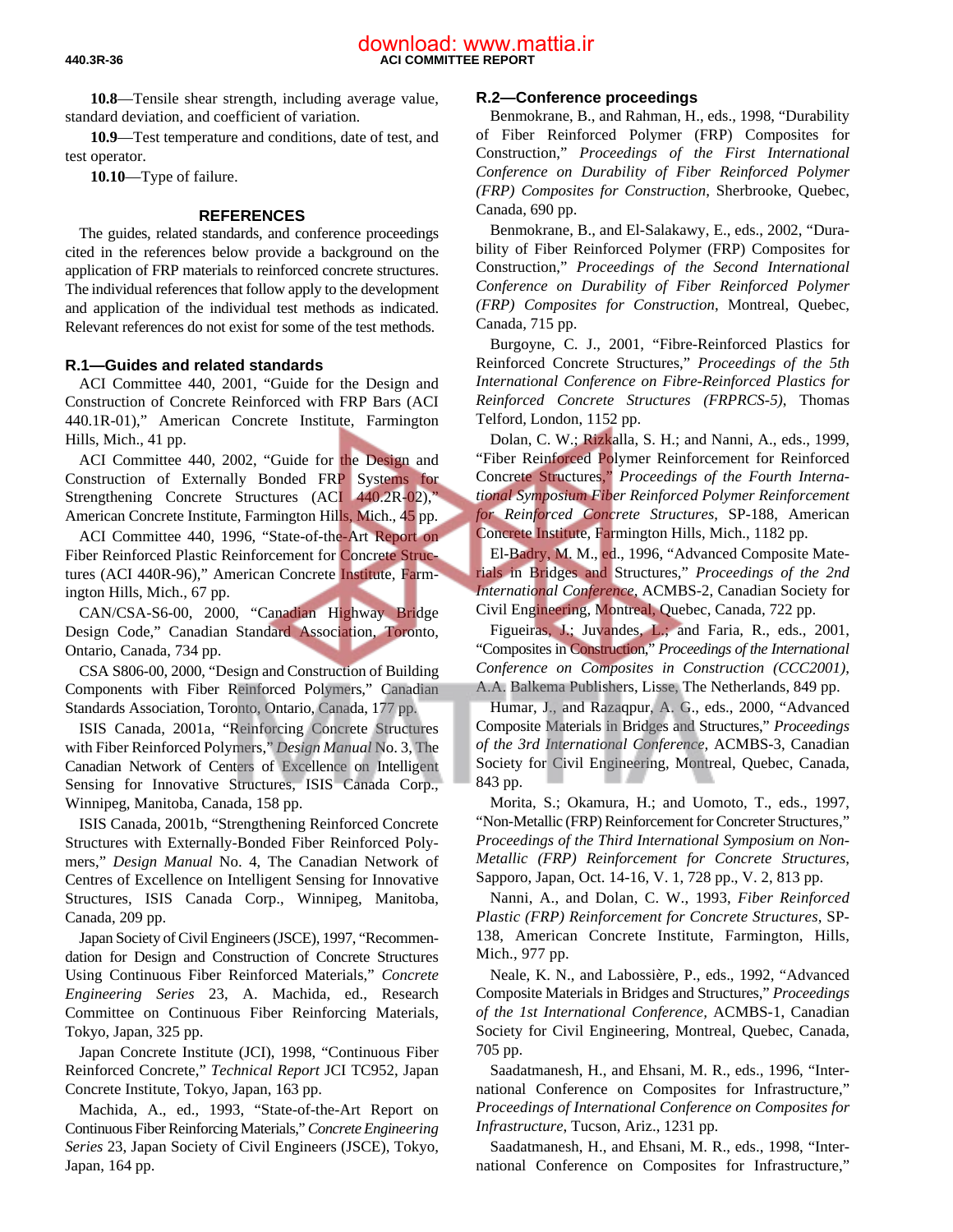*Proceedings of International Conference on Composites for Infrastructure*, Tucson, Ariz., V. 1, 723 pp., V. 2, 783 pp.

Taerwe, L., ed., 1995, "Non-Metallic (FRP) Reinforcement for Concrete Structures," *Proceedings of the Second International RILM Symposium (FRPRCS-2)*, Aug. 23-25, Ghent, Belgium, 714 pp.

Teng, J. G., ed., 2001, "FRP Composites in Civil Engineering," *Proceedings of International Conference on FRP Composites in Civil Engineering (CICE 2001)*, Elsevier Science Ltd., Oxford, UK, 1730 pp.

## **R.3—Individual papers, reports, and theses**

**B.2** *Test method for longitudinal tensile properties of FRP bars*

Al-Zahrani, M. M.; Nanni, A.; Al-Dulaijan, S. U.; and Bakis, C. E., 1996, "Bond of FRP to Concrete for Rods with Axisymmetric Deformations," *Proceedings*, ACMBS-II, Montreal, Canada, Aug., pp. 853-860.

Benmokrane, B.; Zhang, B.; Laoubi, K.; Tighiouart, B.; and Lord, I., 2002, "Mechanical and Bond Properties of New Generation of Carbon Fibre Reinforced Polymer Reinforcing Bars for Concrete Structures," *Canadian Journal of Civil Engineering*, V. 29, No. 2, pp. 338-343.

Chaallal, O., and Benmokrane, B., 1993, "Pullout and Bond of Glass-Fiber Rods Embedded in Concrete," *RILEM Journal of Materials and Structures*, V. 26, No. 157, pp. 167-175.

Freimanis, A. J.; Bakis, C. E.; Nanni, A.; and Gremel, D., 1998, "A Comparison of Pull-Out and Tensile Behaviors of FRP Reinforcement for Concrete," *Proceedings*, ICCI-98, Tucson, Ariz., Jan. 5-7, V. II, pp. 52-65.

Micelli, F., and Nanni, A., 2003, "Tensile Characterization of FRP Rods for Reinforced Concrete Structures," *Mechanics of Composite Materials*, V. 39, No. 4, pp. 293-304.

**B.3** *Test method for bond strength of FRP bars by pullout testing*

Al-Zahrani, M. M.; Nanni, A.; Al-Dulaijan, S. U.; and Bakis, C. E., 1996, "Bond of FRP to Concrete for Rods with Axisymmetric Deformations," *Proceedings*, ACMBS-II, Montreal, Canada, Aug., pp. 853-860.

Benmokrane, B.; Zhang, B.; Laoubi, K.; Tighiouart, B.; and Lord, I., 2002, "Mechanical and Bond Properties of New Generation of Carbon Fibre Reinforced Polymer Reinforcing Bars for Concrete Structures," *Canadian Journal of Civil Engineering*, V. 29, No. 2, pp. 338-343.

Chaallal, O., and Benmokrane, B., 1993, "Pullout and Bond of Glass-Fiber Rods Embedded in Concrete," *RILEM Journal of Materials and Structures*, V. 26, No. 157, pp. 167-175.

Freimanis, A. J.; Bakis, C. E.; Nanni, A.; and Gremel, D., 1998, "A Comparison of Pull-Out and Tensile Behaviors of FRP Reinforcement for Concrete," *Proceedings*, ICCI-98, Tucson, Ariz., Jan. 5-7, Vol. II, pp. 52-65.

**B.5** *Test method for strength of FRP bent bars and stirrups at bend locations*

Morphy R.; Shehata, E.; and Rizkalla S., 1997, "Bent Effect on Strength of CFRP Stirrups," *Proceedings of the Third International Symposium on Non-Metallic (FRP)* *Reinforcement for Concrete Structures*, Sapporo, Japan, Oct., pp. 19-26.

**B.6** *Accelerated test method for alkali resistance of FRP bars*

Benmokrane, B.; Wang, P.; and Ton-That, T. M., 2001, "Durability of GFRP Reinforcing Bars in Alkaline Environments," *Proceedings of the CICE 2001*, International Conference on FRP Composites in Civil Engineering, Hong Kong, Dec. 12-15, pp. 1527-1534.

Benmokrane, B.; Wang, P.; Ton-That, T. M.; Rahman, H.; and Robert, J.-F., 2002, "Durability of GFRP Reinforcing Bars in Concrete Environment," *ASCE Journal of Composites for Construction*, V. 6, No. 3, pp. 143-155. (special issue)

Gangarao, H. V. S., and Vijay, P. V., 1997, "Aging of Structural Composites under Varying Environmental Conditions in Non-Metallic (FRP) Reinforcement for Concrete Structures," *Proceedings of the 3rd International Symposium*, FRPRCS-3, Sapporo, Japan, V. 2, 91 pp.

Gentry, T. R., 2001, "Life Assessment of Glass-Fiber Reinforced Composites in Portland Cement Concrete," *Proceedings*, Paper No. 077, 16th Annual Meeting of the American Society for Composites, Blacksburg, Va., Sept. 10-12.

Mehus, J., 1995, "Long Term Durability of Fiber Composite Reinforcement for Concrete," MS thesis, Iowa State University, Ames, Iowa, Dec.

Nkurunziza, G.; Masmoudi, R.; and Benmokrane, B., 2002, "Effect of Sustained Tensile Stress and Temperature on Residual Strength of GFRP Composite Bars," *Proceedings*, Second International Conference on Durability of Fiber Reinforced Polymer (FRP) Composites for Construction, CDCC 2002, Montreal, Quebec, Canada, May 29-31, pp. 347-358.

Porter, M. L.; Mehus, J.; and Young, K. A., 1995, "Aging Degradation of Fiber Composite Reinforcements for Structural Concrete," *Final Report Submitted to Army and Navy*, Engineering Research Institute, College of Engineering, Iowa State University, Ames, Iowa, Sept., 203 pp.

Porter, M. L.; Mehus, J.; Young, K. A.; Barnes, B. A.; and O'Neil, E. F., 1996, "Aging Degradation of Fiber Composite Reinforcement for Structures," *Advanced Composite Materials in Bridges and Structures*, M. M. El-Badry, ed., Canadian Society for Civil Engineering, Montreal, Quebec, Canada, 641 pp.

**B.7** *Test method for tensile fatigue of FRP bars*

Adimi, R.; Rahman, A. H.; Benmokrane, B.; and Kobayashi, K., 1998, "Effect of Temperature and Loading Frequency on the Fatigue Life of a CFRP Bar in Concrete," *Fiber Composite in Infrastructure*, Proceedings of the 2nd International Conference on Composite in Infrastructure (ICCI'98), H. Saadatmanesh and M. R. Ehsani, eds., Tucson, Ariz.

Odagiri, T.; Matsumoto, K.; and Nakai, 1997, "Fatigue and Relaxation Characteristics of Continuous Fiber Reinforced Plastic Rods," *Proceedings of the Third International Symposium on Non-Metallic (FRP) Reinforcement for Concrete Structures*, FRPRCS-1, Japan Concrete Institute, Sapporo, Japan, V. 2, pp. 227-234.

Rahman, A. H., and Kingsley, C. Y., 1996, "Fatigue Behaviour of a Fiber-Reinforced-Plastic Grid as Reinforcement for Concrete," *Fiber Composite in Infrastructure*,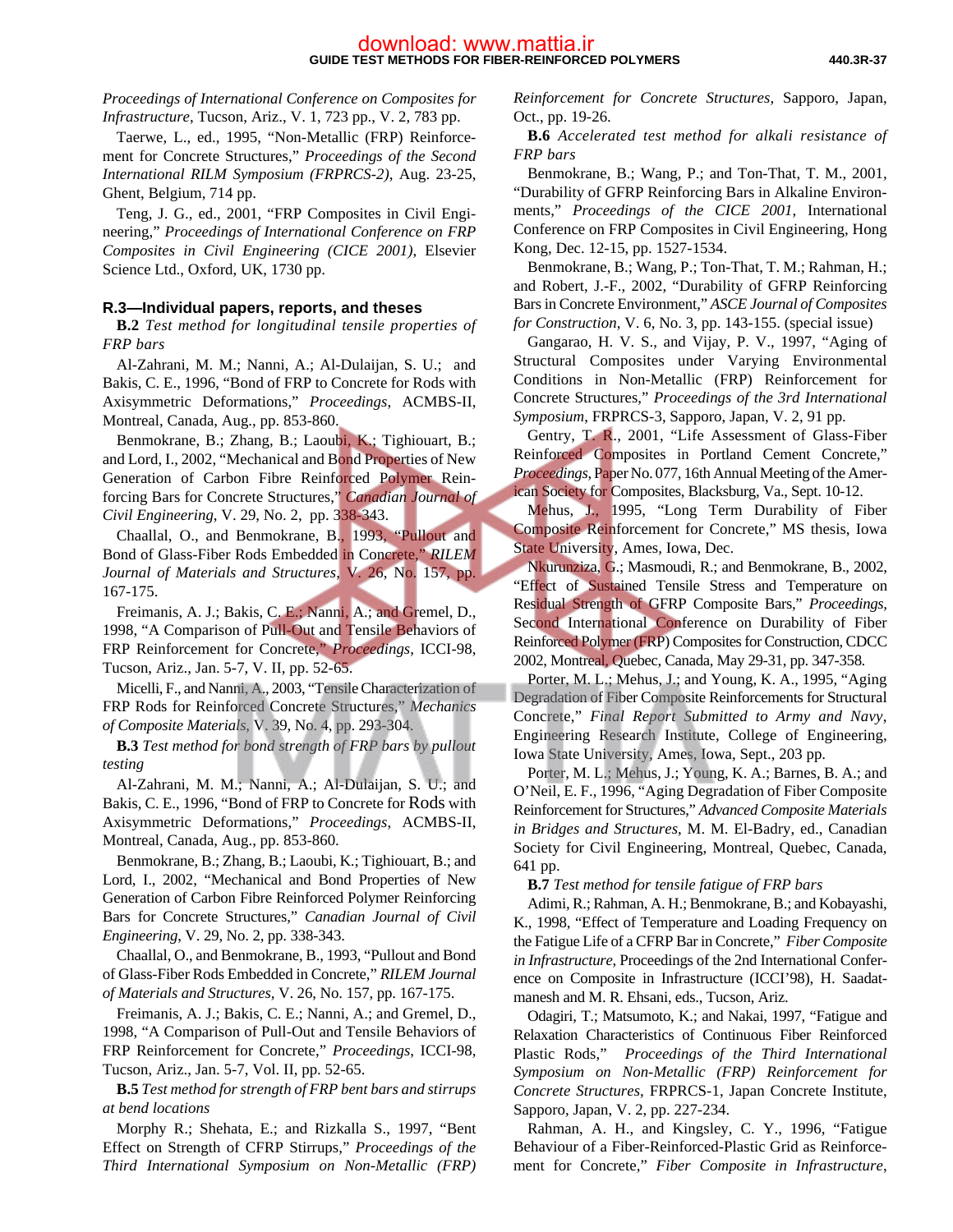## **440.3R-38 ACI COMMITTEE REPORT** download: [www.mattia.ir](http://www.mattia.ir)

Proceedings of the 1st International Conference on Composite in Infrastructure, H. Saadatmanesh and M. R. Ehsani, eds., Tucson, Ariz., 427 pp.

**B.8** *Test method for creep rupture of FRP bars*

<span id="page-37-1"></span>Yamaguchi, T.; Kato, Y.; Nishimiura, T.; and Uomoto, T., 1997, "Creep Rupture of FRP Rods Made Aramid, Carbon, and Glass Fibers," *Proceedings of the Third International Symposium on Non-Metallic (FRP) Reinforcement for Concrete Structures*, FRPRCS-1, Japan Concrete Institute, Sapporo, V. 2, pp. 179-186.

**B.9** *Test method for long-term relaxation of FRP bars*

Odagiri, T.; Matsumoto, K.; and Nakai, 1997, "Fatigue and Relaxation Characteristics of Continuous Fiber Reinforced Plastic Rods," *Proceedings of the Third International Symposium on Non-Metallic (FRP) Reinforcement for Concrete Structures*, FRPRCS-1, Japan Concrete Institute, Sapporo, V. 2, pp. 227-234.

**B.10** *Test method for performance of anchorages of FRP bars*

Chaallal, O., and Benmokrane, B., 1993, "Physical and Mechanical Performance of an Innovative Glass-Fiber-Reinforced Plastic Rod for Concrete and Grouted Anchorages," *Canadian Journal of Civil Engineering*, V. 20, No. 2, pp. 254-268*.*

Nanni, A.; Bakis, C. E.; O'Neil, E.; and Dixon, T. O., 1996, "Performance of FRP Tendon-Anchor Systems for Prestressed Concrete Structures," *PCI Journal*, V. 41, No. 1, Jan.-Feb., pp. 34-44.

**L.2** *Test method for tension test of flat specimen*

Yang, X., and Nanni, A., 2002, "Lap Splice Length and Fatigue Performance of FRP Laminates," *ACI Materials Journal*, V. 99, No. 4, July-Aug., pp. 386-392.

<span id="page-37-0"></span>Yang, X.; Nanni, A.; Haug, S.; and Sun, C. L., 2002, "Strength and Modulus Degradation of CFRP Laminates from Fiber Misalignment," *Journal of Materials in Civil Engineering*, ASCE, July-Aug., V. 14, No. 4, pp. 320-326.

## **APPENDIX A—ANCHOR FOR TESTING FRP BARS UNDER MONOTONIC, SUSTAINED, AND CYCLIC TENSION**

**1** *Scope*

**1.1**—This procedure specifies an anchor for FRP specimens to facilitate gripping of specimens for various types of tests performed under tensile loading. It also specifies preparation of the specimens.

**2** *Referenced documents*

**2.1** *ASTM standards—*

D 3916 Standard Test Method for Tensile Properties of Pultruded Glass-Fiber Reinforced Plastic Rod

**3** *Significance and use*

**3.1**—This anchor is recommended for performing tests for monotonic tension, creep, relaxation, fatigue, and pullout bond strength of FRP bars.

**3.2**—This anchor is not recommended for testing FRP bars that require more than  $400 \times 10^3$  N of load to fail the specimen.

**4** *Description of anchor*

**4.1** *Geometry*—The geometric dimensions of the anchor are shown in Fig. A.1. The PVC cap has a concentric hole of



*Fig. A.1—Anchor details.*



*Fig. A.2—Anchor details for test on grid segments.*

the appropriate diameter used to center FRP bars inside the steel tube. The steel plug with a concentric hole fitting FRP bars may be either threaded or welded to the steel tube. Recommended details of the steel tubes are given in Table A1.1. Tube lengths shorter than those recommended [in Table A1.1 m](#page-38-3)ay be used if no excessive slip is observed and the specimen fails within the gage length as required. For segments cut from FRP grids, the same gripping fixture is suggested; however, three grid junctions are suggested to be included in embedment, as shown in Fig. A.2.

**4.2** *Attachment to testing machine*—The anchor may be adapted to fit into the grips of any testing machine or frame as shown i[n Fig. A.3.](#page-38-3)

**4.3** *Anchor filler materials*—The tube may be filled with either pure polymer resin or a 1:1 mixture by weight of resin and clean sand or an expansive cement grout. A filler material compatible with the resin of which the specimen is made should be used. The strength of the filler should be such that the maximum tensile load occurring during a test does not cause slip throughout the entire bonded length of the specimen.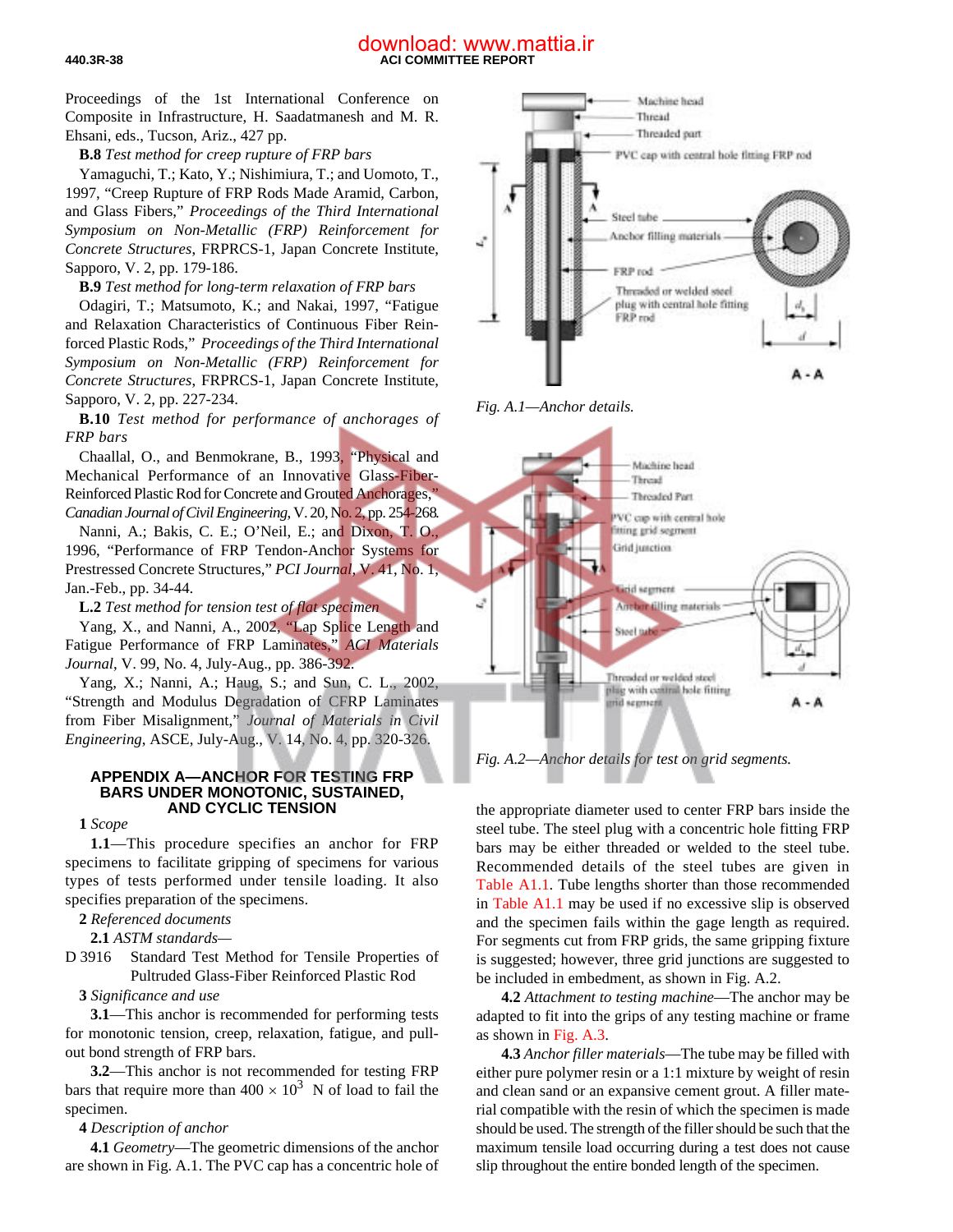## **GUIDE TEST METHODS FOR FIBER-REINFORCED POLYMERS 440.3R-39** download: [www.mattia.ir](http://www.mattia.ir)

<span id="page-38-3"></span><span id="page-38-1"></span>**Table A1.1—Recommended dimensions of test specimens and steel tubes**

<span id="page-38-2"></span>

|                        | L <sub>a</sub>                           |                                              | L,                                                    |                                                       |
|------------------------|------------------------------------------|----------------------------------------------|-------------------------------------------------------|-------------------------------------------------------|
| <b>FRP</b> bar<br>type | Diameter of<br>the FRP bar<br>$d_h$ , mm | Outside diameter<br>of the steel tube,<br>mm | Nominal wall<br>thickness of<br>the steel tube.<br>mm | Minimal<br>length of the<br>steel tube $L_aT$ ,<br>mm |
| $GFRP^*$               | 6.4                                      | 35                                           | 4.8                                                   | 300                                                   |
| <b>GFRP</b>            | 9.5                                      | 35                                           | 4.8                                                   | 300                                                   |
| <b>GFRP</b>            | 13                                       | 42                                           | 4.8                                                   | 380                                                   |
| <b>GFRP</b>            | 16                                       | 42                                           | 4.8                                                   | 380                                                   |
| <b>GFRP</b>            | 19                                       | 48                                           | 4.8                                                   | 460                                                   |
| <b>GFRP</b>            | 22                                       | 48                                           | 4.8                                                   | 460                                                   |
| $CFRP^{\dagger}$       | 9.5                                      | 35                                           | 4.8                                                   | 460                                                   |

\* GFRP: FRP bars made with glass fibers.

† CFRP: FRP bars made with carbon fibers.

## **5** *Specimen preparation*

**5.1** *Cutting specimen*—Specimens of the required length should be cut from the bars supplied. To obtain specimens from grids and cages, cutting the crossbars too close to the rod should be avoided. Leaving a 2 mm projection of the crossbars may enhance gripping.

**5.2** *Specimen length*—The total length of the specimen should be the free length plus two times the anchor length  $L_a$ , in mm. The free length should be  $40d_b$  or greater where  $d<sub>b</sub>$  is the rod diameter.

<span id="page-38-0"></span>**5.3** *Surface preparation*—Mechanical or chemical treatment of the inner surface of the tube to promote adhesion of the specimen with the casting resin is recommended, provided that it does not affect the tensile properties of the specimen in the gage length portion and that failure still occurs outside the anchors.

#### **6** *Anchor casting procedure*

**6.1** *Assembly and preparation*—The steel plug should be threaded to the steel pipe. The specimen should go through the concentric hole of the PVC cap and steel plug and be held axially aligned inside the tube. Silicon caulking should be applied at the bottom of the plug so as to prevent any possible leakage of resin. If the specimen requires anchors at both ends, a suitable jig should be used to hold both tubes and the specimen axially aligned (Fig. A.4).

**6.2** *Mixing and handling polymer resin*—The resin should be mixed and handled following the manufacturer's instructions, paying particular attention to safety.

**6.3** *Casting*—Whenever possible, the anchor should be cast in a vertical position as shown in Fig. A.1. The resin should be poured to the required level directly from a beaker with a narrow spout, or by means of a funnel with a suitable stem. Lightly tap the outside of the tube to remove any entrapped air pocket inside, and then slide the PVC cap on the rod down and tap onto the top of the tube immediately. If the specimen needs anchors at both ends, at least 12 h should elapse before the first anchor is flipped to cast the other anchor.



*Fig. A.3—Attachment of anchor to various testing machines and frames.*





**6.4** *Curing*—The curing schedule recommended by the manufacturer of the filler material should be allowed before testing to allow the resin to set inside the tube.

**6.5** *Handling*—When not held vertically, the anchored specimen should be handled by holding both grips to avoid bending or twisting of the specimen.

## **APPENDIX B—METHODS FOR CALCULATING TENSILE PROPERTIES OF FLAT SPECIMEN 1** *Scope*

**1.1**—These methods specify the calculation to determine the tensile properties of unidirectional and bidirectional externally bonded FRP systems for strengthening concrete structures. The requirements for sample preparation and tensile testing are described in Test Method L.2. Two methods of calculation are provided.

**1.2**—Method 1 is based on composite area and uses the measured width and thickness of the specimen to determine the cross-sectional area of the specimen for calculation of the tensile strength and modulus of elasticity.

**1.3**—Method 2 is based on equivalent fiber area and uses the equivalent thickness of a fiber layer without resin, *t*′, and